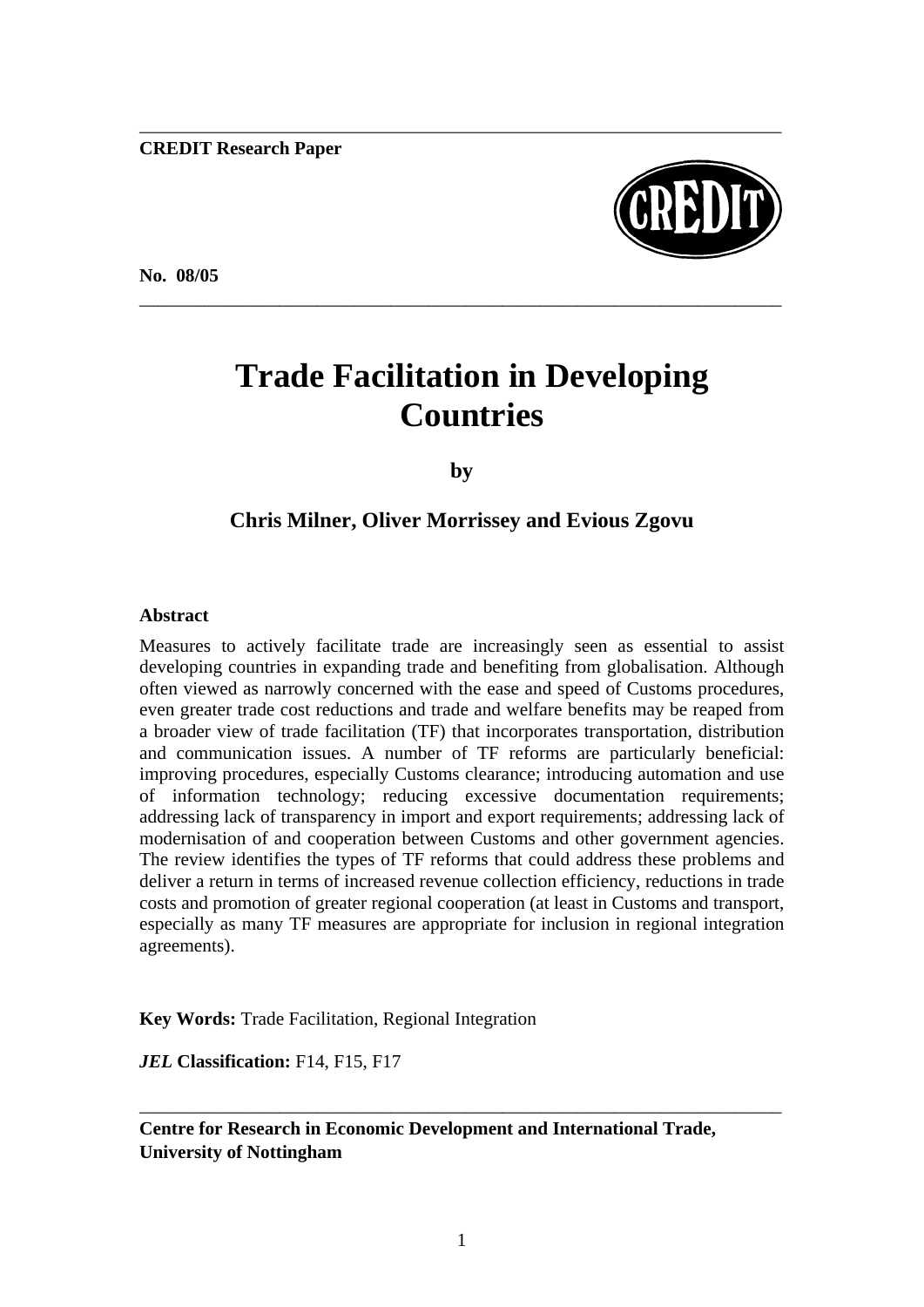#### **CREDIT Research Paper**



**No. 08/05**

# **Trade Facilitation in Developing Countries**

\_\_\_\_\_\_\_\_\_\_\_\_\_\_\_\_\_\_\_\_\_\_\_\_\_\_\_\_\_\_\_\_\_\_\_\_\_\_\_\_\_\_\_\_\_\_\_\_\_\_\_\_\_\_\_\_\_\_\_\_\_\_\_\_\_\_\_\_\_

**by** 

# **Chris Milner, Oliver Morrissey and Evious Zgovu**

#### **Outline**

- 1 Introduction
- 2 Trade Effects of Trade Facilitation
- 3 Evidence on the Impact of Trade Facilitation Improvements
- 4 Transport Costs and Trade Facilitation
- 5 Concluding Comments

References

Appendix Tables

### **The Authors**

The authors are respectively Professor of International Economics, Professor in Development Economics and Visiting Research Fellow in CREDIT, all in the School of Economics, University of Nottingham NG7 2RD. Corresponding author: chris.milner@nottingham.ac.uk.

### **Acknowledgements**

This paper is based on work undertaken for DG Trade of the European Commission, for a study on 'The link between EU-ACP Economic Partnership Agreements (EPAs) and institutional reforms'. The views expressed are those of the authors alone and should not be attributed to the Commission or any of its staff.

\_\_\_\_\_\_\_\_\_\_\_\_\_\_\_\_\_\_\_\_\_\_\_\_\_\_\_\_\_\_\_\_\_\_\_\_\_\_\_\_\_\_\_\_\_\_\_\_\_\_\_\_\_\_\_\_\_\_\_\_\_\_\_\_\_\_\_\_\_

Research Papers at www.nottingham.ac.uk/economics/credit/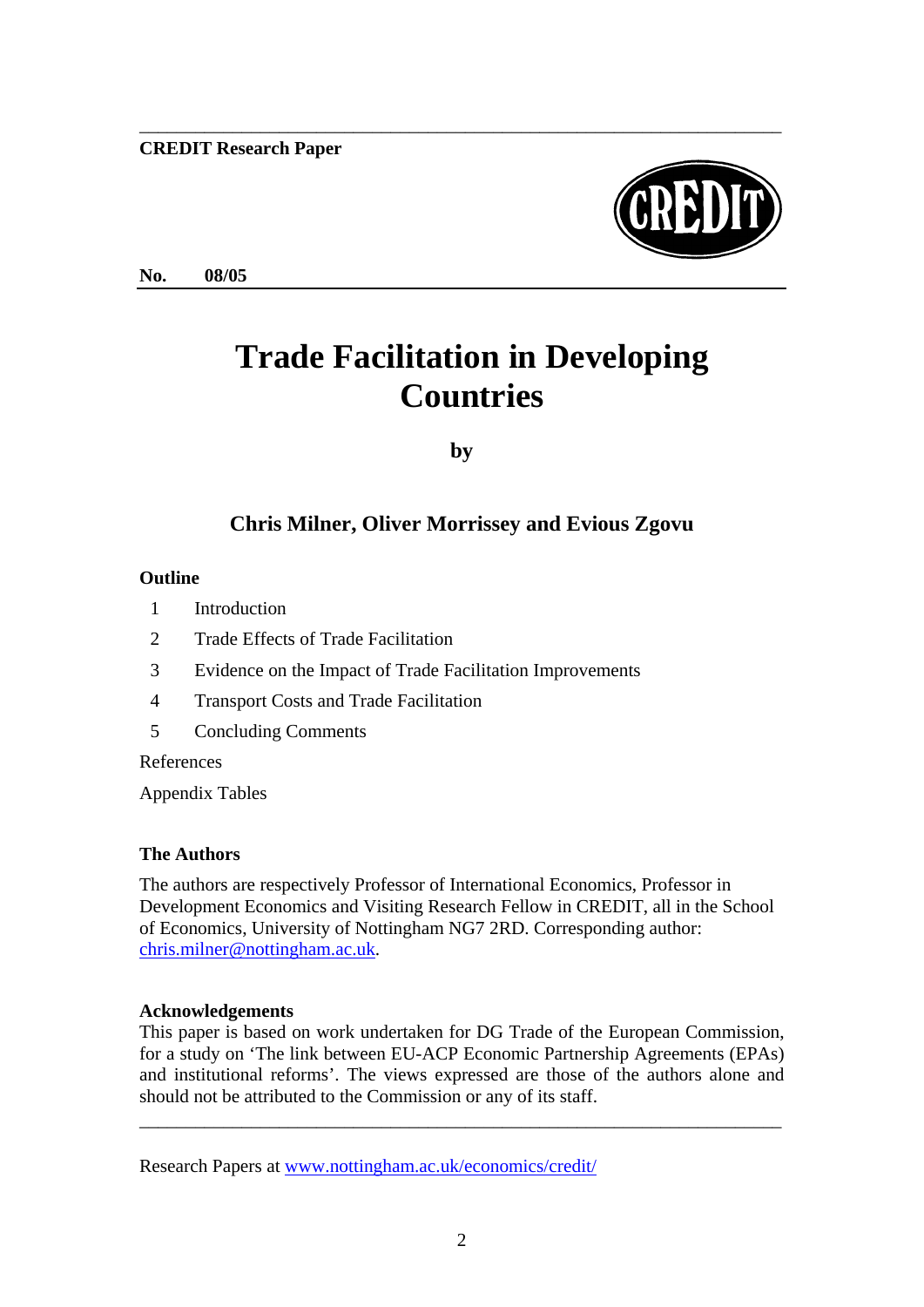#### **1. Introduction**

Measures to actively facilitate trade are increasingly seen as essential to assist developing countries in expanding trade and benefiting from globalisation. The WTO website defines trade facilitation as 'the simplification and harmonisation of international trade procedures … for collecting, presenting, communicating and processing data required for the movement of goods in international trade'. In reference to trade facilitation, the Doha Declaration refers to 'expediting the movement of, release and clearance of goods, including goods in-transit'. In different contexts (e.g. World Bank and APEC), trade facilitation refers to a much broader spectrum of issues including technical barriers to trade (TBT), competition policy, government procurement and transparency in general. Following the existing empirical literature, we adopt a relatively narrow definition of trade facilitation (TF) which focuses on measures that essentially ease and speed the process of importation (e.g. reforms to valuation and Customs procedures), although we also consider issues relating to transportation. In many cases there will also be benefits for exporters, such as through improved port clearing procedures, especially for landlocked countries (e.g. exports benefit from improved Customs procedures in their own and transit countries).

Most serious analyses of costs and benefits of trade facilitation have focussed on transaction costs. A survey of literature on trade facilitation by OECD (2002) showed that trade transaction costs differ depending on the efficiency and integrity of interacting businesses and administrations, characteristics of the goods involved, and the size and type of business. Transaction costs comprise both direct and indirect elements. Direct costs include mostly compliance costs related to supplying information and documents required for the movement of goods or related means of payment, and charges for trade-related services (e.g. trade insurance, port management).

Indirect costs include procedural delays (time for customs clearance and cargo handling) related to the market life of products, e.g. spoilage of agricultural products, product cycles for technology-intensive products. They also include the lack of predictability in the nature, application or interpretation of regulations, formalities and contracts, and costs of lost business opportunities, such as due to delays in a given country affecting the whole global production chain (these are rather difficult to measure). Although indirect costs are difficult to measure, hence potential benefits are difficult to assess, in practice savings may confer important long-run gains.

This paper addresses four issues. First, Section 2 provides a broad review of the types of costs addressed under TF and how these relate to trade, and second, considers evidence on the effects of improvements in TF (e.g. on trade flows or revenue efficiency). Third, Section 3 gives some examples of particular measures to improve TF, illustrating how effective such reforms can be, typically increasing revenue and collection efficiency and reducing Customs clearance times. Fourth, Section 4 briefly considers transport costs as an element of trade costs; although not usually included under TF, institutional reforms in transport and distribution systems can have a major impact in reducing costs and facilitating trade, and are especially relevant for exports. Section 5 offers brief conclusions, considering how TF measures can be incorporated in regional integration agreements, in particular the Economic Partnership Agreements (EPAs) being negotiated between the EU and regional groups of ACP countries (Morrissey and Zgovu, 2007). To the extent that TF facilitates competitiveness improvements may make a country more attractive to foreign investors, enhancing the potential impact of EPAs on investment in ACP countries (Morrissey, 2008).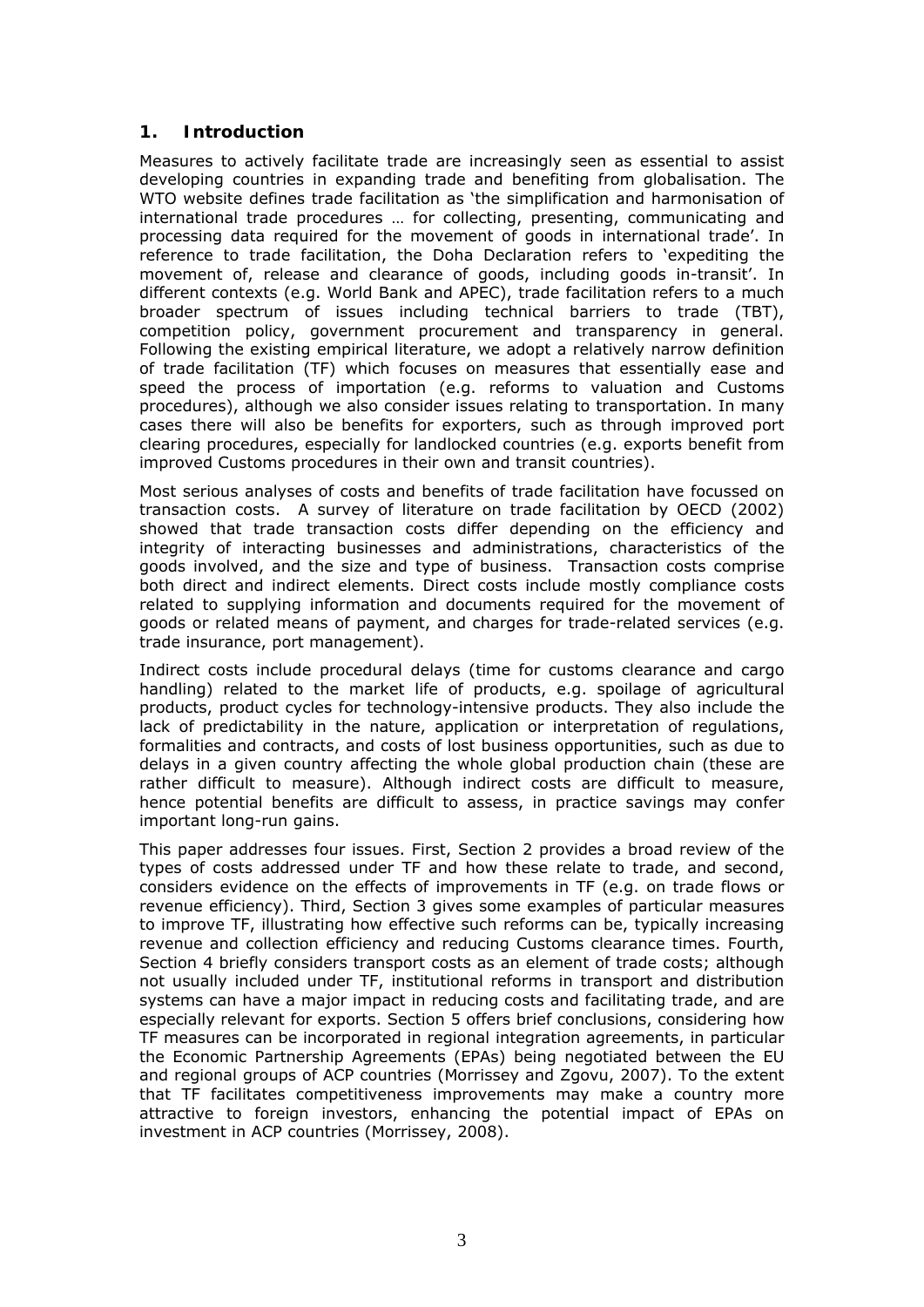#### **2. Trade Effects of Trade Facilitation**

Trade facilitation can be viewed in narrow or broad terms, and in unilateral or multilateral terms. In narrow and unilateral terms, improving the movement of goods through one's own customs appears to be improving the importation of goods rather than the exportation of goods. Even in this limited perspective, however, trade facilitation can have important implications for the ease and efficiency of exporting. Customs clearance efficiency affects imports and exports, while exports from land-locked countries flow through Customs in neighbouring countries. Furthermore, competitive exporting is likely to require efficient access to imported intermediate goods and capital goods. In a multilateral context the benefits of trade facilitation for exporting become even more transparent. Reciprocated efforts at trade facilitation benefit exporting in a multilateral sense. Of course, the idea of reciprocal lowering of barriers to trade having pro-export effects has even more relevance when all types of policy and other barriers are considered. In this regard barriers other than customs procedures (e.g. transport infrastructure and competitiveness of transport and other services) may be more important for some countries.

#### *Qualitative costs and benefits of trade facilitation*

International trade involves transaction costs; while these costs are essentially unavoidable, it is possible to reduce the level of costs (or the inefficiencies that effectively increase costs), so that some excess costs are avoidable. However small avoidable costs can be, they represent a significant bias against trade (which can be likened to an implicit trade tax or non-tariff barrier). Any savings of such avoidable transaction costs are savings which can have a big impact directly, and through the dynamic effects of chain linkages.

Saving avoidable costs entails some costs (e.g. equipment, training and for implementing new procedures) and even infrastructure (such as computerisation for Customs or road improvements to increase transport efficiency) but it can be assumed that the overall net effects of trade facilitation over time are positive. This is possible through increased trade in goods and services; lower implicit trade costs increase competition thus enhancing efficiency in the use of resources, encouraging technology transfer and realisation of productivity gains; increasing the incentive for international investment, contributing to economic growth and higher living standards. Trade facilitation involving automation of customs procedures (combined with training of customs officials) can also lead to improved controls and other government functions, reduced administrative costs, can overcome technical constraints, reduce opportunities for corruption, and promote a culture of cooperation between government and business.

#### *Quantitative costs and benefits of trade facilitation*

According to Kleitz (2003), attempts at measuring the costs and benefits of trade facilitation have used three approaches, namely (a) inventories of business complaints, (b) detailed firm-level analyses and (c) modelling trade and welfare effects. The Inventories approach entails listing particular procedures considered costly or inefficient. This provides a useful starting point for understanding the scale of the issue but does not provide any usable quantitative estimate about costs and benefits (and typically relies on anecdotal information).

Detailed firm-level surveys provide a fuller and more systematic picture of administrative and procedural barriers. This approach allows one to take into account a wide range of important factors, such as particular cost elements, product life for an indication of sensitivity to delays, extent of intra-firm trade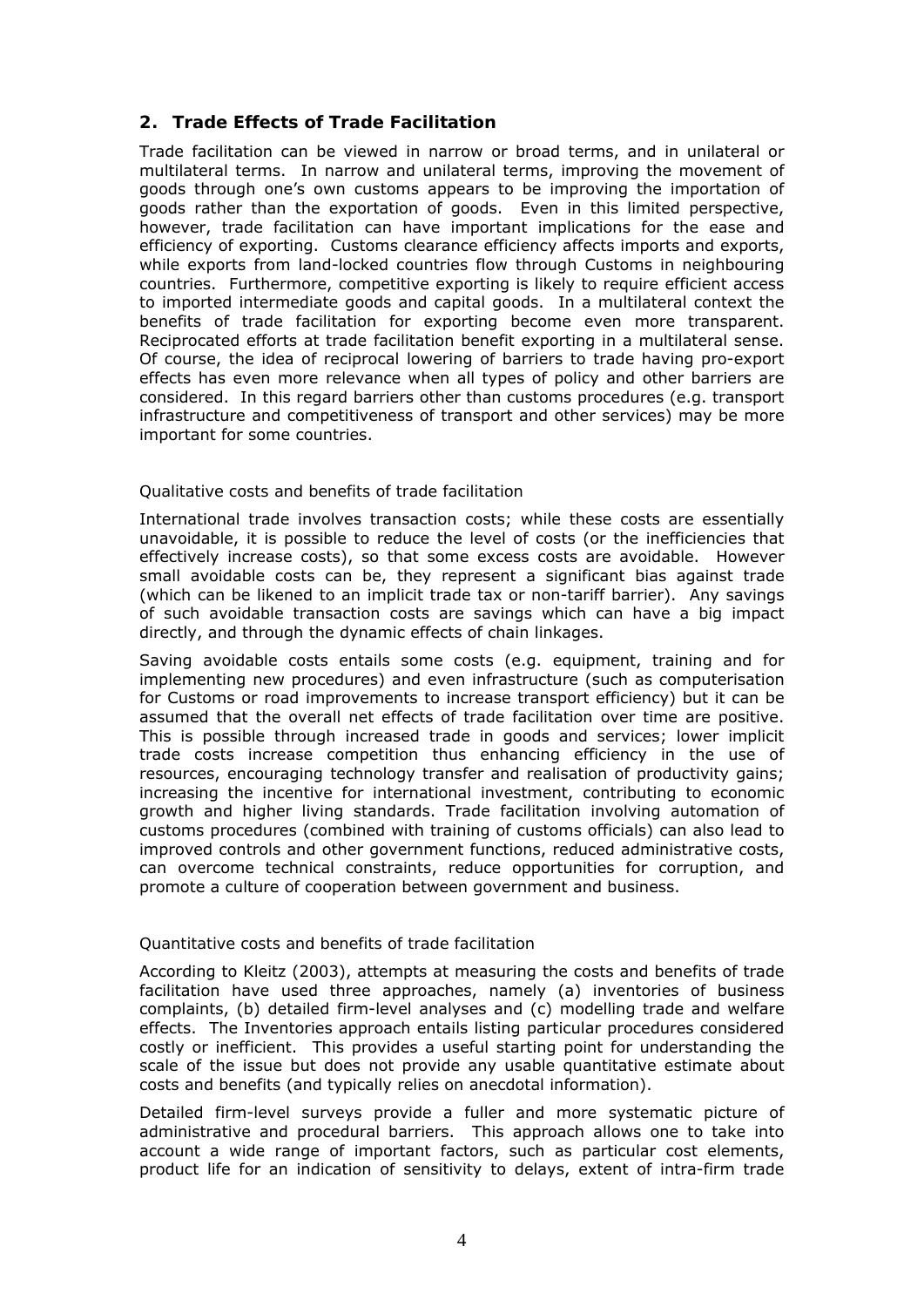(important for reducing transaction costs), country characteristics and proportions of foreign trade. While modelling trade and welfare effects is inherently desirable to estimate potential impacts, significant data problems have limited work along these lines. Existing analyses use computable general equilibrium models, in particular Global Trade Analysis Project (GTAP) models, to estimate the impact of automating customs procedures or to assess the cost of delays in particular countries (see examples below).

#### *Benefits of Trade Facilitation*

Efficient trade facilitation (e.g. increasing the efficiency of border procedures) can help lower trade transaction costs hence reduce the margin between domestic and international prices to benefit consumers and producers. In some case increasing efficiency of border procedures may require simple re-organisation of tasks and procedures, whilst in others it might require investment in infrastructure and human resources. The cost of implementing improvements (reform and modernisation) in customs procedures varies according to the size of the customs service, existing customs infrastructure and human resources. The general economic environment also plays an important role – for example, the availability of functioning basic infrastructure such as communication facilities and stable energy supply.

OECD (2005c) examines the economic impact of trade facilitation and in particular the link between trade facilitation and trade flows, government revenue and foreign direct investment. The paper finds strong positive causal links between improvement in trade facilitation with trade flows and government revenue (mostly for developing countries by implementing customs modernisation programmes that result in more efficient collection of trade taxes). Furthermore, OECD (2005c) demonstrates that facilitated cross-border movement of goods would have a positive effect on the ability of a country to attract foreign direct investment and better integrate in international production supply chains.

The link between trade facilitation and welfare effects has also been investigated in several studies using CGE models. The studies analyse the welfare effect of marginal reductions in trade transaction costs (TTCs). Table 1 presents a selection of some of the recent studies. The findings show that improvements in trade facilitation (e.g. from faster and more efficient border crossings of goods) would significantly increase global welfare. APEC (2002) found that reducing TTCs by five per cent in the APEC region would lead to an increase of US\$ 154 billion to member economies. APEC (1997) compared the average gains from trade facilitation in the Asia-Pacific region with potential gains from tariff liberalisation. The results showed that gains from the former were almost twice the size of potential gains from tariff liberalisation.

| Study                  | Effects of TF                                                                                                                                                                         |
|------------------------|---------------------------------------------------------------------------------------------------------------------------------------------------------------------------------------|
| <b>OECD</b><br>(2003a) | CGE (GTAP) model estimates that a one per cent reduction of<br>trade costs for goods will benefit all countries, e.g. as share of<br>GDP: MENA (0.27 percent) and SSA (0.18 percent). |
| APEC<br>(2002)         | CGE model estimate that a five per cent reduction in trade costs<br>for goods will raise APEC's GDP by 0.9 percent.                                                                   |

| Table 1 Examples of Effects of Trade Facilitation Measures |  |  |  |
|------------------------------------------------------------|--|--|--|
|------------------------------------------------------------|--|--|--|

*Source:* Appendix Table A1.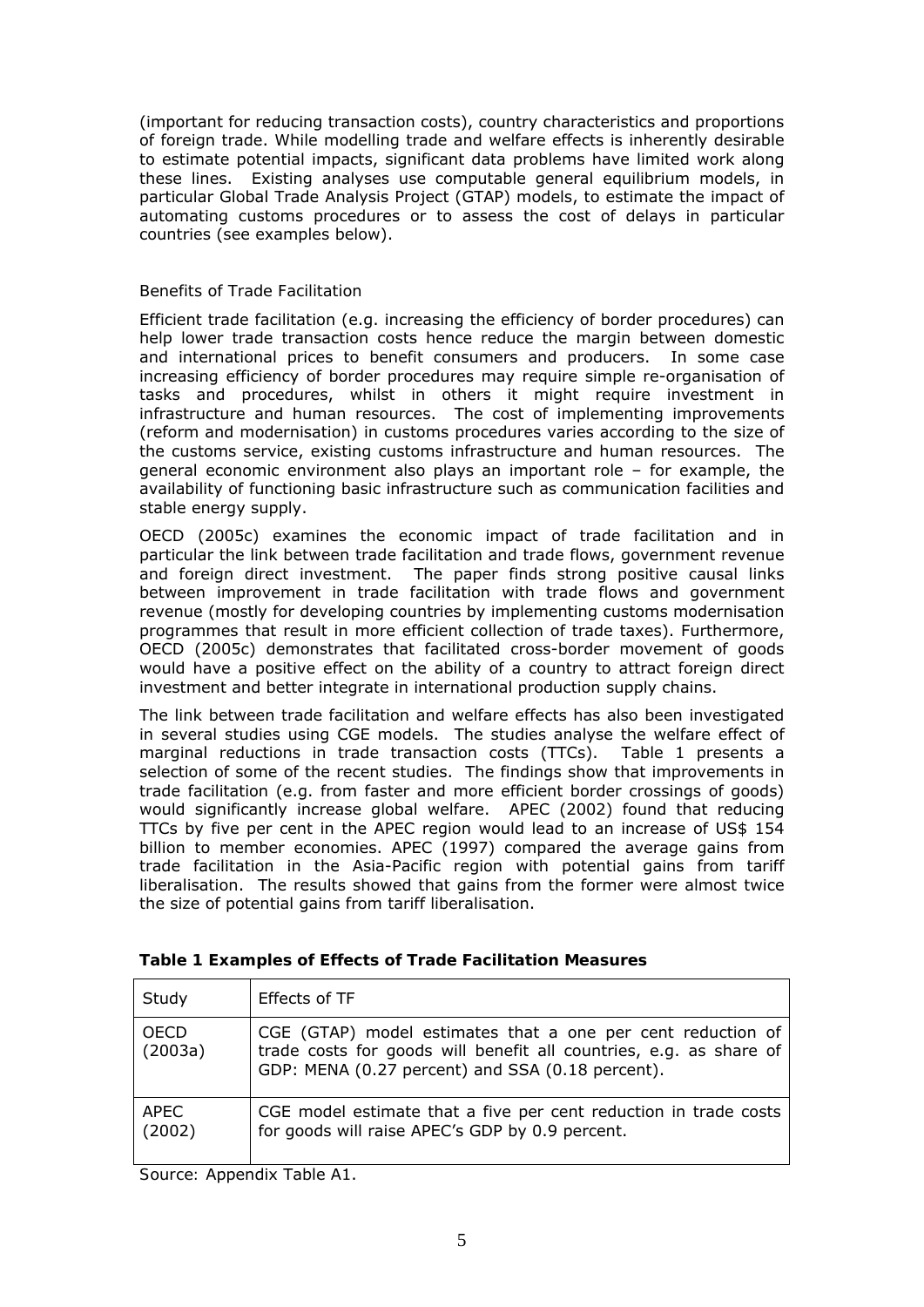#### **3. Evidence on the Impact of Trade Facilitation Improvements**

Table 2 presents a summary of the main findings of selected recent quantitative estimates and surveys, each exploring the link between trade facilitation and trade flows, and Table 3 lists country examples. The studies in Table 2 use either gravity models or computable general equilibrium (CGE) models to estimate the effect on trade of improvements in customs procedures and ports. The APEC region is well represented in the studies – the region only covers 21 countries but represents around half of world trade and includes a number of developed and developing countries. The studies typically have to make assumptions to facilitate analyses, e.g., Wilson *et al* (2003, 2004) assume that countries that are belowaverage in border infrastructure (customs and ports) will be able to raise their efficiency half-way to the APEC average. APEC (1999) assumes there is a fixed across-the-board reduction in TTCs while Kim *et al* (2004) and APEC (2004a) assume other types of customs administration improvements.

| Study         | <b>Region and Effects</b>                                      |
|---------------|----------------------------------------------------------------|
|               | Gravity model for APEC: improved customs procedures by 10%     |
| APEC (2004a)  | boosts intra-APEC imports by 0.5%.                             |
|               | Gravity model APEC: improvement in customs performance by      |
| Kim et al.    | 50% would increase imports by 1.7-3.4% in industrialised to    |
| (2004)        | 7.7-13.5% in industrialising APEC economies.                   |
|               | Survey results from 80 countries find 'customs/foreign trade   |
| Batra et al.  | regulations' the second most serious "tax and regulatory       |
| (2003)        | constraint" on business.                                       |
| Wilson et al. | Gravity model for APEC: enhanced port efficiency has a greater |
| (2003)        | positive effect on trade even than improvements in customs.    |
| Hummels       | Each day saved in shipping time is worth 0.8 percent ad        |
| (2001)        | valorem for manufactures.                                      |
|               |                                                                |

#### **Table 2. Examples of Trade Effects of Trade Facilitation**

*Source:* Appendix Table A2

#### **Table 3. Country Experiences with Trade Facilitation**

| Angola         | Customs expansion and modernisation programme in 2000. Half-<br>way through the five-year programme, revenue receipts had<br>increased by 150% and customs processing time had been<br>reduced to 24 hours for correctly submitted documentation. |
|----------------|---------------------------------------------------------------------------------------------------------------------------------------------------------------------------------------------------------------------------------------------------|
| Bangladesh     |                                                                                                                                                                                                                                                   |
|                | Customs modernization programme in 1999. By 2000, customs                                                                                                                                                                                         |
|                | revenue was up 14% year-on-year and clearance times were                                                                                                                                                                                          |
|                | reduced to 1-3 days for imports and 3-8 hours for exports.                                                                                                                                                                                        |
| <b>Bolivia</b> | Customs reform project 1997. By about 2000, both corruption                                                                                                                                                                                       |
|                | and customs clearance times had been substantially reduced;                                                                                                                                                                                       |
|                | despite an economic slowdown, decline in imports exceeded the                                                                                                                                                                                     |
|                | decline in customs revenue; customs collection up by 11 percent                                                                                                                                                                                   |
|                | (25 percent allowing for tariff reductions).                                                                                                                                                                                                      |
| Ghana          | Capacity enhancing reforms during the 1990s and a Customs ICT                                                                                                                                                                                     |
|                | network in 2001. By 2003, government revenue collected from                                                                                                                                                                                       |
|                | airport traffic increased by approximately 30 percent on a yearly                                                                                                                                                                                 |
|                | basis. Customs clearing times were significantly reduced (e.g.                                                                                                                                                                                    |
|                | from three days to four hours on average in the airport).                                                                                                                                                                                         |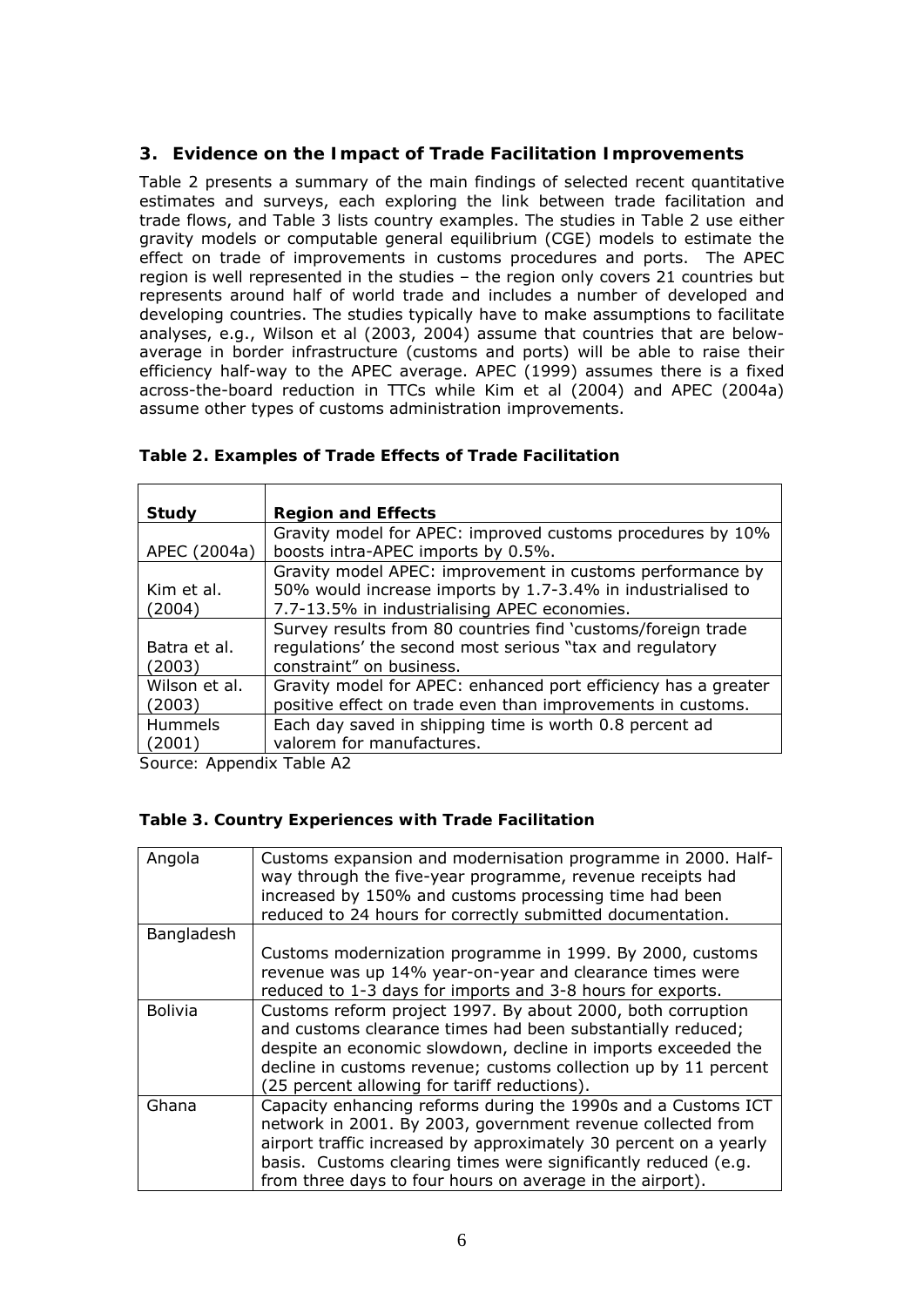| Mozambique | 1997 programme focused on improving the customs legislation,<br>systems and procedures, management and organisation. During<br>the first two years of the programme, imports increased by 4<br>percent while customs revenue increased by 58 percent despite<br>significant duty rate reductions; marked reduction in the<br>clearance time of goods at the country's principal points of entry.<br>Initial investments in the customs administration were recovered<br>within 14 months from additional revenue receipts. |
|------------|----------------------------------------------------------------------------------------------------------------------------------------------------------------------------------------------------------------------------------------------------------------------------------------------------------------------------------------------------------------------------------------------------------------------------------------------------------------------------------------------------------------------------|
| Peru       | Customs administration reform in 1990s. Despite a reduction in<br>average tariff level, customs revenue increased by 327 percent<br>in 1990-1995 whereas the value of imports increased by 175<br>percent. Customs release time fell from a range of 15-30 days to<br>2 hours - 2 days.                                                                                                                                                                                                                                    |
| Uganda     | Comprehensive reform programme in the 1990s which aimed at<br>trade liberalisation and customs modernisation. Revenue<br>increased from 7.7 percent to 13.0 percent of GDP in the ten-<br>year period to 2002.                                                                                                                                                                                                                                                                                                             |
| Jamaica    | Initiated reforms in 1993 including customs automation,<br>implementation of a single-point clearance mechanism, the<br>introduction of risk assessment procedures. Between 1998 and<br>2001, customs revenue increased by 110 percent.                                                                                                                                                                                                                                                                                    |

*Source*: Appendix Table A3

Table 3 reports case studies where improvements in trade facilitation led to positive impacts on government revenue generation, typically through significant improvements in collection efficiency. The evidence on increases in revenue is encouraging given that impacts are likely to be evident only in the medium and long-term whereas some of the reforms are relatively recent; many of the countries are still in the process of implementing their customs reform programme. Furthermore, some studies only take into account revenue collected at a particular customs point (e.g. airports in Ghana). Furthermore, there is widespread evidence that improving clearance procedures leads to dramatic reductions in the time taken for goods to pass through Customs, implying dramatic reductions in trade costs.

The main conclusions reached from the studies reviewed here are: (even modest) improvements in trade facilitation have a positive significant effect on increased trade flows; increases in trade flows would be higher in developing countries than in developed countries (because developing countries are initially in a worse position); and between exporting and importing countries (both benefit from increased trade flows but the country that improves its border procedures most benefits more). There is some evidence that increasing port efficiency provides larger trade benefits than increasing efficiency of customs procedures (although it is the latter that contributes to increased revenue). However, it should be acknowledged that there is a wide gap between the actual and potential trade and growth benefits given inefficient movement of goods across borders.

#### *Magnitude of Trade Costs*

To assess the potential benefit of TF in reducing trade transaction costs (TTCs) one needs some estimate of the initial magnitude of TTCs. Estimates do exist, mostly for developed countries, although Kleitz (2003) notes that one should interpret the findings of studies estimating TTCs with caution as the available studies are based on unclear data and methodologies. The studies that seem most valid are limited in focus to particular costs in special circumstances and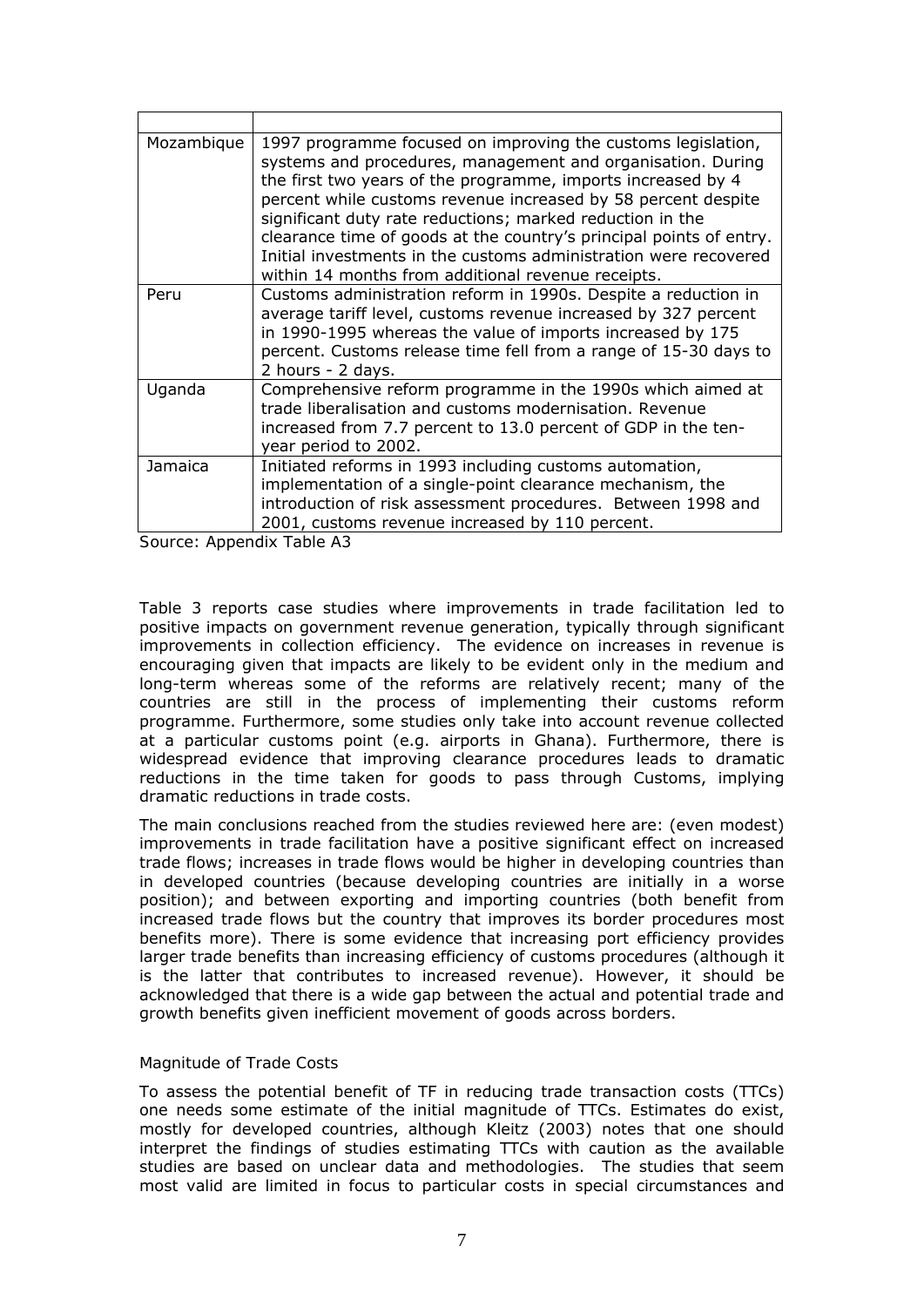generally draw on limited surveys. The findings are diverse, reflecting the restricted scope and parameters of the studies. Some findings for developed countries are reported in Appendix Table A4. Intra-EC direct costs are estimated to lie between 1.5 and 15 per cent (although the methodology used in the study yielding the upper estimate of 15 is unclear). UNCTAD (1994) estimates direct costs ranging between seven and ten per cent for the world. Given the inherent poor resource-base, structural rigidities and bottlenecks of many developing countries it is likely that estimates of transaction costs involving least developed and developing countries would be much higher than those for (mostly) developed countries given in Table A4.

As TTC costs are generally considered to be quite high, and are almost certainly higher in poorer developing countries, TF can be expected to yield significant net benefits. However, there are (up-front) costs associated with implementing TF measures that must be acknowledged (see Table A5). Some idea of the scale of costs of improving trade facilitation can be taken from World Bank adjustment loans with components addressing customs reforms. For example, the World Bank provided US\$78 million to six south-eastern European countries towards customs improvements, and US\$35 million to Tunisia for export development. A five-year (1999-2004) project for customs modernisation in Bolivia cost US\$38 million, out of this US\$25 million was spent on institutional improvements and US\$9 million on system computerisation (Gutierrez, 2001).

Customs automation is one of the major cost elements of investment towards customs improvements. Automating customs procedures could cost as much as US\$20 million provided that countries develop their own systems and less than US\$2 million for the widely-used Automatic System for Customs Data (ASYCUDA) (UNCTAD, 2002). Customs automation cost US\$5 million in Chile in the early 1990s (WTO, 2000), and in Jamaica it cost US\$5.5 million – covering technical needs assessment, development of software suites, data communication equipment and computers (Grant, 2001).

In addition to initial investment outlays such as those outlined above countries have to meet operating expenses, which can be met by the consumers in the form of higher user fees or financed from the government budget. Moreover, systems need to be updated from time to time to reflect the latest technological developments. The post-installation costs can be of similar magnitudes as initial investment. For example, updating air cargo clearance system in Chinese Taipei cost US\$5 million in 2004; in Philippines cost of updating the existing automated system from a DOS to Window-based platform cost about 40% of the original system installation (Bhatnagar, 2001).

|                                       | (weighted average of responses, % TTC reduction) |         |        |
|---------------------------------------|--------------------------------------------------|---------|--------|
| <b>APEC Country group</b>             | Minimum                                          | Maximum | Median |
|                                       |                                                  |         |        |
| Industrialised APEC countries         | 2.9                                              | 7.4     | 5.2    |
| Newly industrialised APEC countries   | 5.3                                              | 10.7    | 7.8    |
| <b>Industrialising APEC countries</b> | 6 ճ                                              | 14 8    | 10 7   |

#### **Table 4: Perceived Effect of Customs-related TF on Reducing TTCs**

*Source:* APEC (2002).

A business survey in the APEC region found that traders expected the largest benefits from hypothetical Customs-related trade facilitation measures that would reduce transaction cost by 50 per cent to materialise in the lower-income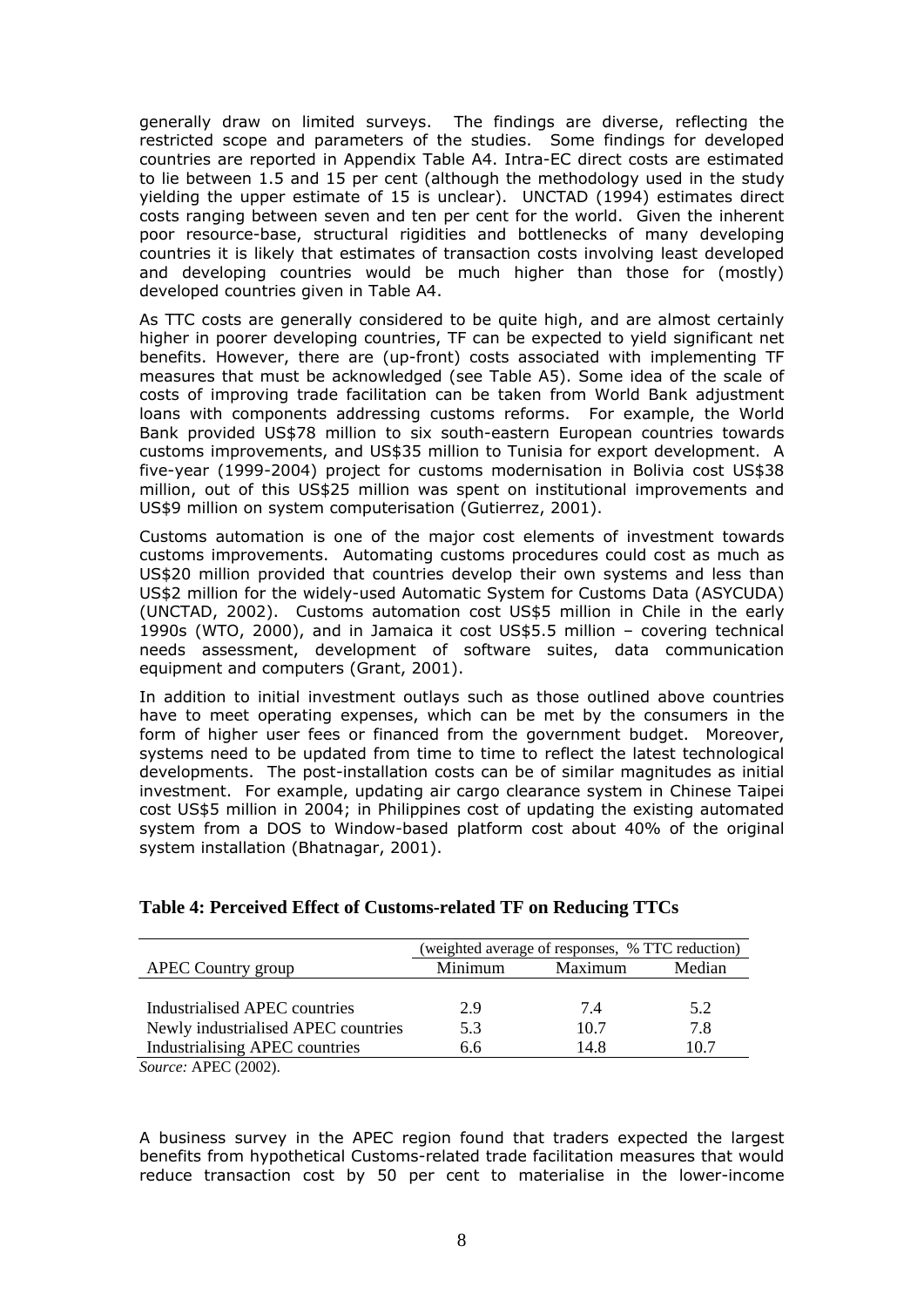countries within the region (see Table 4). On the basis of median responses, trade facilitation would reduce TTCs by 10.7 per cent in industrialising APEC countries, compared with 7.8 per cent in newly industrialised countries and 5.2 per cent in industrialised APEC countries. Studies measuring the potential gains from trade facilitation report estimates of between two and three per cent of the total value of traded goods (UNCTAD, 1994; APEC, 1999). APEC (1999) predicts much larger gains for particular countries or regions. The gains vary significantly across countries and regions, sectors and characteristics of traders. Greater scope for reducing TTCs exists in many developing countries where they are substantially above those found under best practices.

The potential savings of modernising from paper-based to a paperless customs administration system are reported in Table 5. The savings range from 1.5 per cent for bulk sea shipment of coal to 15 per cent for air freighting fresh asparagus. The savings are partly due to the fixed costs of completing documentation manually, estimated at between US\$75 and US\$125 per transaction regardless of transaction size.

|                            |                 |                 |                               | <b>Estimate of Savings</b> |          |
|----------------------------|-----------------|-----------------|-------------------------------|----------------------------|----------|
| Product and transport mode |                 | Typical volume  | Cargo value<br>$(cif)$ (US\$) | Value US\$                 | Per cent |
|                            |                 |                 |                               |                            |          |
| Coal                       | – bulk by sea   | 10,000 tons     | 520,000                       | 7,800                      | 1.5      |
| Rice                       | - bulk by sea   | 1,500 tons      | 810,000                       | 17,820                     | 2.2      |
| Machine parts              | $-$ by sea      | 20 ft container | 175,000                       | 5,425                      | 3.1      |
| Sugar                      | - bagged by sea | $1,500$ tons    | 273,000                       | 12,012                     | 4.4      |
| Fresh asparagus            | $-$ by air      | $45 \text{ kg}$ | 1,370                         | 206                        | 15.0     |

#### **Table 5: Estimates of Savings from Changing to Paperless Customs System**

*Source:* APEC (2002).

Another source of savings from trade facilitation is the creation of a single window border automation system. A single window system can minimise documentation costs by streamlining paperless processing needs of various regulatory agencies. Experience with such a system, the so-called TradeNet in Singapore, helped reduce the documentation costs borne by government and business by half (APEC, 2003). Further benefits from trade facilitation are associated with reductions in import clearance times. In Japan the average air-cargo import processing time fell from 53 hours in 1991 to 26 in 2001, while for sea-cargo the lead times were reduced over the same period from 168 to 74 hours.

#### *Impact of Trade Facilitation on Exports*

Nordas, Grosso and Pinali (2006) analyse the relationship between time for exports and imports, logistics services and international trade. They draw a distinction between the effect of 'trading time' on the probability of entering the market and the trade volume once entry is made. Time to market depends on adequate transport and logistics services and timely, transparent and predictable administrative procedures related to exports and imports. For example, exporters in remote countries tend to ship goods by air to a much larger extent than exporters closer to the market, while exporters in remote countries with weak air transport infrastructure and related services tend not to export time-sensitive goods. In some developing countries the time for administrative procedures related to exports and imports *alone* prevents local manufacturers from exporting time-sensitive products. For entrepreneurs in these countries time for imports and exports constitutes a substantial disincentive to invest in quality and upgrade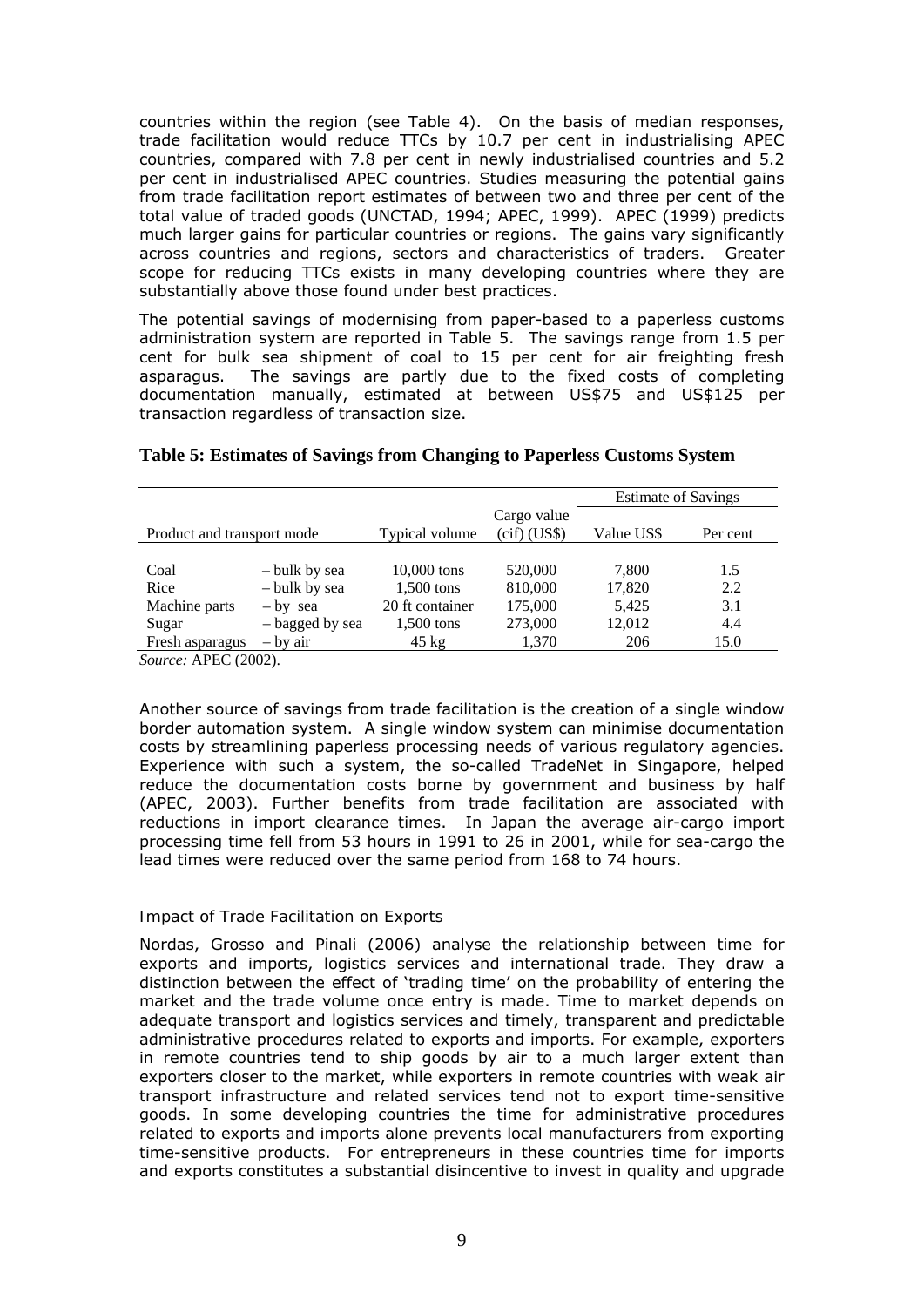their products, since they cannot be sure that their product will arrive on the market in time to reap the price premium that new and differentiated products command.

In addition to econometric analyses, Nordas *et al* (2006) also consider four case studies. Two cover the effect of short lead times in Bulgaria and the Dominican Republic on export volumes and specialisation in fast fashion products that command a price premium in the market, where they are competitive in spite of higher production costs compared to, for instance, China. This means that improvements in logistics services are necessary for the two countries to stay competitive in the market. The third case study is Kyrgyz Republic, a landlocked country in a relatively stagnant region where transit arrangements with neighbours are crucial for export performance. Regional trade is impeded by high levels of administrative corruption and state capture, poor quality of physical infrastructure and related services, inefficient institutional arrangements, and non-tariff trade barriers. Clearly trade facilitation programs aimed at addressing these weaknesses would greatly improve efficiency and facilitate gainful trade (exporting and importing).

The fourth case study concerns exports of cut flowers from Kenya. The case study starts by demonstrating how trade in transport services - in this case air transport - allows Kenya to exploit its comparative advantage in floriculture. At first flowers were transported by passenger flights, creating linkages between the tourism and the floriculture sectors. As export volume grew, dedicated cargo flights have become commercially viable. However, south-bound flights run almost empty due to lack of demand for time-sensitive imports in Kenya. This could become a constraint on future expansion in floriculture as competition increases. Recent developments towards direct imports by retailers are also a challenge to Kenyan exporters because this would shift more of the logistical activities, including packaging and testing, to exporters. This is where the improvements in trade facilitation could play an important role in increasing efficiency and competitiveness of Kenya's cut flower sector.

Results from econometric analysis of the impact of time on the probability to export and on trade volumes for total merchandise trade, trade in intermediate inputs, fashion clothing and electronics, showed that time has a large and robust impact on the probability to export, and the impact is strongest in the electronics sector. Time also has a large impact on trade volumes, and again the effect is strongest for electronics. For fashion clothing, time appears to affect the probability to export, but not the trade volume. The study also identifies developing and emerging economies that would benefit the most from reforms that would shorten time for exports and imports. Among these are Albania, Kenya, Romania, Tanzania, Ukraine and Vietnam. The findings underscore the importance and the positive impact that trade facilitation can have on trade in general and exports in particular. Removing unnecessary barriers to timely delivery is of utmost importance for developing countries. For sustainable results a trade facilitation program needs to be complemented with liberalisation of logistics services such as services auxiliary to all modes of transport services, other related logistics services and non-core freight logistics services.

Subramanian and Matthijs (2007) identify five critical factors for effective participation in global network trade: price, speed-to-market, labour productivity, flexibility and product quality. Speed-to-market crucially depends upon the quantity and quality of trade and trade-related institutions and physical infrastructure. It is critical for Sub-Saharan Africa countries, especially landlocked countries, to have modern and efficient trade facilitating institutions and physical infrastructure to be able to compete successfully in global markets where growing value is being placed on fast order-to-delivery cycles. The current state for some African countries is illustrated in Figures 1 and 2. Taking these countries as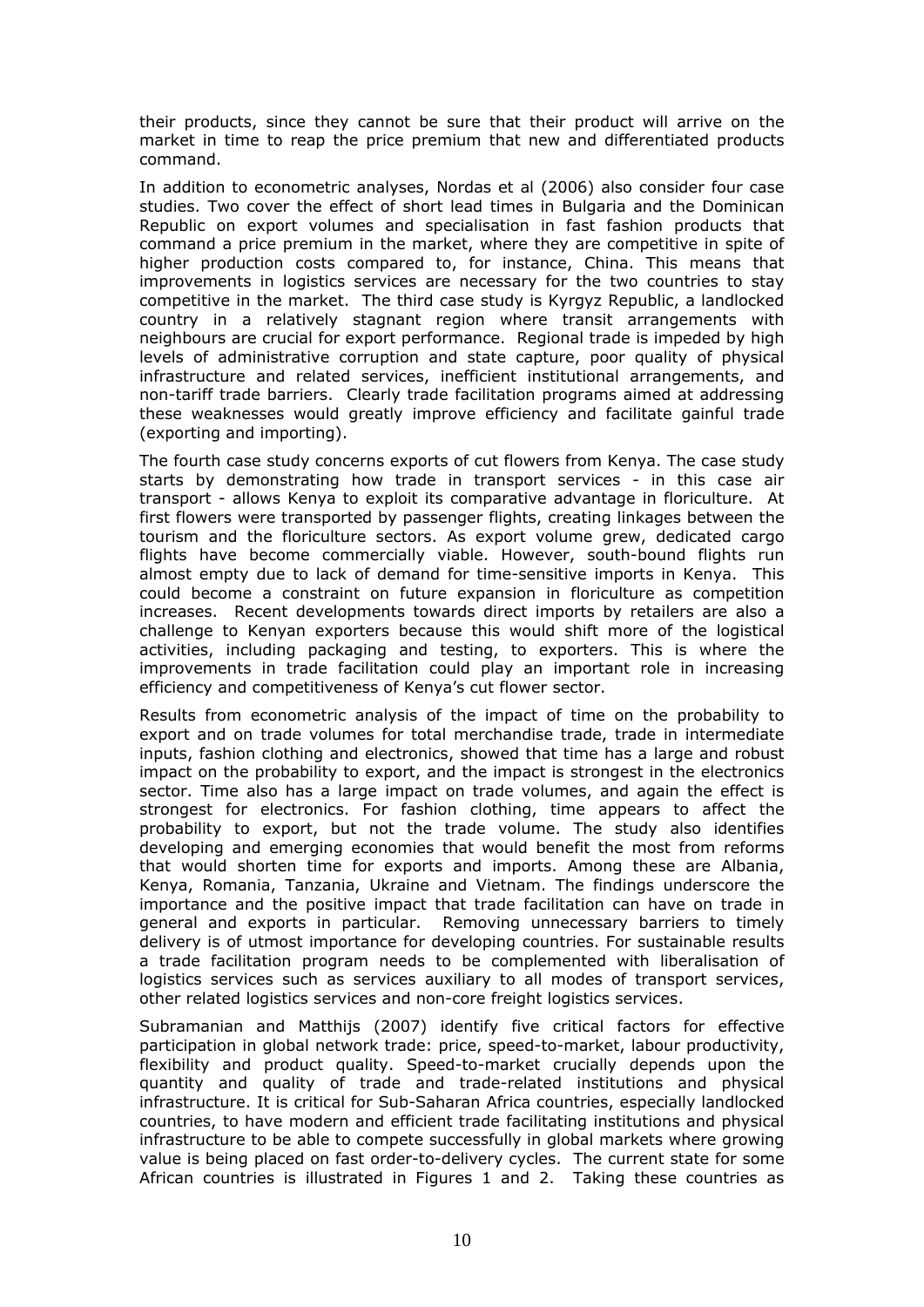representatives of SSA, it can be seen that there is a wide gap (of not less than 20 days vis-à-vis China) in export-days and import-days with some of the competitive exporting countries. Given that the countries shown have seaports (except Lesotho) the situation is potentially worse for landlocked countries. Through trade facilitation SSA countries have the opportunity to shorten the number of exporting and importing days.



**Figures 1 and 2: Time (days) for Exports and Imports in 2005** 

*Source*: World Bank & IFC, *Doing Business in 2006*, Creating Jobs, pp. 104-106

Soloaga, Wilson and Mejía (2006) apply gravity models to estimate the impact of improvements in trade facilitation by Mexico and Mexico's trade partners and find that Mexico's unilateral improvements in trade facilitation measures are expected to increase manufacturing exports by \$31.8 billion, equivalent to 22.4% of the average export level for 2000-03. Soloaga *et al* (2006) also report that improvements in trade facilitation in Mexican partners would increase Mexican exports by \$2 billion (1.4% of Mexican exports). Combining both impacts gives a total expected increase in Mexican exports of \$33.8 billion, equivalent to 23.8% of Mexican average exports level for 2000-03.

Other studies have also found evidence that shows that trade facilitation benefits trade and exports in particular. For example, USAID (2003) show that the dramatic growth of export from Mauritius from \$89 million in 1970 to \$2.8 billion in 2000 is partly attributed to trade facilitation measures, which reduced the cost and risk of exporting. Another case cited in the literature is that of vegetable exports from Zimbabwe (landlocked but, at least until recently, with reliable air and land transport, chilled storage and good communications network). In the 1990s, farmers near the capital supplied fresh vegetable to the London market by picking them, immediately trucking them to the airport and flying them overnight to London where they were put on shelves ready for sale in the morning. This required cheap and modern telecommunications because the shipments were delivered to order.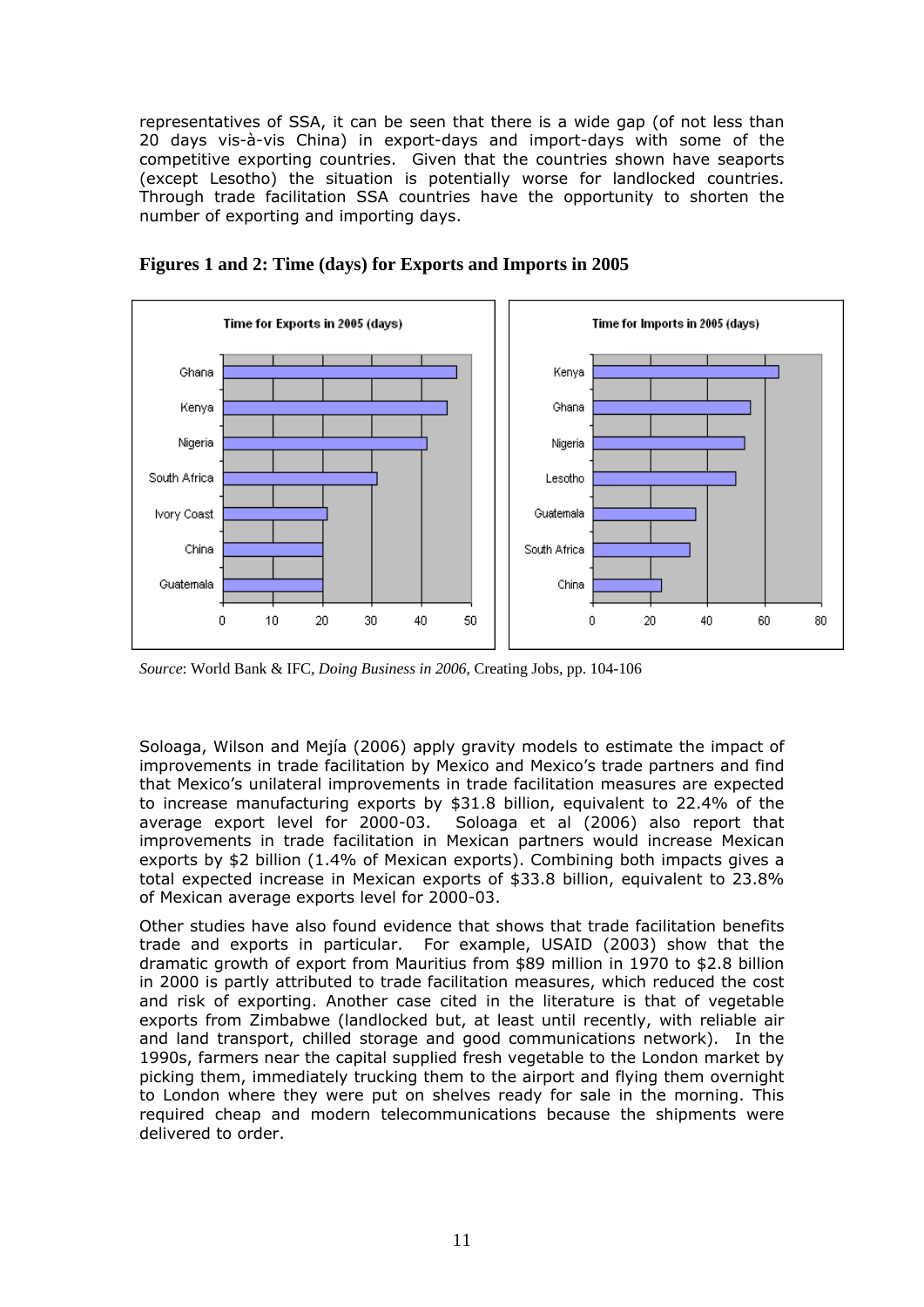#### **3. Nature of Trade Facilitation Programmes**

In this section we review the experience of trade facilitation/customs modernization initiatives. Many countries have undertaken customs reforms, often with the support of development agencies such as the World Bank. De Wulf and Sokol (2004) argue that the outcomes of these programmes of reform/support have been mixed. It will be constructive therefore to identify the types of reforms/modernisation that have been undertaken, the degree of progress in improving customs procedures and administration, the lessons to be drawn from the successes and failures of these reform programmes, and whether there are cases studies or examples of good practice that could be drawn upon by countries incorporating TF within regional integration agreements.

Two useful sources of information on the nature of trade facilitation programmes and types of customs and other reforms involved are the World Bank's Project and Operations database and the case studies reported in DeWulf and Sokol (2004). Examples are illustrated in Table 6.

The TF reform programmes differ according to economic and institutional context, objectives and financial/technical support. However, the content of TF reforms typically all cover, to varying degrees:

- (i) management and staffing (training, remuneration, etc)
- (ii) infrastructure (e.g. roads, ports, airports)
- (iii) information technology (computerisation)
- (iv) procedures (valuation, pre-shipment, special import regimes, clearance, etc)

| <b>Countries and Costs</b>                                                          | <b>Programme and Objectives Illustrative Components</b>                                                                                              |                                                                                                                                                          |
|-------------------------------------------------------------------------------------|------------------------------------------------------------------------------------------------------------------------------------------------------|----------------------------------------------------------------------------------------------------------------------------------------------------------|
| Benin (US\$22.0)<br>Ghana (US\$46.0)<br>Ivory Coast (US\$3.0)<br>Nigeria (US\$63.0) | Abidjan-Lagos Transport<br>and Transit corridor Project<br>$(2008\dots)$                                                                             | Support to customs modernisation and<br>administration;<br>Support to reduce number of road blocks;<br>Support to harmonisation of legislation for truck |
| Togo (US\$2.0)                                                                      | <b>Objectives</b><br>To enhance economic                                                                                                             | operating rules and travel documentation;<br>Improvement of access, procedures and security at                                                           |
| Total $cost = US$136.0$<br>million                                                  | growth in Western Africa by<br>facilitating movement of<br>goods and people along the<br>coastal corridor and<br>increasing regional<br>integration. | the ports of Lagos (Nigeria), Cotonou (Benin) and<br>Takoradi (Ghana);                                                                                   |
| Moldova<br>(US\$9.7 million)                                                        | Trade & Transport<br><b>Facilitation in Southeast</b><br>Europe Project (2003)                                                                       | Establishing programs to implement new border<br>processing procedures and practices; Providing<br>technical assistance and training;                    |
|                                                                                     | <b>Objectives</b><br>(i) to reduce non-tariff costs<br>to trade and transport;<br>(ii) to increase revenue and                                       | Installation and Implementation of ASYCUDA<br>(Automated System for Customs Data) clearance<br>system;                                                   |
|                                                                                     | compliance, and reduce<br>smuggling and corruption at<br>border crossings.                                                                           | Improvement of border crossing facilities.                                                                                                               |

#### **Table 6: Examples of Trade Facilitation Programs**

*Source:* Appendix Table A5*.*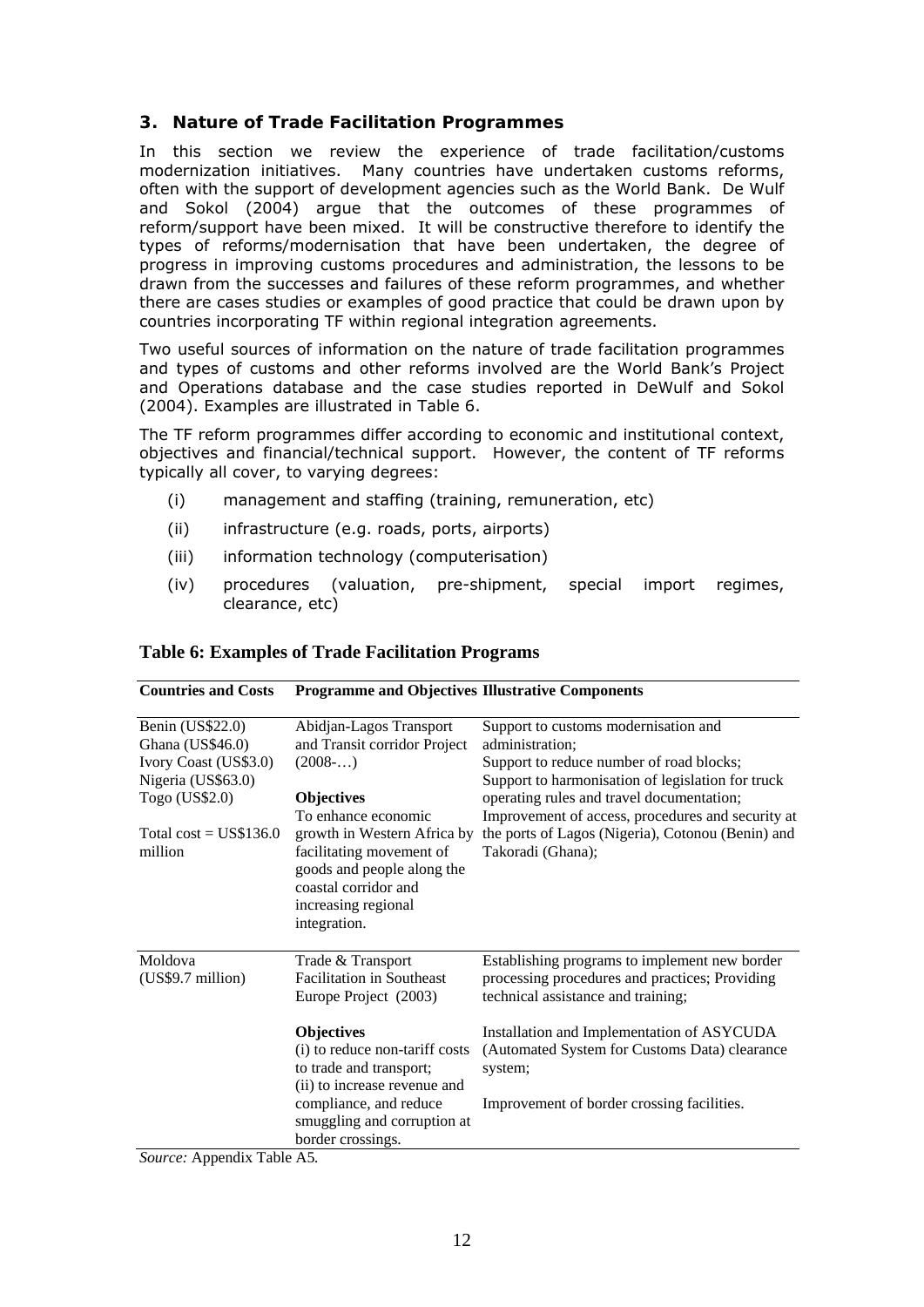Initiation of trade facilitation and customs reforms has fairly extensive coverage across developing countries, especially medium-size and larger developing countries. The sustainability and effectiveness of these reforms seems to vary significantly across countries. A number of factors appear to account for this, in particular variations in the precision in which objectives were specified, variations in the degree of commitment to reform, variations in the resourcing of programmes, variations in the effectiveness of staffing reforms (release of existing staff, hiring of new staff, salary restructuring, training of staff), and variations in the effectiveness of measures to eradicate corruption.

Table 7 provides a 'before and after' overview of customs reform in Peru comparing 1990 with 2002. Although this was a period of significant import liberalisation, revenue collected increased dramatically. Computerisation and other efficiency changes reduced significantly the numbers employed by Customs, but procedures were streamlined and simplified. One obviously important result was a drastic reduction in customs clearance times from over 20 days to within one day.

Appendix Table A7 summarises the customs reform and modernisation programme adopted by Turkey (as there is no *ex post* evidence, we do not discuss the example in detail), to bring its legislation and administrative structures and procedures in line with EU standards and to automate its customs procedures. De Wulf and Sokol (2004) view the establishment of an independent project implementation and monitoring unit, combined with strong political support and commitment management by the Turkish Customs Administration (TCA) as critical elements in the effective adoption and coordination of new structures, procedures and automated systems. These features were complemented by staffing and physical infrastructure improvements, although some reservations or concerns were expressed about the TCA's lack of autonomy in recruitment and salary setting. The basic elements were similar to those in Peru, and suggestive of what to include in any programme.

| 1990 (pre-reform)                            | 2002 (post-reform)                                           |
|----------------------------------------------|--------------------------------------------------------------|
| <b>Tariff and trade regime</b>               |                                                              |
| • 39 tariff rates, 14 surtaxes               | • 4 rates (7 rates including surtax)                         |
| • Range of rates: $10-110$                   | • Range of rates: 4–25                                       |
| • Prohibitions: 539 items                    | • Prohibitions: in1997: 25 items                             |
| <b>Personnel and training</b>                |                                                              |
| $\cdot$ Total staff: 4,700                   | $\bullet$ Total staff: 2,540                                 |
| • Professionals: 2.5 percent of staff        | • Professionals: 60 percent of staff                         |
| • No training program                        | • One-year full-time course at the National Customs School.  |
| Computerization                              |                                                              |
| • No computerization                         | • All customs functions and operations computerized          |
| <b>Customs control and clearance process</b> |                                                              |
| • Paper declaration and clearance            | • Electronic declaration lodging and processing              |
| • 100 percent physically checked             | • Based on risk analysis, 15 percent physically checked      |
| • Payment at customs                         | • Payment at bank, electronic or otherwise                   |
| • Clearance times: over 20 days              | • Clearance times: 1 to 24 hours depending on goods category |
| <b>Revenue collection</b>                    |                                                              |
| • US\$626 million                            | • US\$2,403 million                                          |
| • 23 percent of budgetary revenue            | • 36 percent of budgetary revenue                            |
| Source: Appendix Table A6.                   |                                                              |

#### **Table 7 Customs Administration Reform in Peru**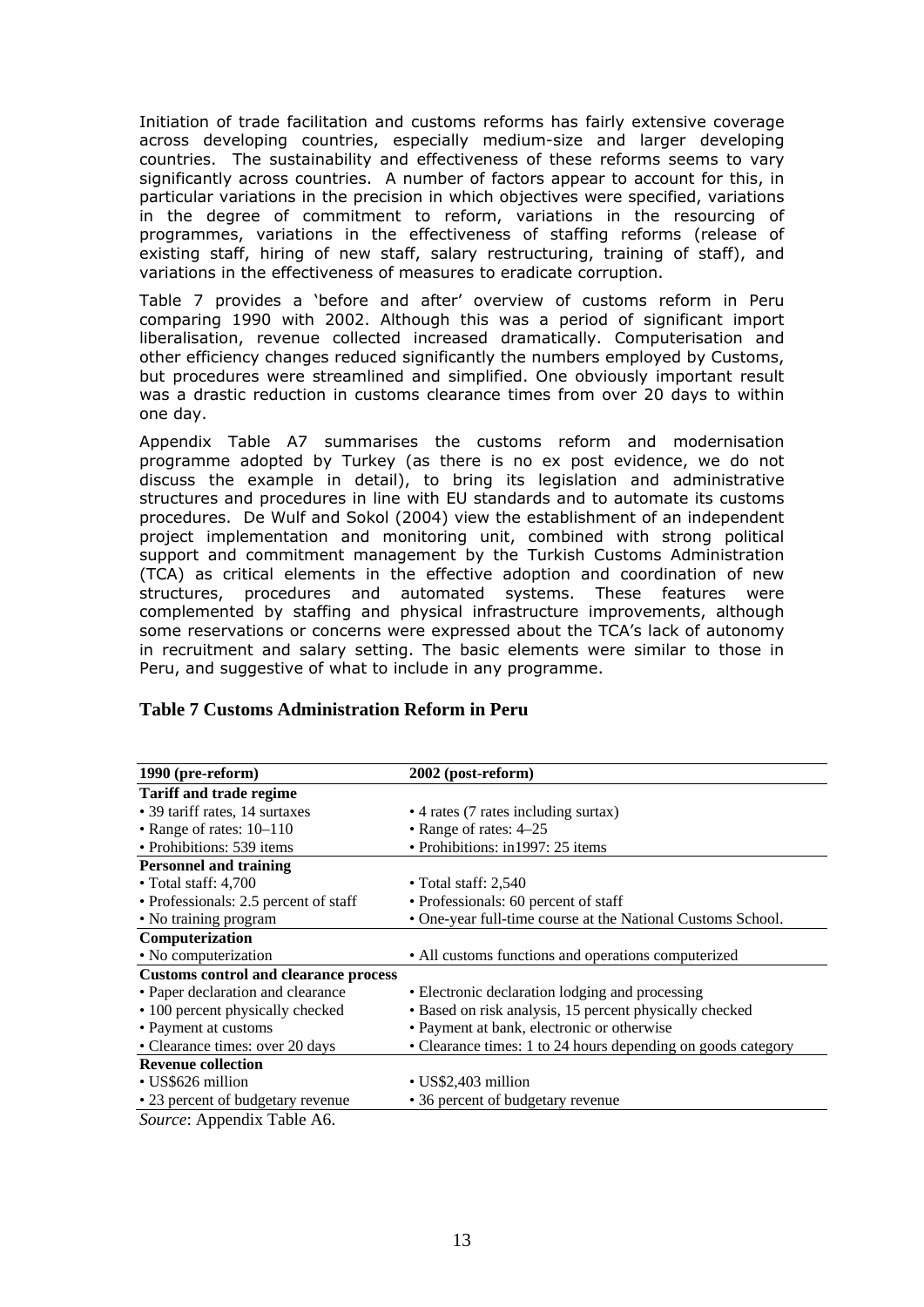#### *Trade Facilitation Reforms in sub-Saharan Africa*

The principal issues for reform with respect to trade facilitation in SSA countries, broadly representative of ACP, include (Gakunu, 2003):

- reducing excessive documentation requirements,
- addressing lack of automation and insufficient use of information technology
- addressing lack of transparency unclear and unspecified import and export requirements
- improving procedures, especially Customs clearance lack of audit-based controls and risk-assessment techniques
- addressing lack of modernisation of and cooperation between Customs and other government agencies, which interferes with efforts to increase trade flows effectively.

The types of TF reforms discussed previously could address these problems and would probably deliver a fairly quick pay-off in terms of increased revenue collection efficiency, reductions in trade costs and promotion of greater regional cooperation (at least in Customs and transport).

#### **4. Transport Costs and Trade Facilitation**

Transport costs are clearly an important element of trade costs and amenable to addressing under TF reforms, although transport itself is not often explicitly included (the first example in Table 6 is an exception). Transport costs are likely to be relatively high for ACP countries: in the Caribbean they are mostly small island economies, in the Pacific they are additionally remote, and costs in Africa are known to be especially high. Recent studies have estimated the level of transport costs in Uganda (Milner *et al*, 2000; Rudaheranwa, 2006) and Tanzania (Kweka, 2006). The implicit subsidy (effective protection) on imports and implicit tax on exports due to transport costs is calculated and compared for the early/mid-90s and early 2000s. The results show that transport costs remain very high, and in particular are a significant cost (tax) to exporters, although there are instances of reductions in freight charges and, more importantly, of significant reductions in transport times.

- Overall transport costs have fallen since the mid-1990s; in Uganda, freight costs for a 20-foot-container fell from US\$ 3,750 in 1995 to US\$ 1,850 in 2003 (about 50% decline) and from US\$ 5,700 in 1995 to US\$ 3,100 in 2003 in the case of the 40-foot-container (about 46% decline). However, there is considerable variation by mode of transport. Uganda faces the highest transport costs, and although land freight costs fell, sea freight costs through Kenya rose. The situation is different in Tanzania as sea freight costs fell but land (rail) freight costs rose.
- Transport costs remain very high and overall effective protection due to transport costs remains around 15% on average. Even in the early 2000s, effective taxation of exports due to transport costs remains around 40% for Tanzania and Uganda.
- Although not accounted for in the measures reported, transport times have been reduced through improvements in Customs and port clearance procedures. Transit time, which used to range from 39 to 46 days between Kampala and Mombasa for import shipment before 1994, fell to between 12 to 15 days for road and 18 to 21 days for rail transport, based on information available in October 2003. The transit time for exports used to be between 40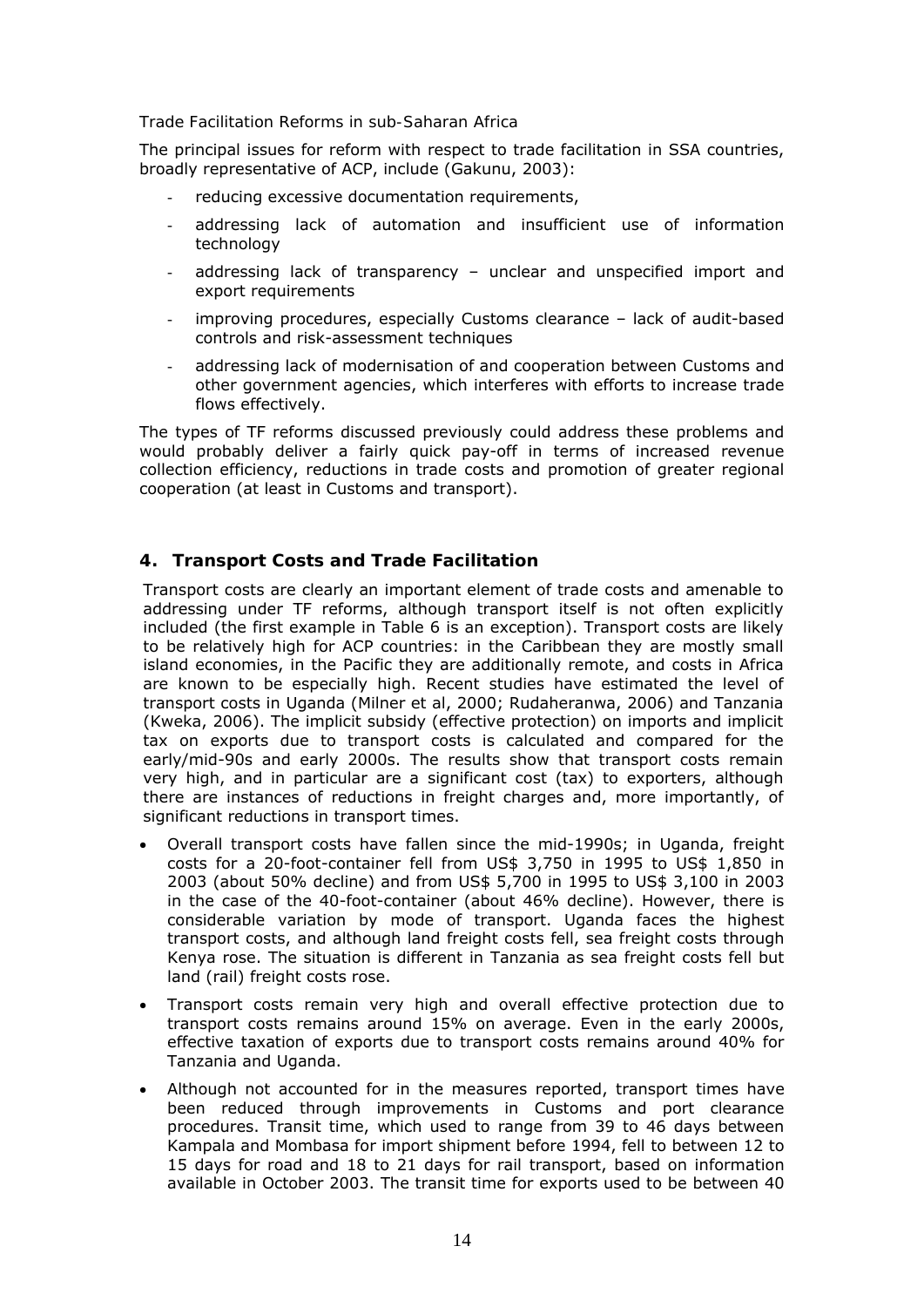and 44 days, but has been reduced to as little as 4 to 7 days by October 2003.

A number of policy issues related to facilitating trade (reducing costs) can be highlighted relating to the four modes of transport - road, rail, sea and air - (Morrissey, 2007).

First, data and information are particularly scarce with respect to road freight. Estimates of land transport costs have been either based on rail freight charges (Tanzania) or projected from estimates for the early 1990s (Uganda). Road freight is a private sector activity, but increased investment in improving the quality of roads would have the greatest impact if concentrated on integrating major production areas, markets and ports. There are potentially high gains at relatively a low cost if the practices and efficiency of freight companies can be improved as part of private sector development initiatives.

Second, rail freight appears to be more expensive and less efficient than road. Rail freight is important for bulk commodities (e.g. cotton in Tanzania), but freight costs are increasing. The region suffers from both poor quality of rail infrastructure and a very restricted rail network, but there is also an absence of competition (as is often the case for rail). Investment could have a significant impact, but efforts concentrated on improving the quality of the existing network and rolling stock may be more effective than attempting to expand the network. The most effective interventions would be those that improve the operating efficiency of rail freight companies (which need not imply privatisation).

Third, investment in improved port facilities could be of great impact, as this is a major component of export costs. Improvements in Dar-es-Salaam port, in particular dredging and improved operating practices to increase turnaround times, appear to have reduced sea transport costs for Tanzania. By 2004, Dar es Salaam port was considered to be the most efficient port in the East and Southern Africa region in terms of container handling and shipment time, and the value (and speed) of goods shipped has been increasing.

Fourth, air freight is especially important for major non-traditional exports such as fish, horticulture and floriculture. Investment in storage, freezing and processing facilities may be of greatest benefit in these sectors. As in the case of road freight, the most effective interventions in this area should be part of a private sector development strategy.

#### **5. Concluding Comments**

Supporting and promoting trade facilitation has become an important feature of development policy in recent years, and has even given new meaning to the term 'aid for trade' (it now means financial support for TF, whereas it used to mean using aid to support donor' trade interests). Some of the emphasis has been on investment in infrastructure to reduce trade costs (e.g. Commission for Africa, 2005, especially Chapter 7). More broadly, it is recognised that speeding up administrative procedures could have a major impact in reducing the costs and time required to distribute goods. Reducing barriers to trade, promoting regional integration, reducing transport costs, trade facilitation and improving the environment for farmers and firms are all seen as necessary to enhance the capacity for trade (Commission for Africa, 2005, p.262). The review above establishes that there is a body of evidence to show that improved trade facilitation can:

• Significantly lower trade costs, especially reducing time;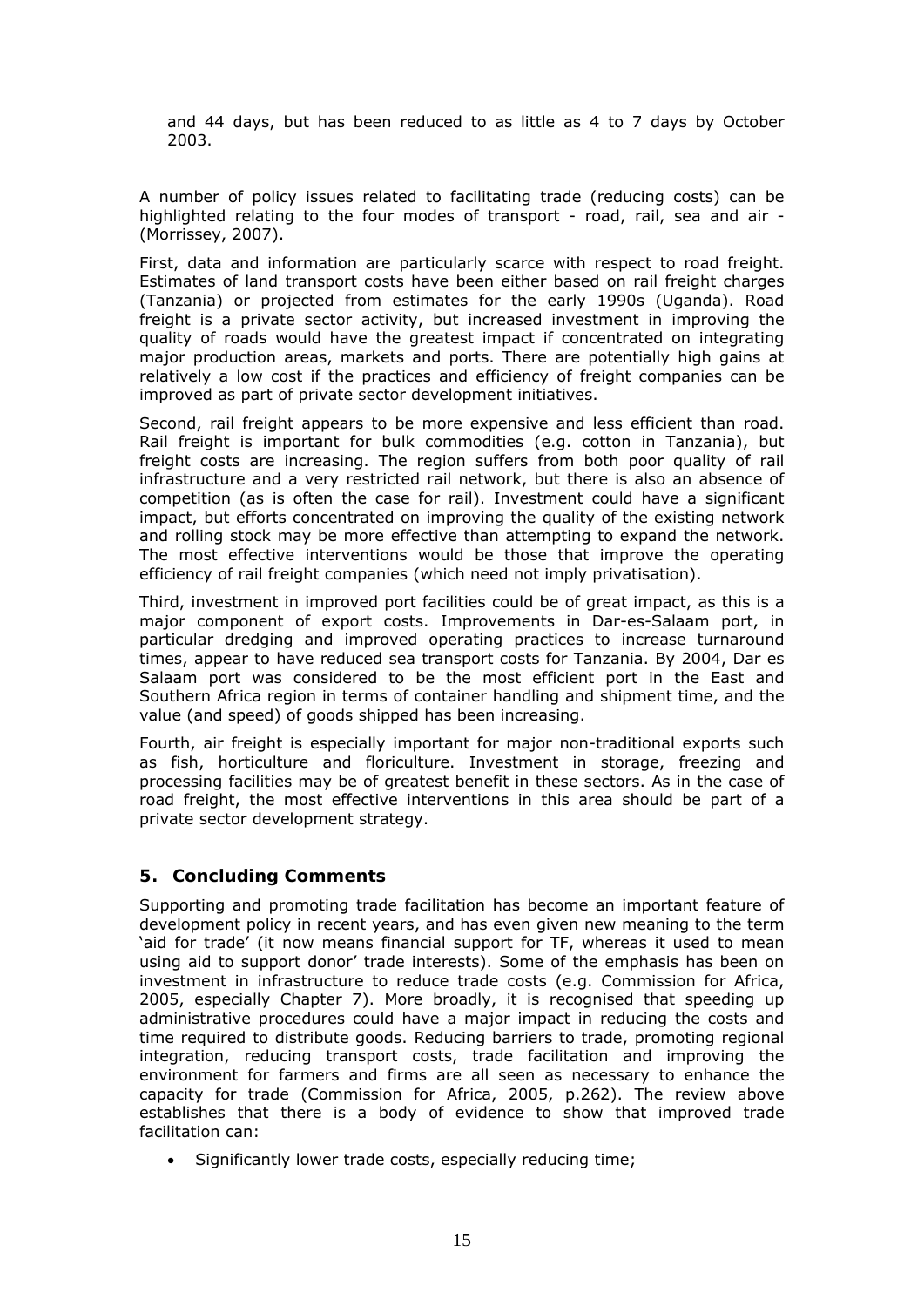- Bring about significant increases in the volume of trade, imports and exports, that may be even greater than the direct gains from trade policy reform;
- Allow for increases in government revenue and collection efficiency;
- Generally contribute to welfare improvements and economic growth.

These benefits, of course, have to be viewed against the costs of implementing the institutional, infrastructure, human and resource upgrades required to achieve the appropriate level of reform. Here too there is empirical and case study evidence that the benefits are likely to considerably exceed the costs (although financially constrained developing countries may still require aid and external assistance to meet the costs).

This review draws on a range of empirical and case study evidence illustrating the characteristics of more and less effective and efficient trade facilitation programmes. There is therefore evidence and experience that can be drawn on to incorporate trade facilitation within regional integration agreements as there are evident benefits from regional cooperation and coordination (e.g. in Customs and port procedures, and investment in infrastructure). Although often viewed as narrowly concerned with the ease and speed of Customs procedures, improvements in which lie at the heart of trade facilitation, the review shows that even greater trade costs reductions and trade and welfare benefits may be reaped from a broader view of trade facilitation that incorporates transportation, distribution and communication issues.

There are a number of ways in which TF is relevant in the context of regional integration, and in particular EPA negotiations. First, in broad terms, reducing the costs of trade will tend to stimulate increased trade; this may have the most immediate impact on imports but should also benefit exporters (e.g. improved Customs clearance or port handling reduces delays, which is especially beneficial for perishable exports, and exporters often import intermediate inputs), especially in landlocked countries. For example, Nordas *et al* (2006) identify exporting gains. Second, it supports regional integration as many of the measures relate to border procedures and/or would be more effective with regional coordination and cooperation. In this way improved TF in the context of regional integration supports investment measures in EPAs (Morrissey, 2008). Third, measures related to Customs procedures tend to increase the efficiency of revenue collection and are therefore typically associated with increases in revenue. Under EPA transition arrangements, implementing such measures could ensure that revenue (collection efficiency) increases in the period (some ten years) before tariffs on some 80% of imports from the EU are eliminated. It may also make it easier to substitute Sales taxes or Excise Duties for tariffs (even if tariffs are reduced to zero, it may still be expedient to levy taxes on imports at the point of entry). Finally, some EU measures or provisions may have impacts on TF. For example, simplified Rules of Origin or requirements to comply with product standards can reduce trade costs.

It may appear that trade facilitation is likely to have asymmetric effects in an EPA context, i.e. the most immediate and largest effects will be on ACP imports rather than on exports. This can largely be avoided to the extent that TF measures are incorporated in the regional integration agreements between ACP countries that precede the EPAs themselves, and hence precede any liberalisation with respect to imports from the EU but are coincident with improved market access for exports to the EU. The ACP countries are the developing countries with the greatest need and scope for improving trade facilitation (narrowly and broadly defined). Even if the most immediate direct effects are on importation (and revenue collection), there are also potential large export-side benefits to be had for ACP countries. The most important of these are associated with the clearance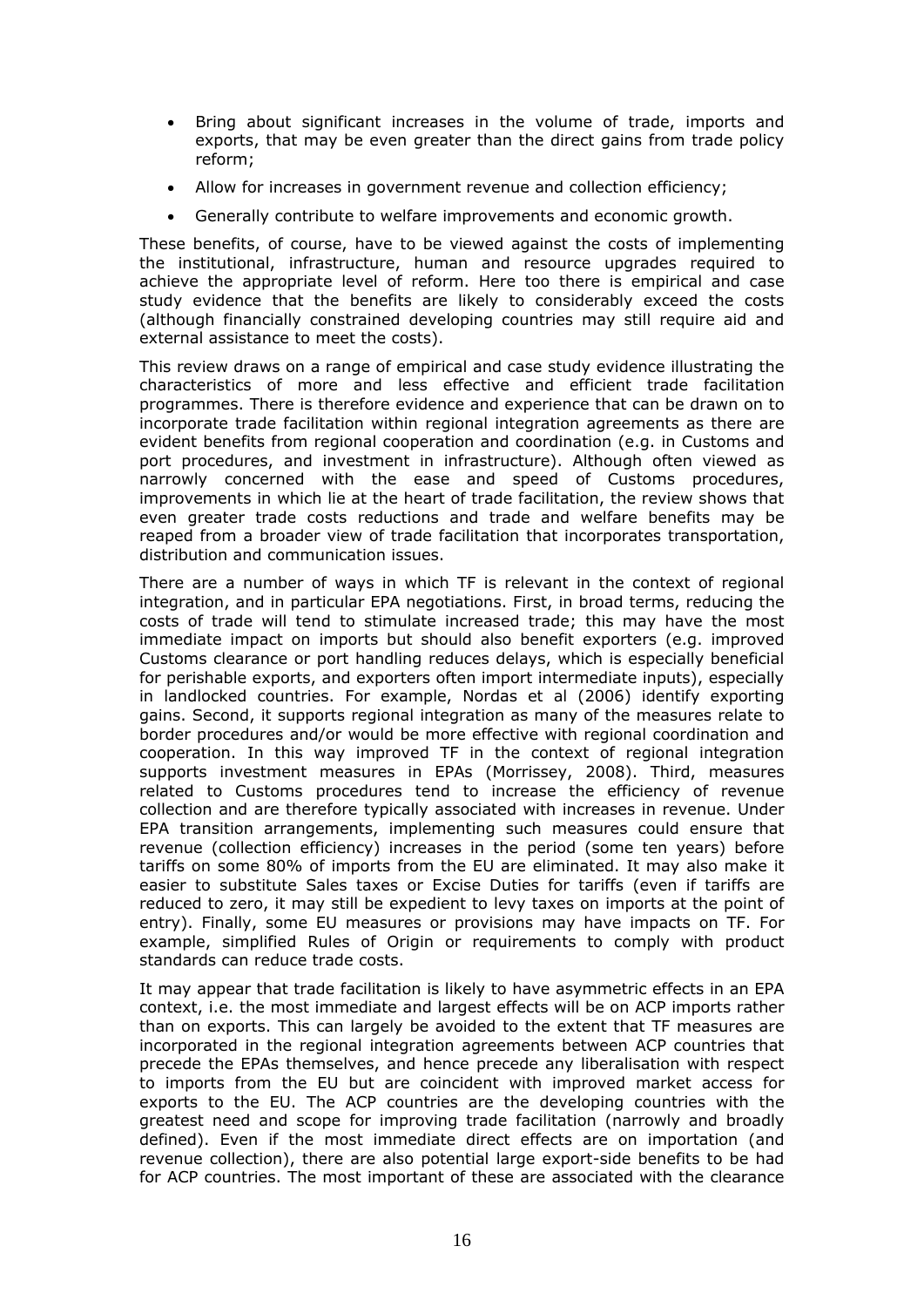of export goods through Customs, borders and ports (in less time and at lower cost), but export producers also gain from access to cheaper and more timely imported intermediate and capital goods. Furthermore, for landlocked ACP countries (or small islands whose trade may be shipped through a larger neighbour) improved (cheaper and more rapid) transit of goods through neighbouring countries will be a stimulus to exporting. These benefits are more likely to be realised at relatively lower cost if TF measures are incorporated in regional agreements.

#### **References/Bibliography**

- African Trade Policy Centre, (2004), 'Trade Facilitation to Integrate Africa into the World Economy', Addis Ababa, UN Economic Commission for Africa (UNECA): *ATPC Work in Progress No. 4*.
- Anderson, J. E. and E. van Wincoop, (2005), 'Trade costs', *Journal of Economic Literature*, 42, 3, 691-751.
- APEC (1997), *The Impact of Trade Liberalization in APEC*, Singapore, Asia Pacific Economic Co-operation (APEC), 97-CT-01.2.
- APEC (1999), 'Assessing APEC Trade Liberalization and Facilitation: 1999 Update, Economic Committee, September 1999, APEC: Singapore.
- APEC (2004a), 'Trade Facilitation and Trade Liberalisation: From Shanghai to Bogor', APEC Economic Committee, APEC: Singapore.
- APEC (2004b), '2004: APEC Economic Outlook', APEC Economic Committee, APEC: Singapore.
- APFC (Asia Pacific Foundation of Canada) (2000), 'Survey on Customs, Standards, and Business Mobility in the APEC Region', report for the APEC Business Advisory Council.
- Blonigen, B.A. and W.W. Wilson (2006), 'New Measures of Port Efficiency Using International Trade Data', *NBER Working Paper Series No. 12052*.
- Clarke, G.R.G. (2005), 'Beyond Tariffs and Quotas: Why Don't African Manufacturers Export More?', *World Bank Policy Research Working Paper 3617*.
- Commission for Africa (2005), *Our Common Interest: Report of the Commission for Africa*, London: Commission for Africa.
- Commonwealth of Australia (2002), 'APEC economies: Realising the Benefits of Trade Facilitation', report prepared for the APEC ministerial meeting, Los Cabos, Mexico, 2002.
- De Wulf, L. (2004), 'Ghana', in L. De Wulf and J.B. Sokol (eds.), *Customs Modernization Initiatives: Case Studies*, The World Bank, Washington, DC.
- De Wulf, L. and Sokol, J.B. (2004), *Customs Modernization Initiatives: Case Studies*, The World Bank, Washington, DC.
- De Wulf, L. (2005), *Customs Modernization Handbook*, The World Bank, Washington, DC.
- Dennis, A. (2006), 'The Impact of Regional Trade Agreements and Trade Facilitation in the Middle East North Africa Region', *World Bank Policy Research Working Paper No. 3837*.
- Djankov, S., C. Freund and C.S. Pham (2006), 'Trading on Time', a contribution to the report on "Trade Facilitation and Economic Growth: The Development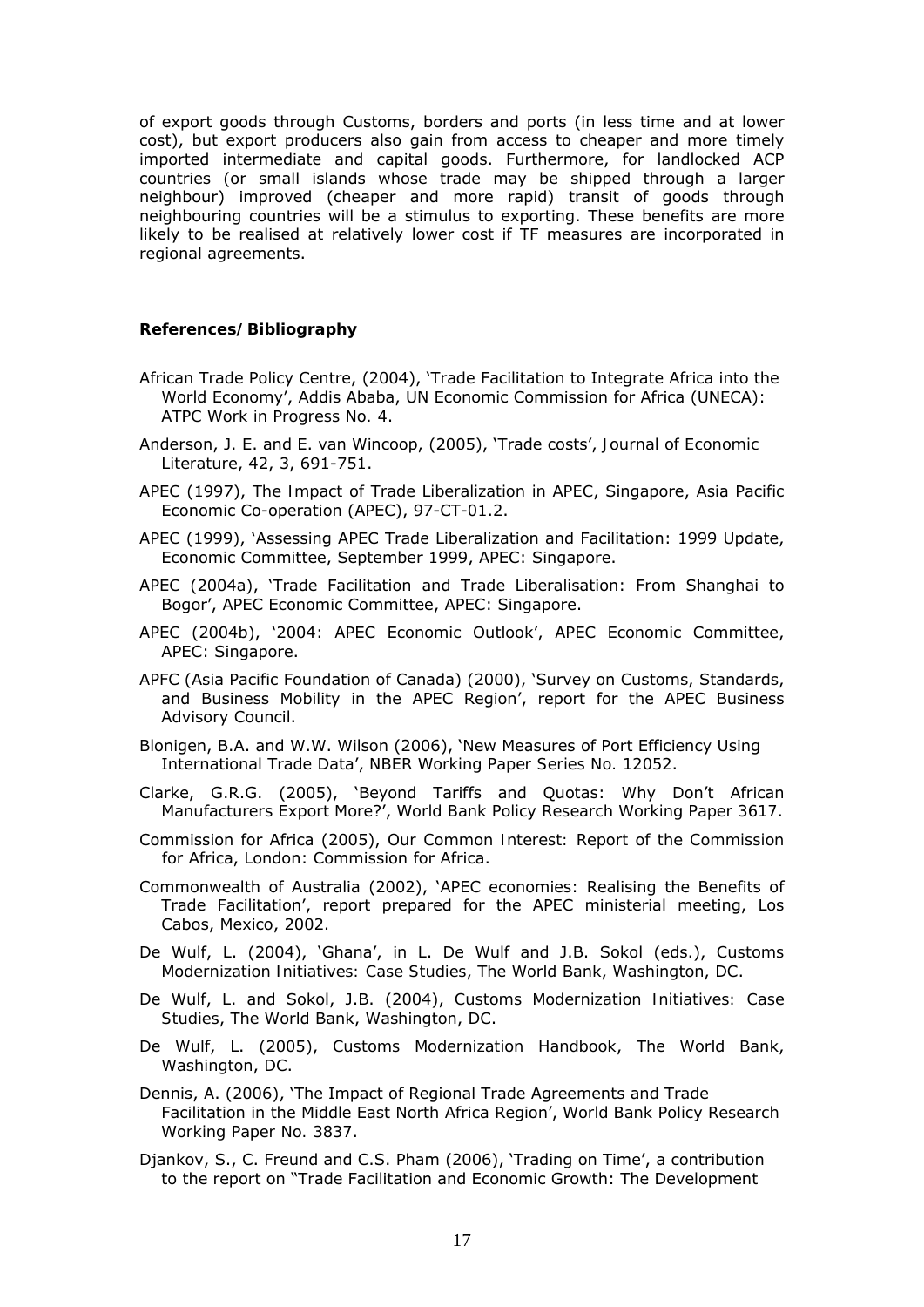Dimension" to the UK Department for International Development (DFID), April 2006.

- Dollar, D., M. Hallward-Driemeier and T. Mengistae (2003), "'nvestment Climate, Infrastructure and Trade: A Comparison of Latin America and Asia', paper prepared for the Conference on Sectoral Reform in Latin America, Stanford Center for International Development, 13-15 November 2003.
- Dollar, D., M. Hallward-Driemeier and T. Mengistae (2004), 'Investment Climate and International Integration, *World Bank Policy Research Working Paper 3323*.
- Draper, C. (2000), 'Reforming Customs Administration: the Unlikely Case of Bangladesh', mimeo, World Bank.
- Eiffert, B. and V. Ramachandran (2004), 'Competitiveness and Private Sector Development in Africa: Cross Country Evidence from the World Bank's Investment Climate Data', Asia-Africa Trade and Investment Conference (AATIC), Tokyo, 1-2 November 2004.
- Estache, A. and T. Serebrisky (2004), 'Where Do We Stand on Transport Infrastructure Deregulation and Public-Private Partnership?', *World Bank Policy Research Working Paper No.3356*.
- Finger, J.M. and J.S. Wilson (2006), 'Implementing a WTO Agreement on Trade Facilitation: What Makes Sense?', *World Bank Policy Research Working Paper No. 3971*.
- Fox, A.K., J.F. Francois and P. Londono-Kent (2003), 'Measuring Border Crossing Costs and Their Impact on Trade Flows: The United States-Mexican Trucking Case', 30 April 2003. Source (accessed 24 February 2006): http://www.personal.umich.edu/alanfox/gtap/bcc/MeasuringBCC.pdf.
- Gakunu, P. (2003) 'Trade Facilitation: The Need for Capacity Development', in Cosgrove-Sacks and Apostolov (eds), *Trade Facilitation: The Challenge for Growth and Development*, United Nations Economic Commission for Europe (UNECE), Chapter 6.2.
- Goorman, A. (2004), 'Peru', in De Wulf, L. and J. Sokol (eds), *Customs Modernisation Initiatives: Case Studies*, Washington, D.C.: World Bank.
- Hummels, D. (2000), 'Have International Transportation Costs Declined?', mimeo, Purdue University.
- Hummels, D. (2001), 'Time as a Trade Barrier', Source: (accessed 24 February 2006) http://www.mgmt.purdue.edu/faculty/hummelsd/research/time3b.pdf.
- IF (Integrated Framework) (2003), 'Madagascar: Diagnostic Trade Integration Study', Volume 1, 15 August 2003. Source: (accessed 21 February 2006) http://www.integratedframework.org/files/madagascar\_dtis\_aug03.pdf.
- Keen, M. (2003), 'The Future of Fiscal Frontiers and the Modernization of Customs Administration', in M. Keen (ed.) *Changing Customs: Challenges and Strategies for the Reform of Customs Administration*, IMF, Washington, DC.
- Kim, S., H. Lee and I. Park (2004), 'Measuring the Impact of APEC Trade Facilitation: A Gravity Analysis', paper presented at the APEC EC Committee meeting 30 September 2004 in Santiago, Chile.
- Kleitz, A. (2003) 'Costs and Benefits of Trade Facilitation', in Cosgrove-Sacks and Apostolov (eds), *Trade Facilitation: The Challenge for Growth and Development*, United Nations Economic Commission for Europe (UNECE), Chapter 3.6.
- Kweka, J. (2006), 'Trade and Transport Costs in Tanzania', School of Economics, University of Nottingham, *CREDIT Research Paper 06/10*.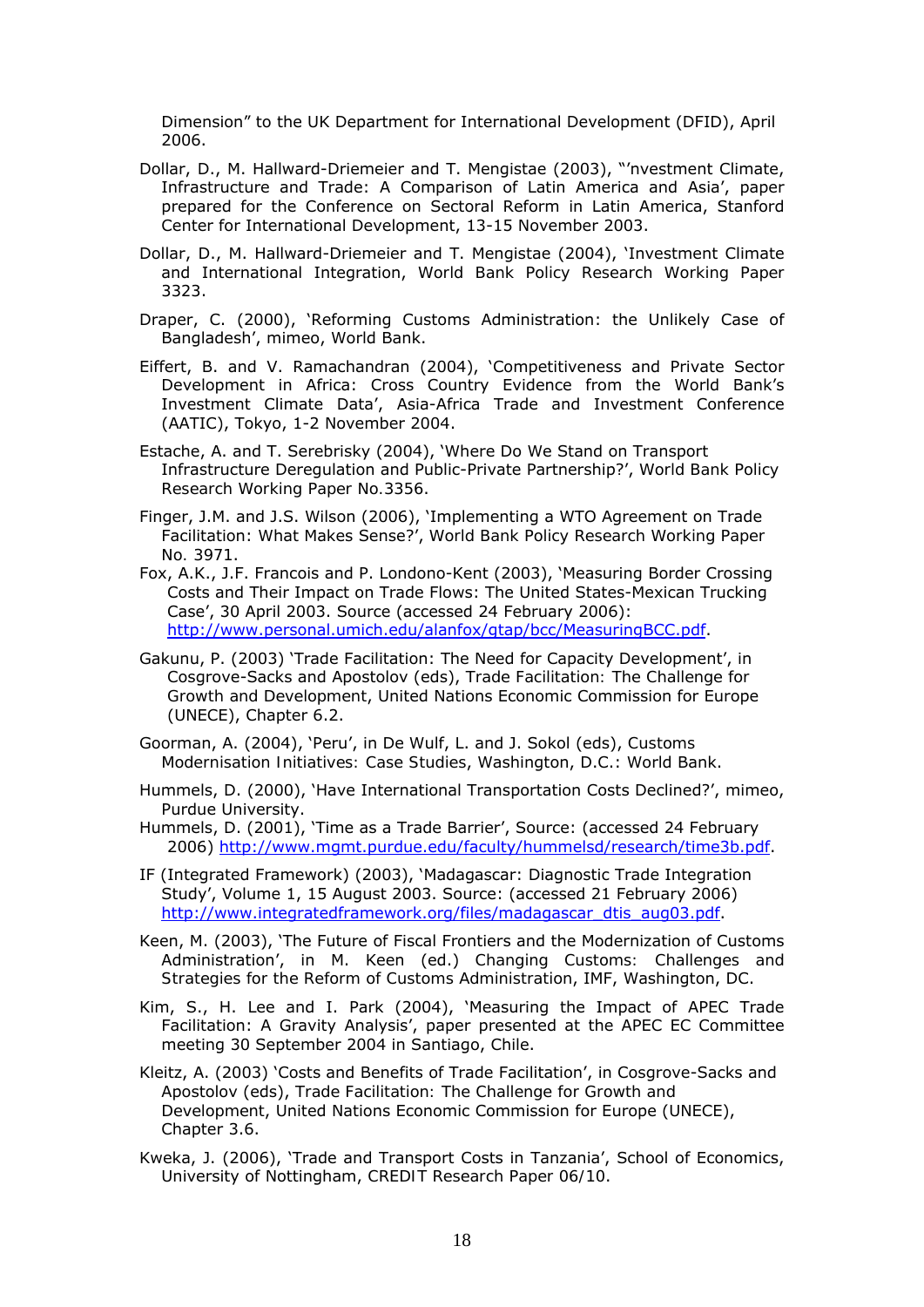- Messerlin, P.A. and J. Zarrouk (2000), 'Trade Facilitation: Technical Regulations and Customs Procedures', *The World Economy*, 23, 4, pp. 577-593.
- Milner, C., O. Morrissey and N. Rudaheranwa (2000), 'Policy and non-Policy Barriers to Trade and Implicit Taxation of Exports in Uganda', *Journal of Development Studies*, 37, 2, 67-90.
- Mold, A. (2005), 'Non-tariff Barriers Their Prevalence and Relevance for African Countries', Addis Ababa, UN Economic Commission for Africa (UNECA): *African Trade Policy Centre Work in Progress No.25*.
- Morrissey, O. (2007), 'Trade Policy and Transport Costs: What can the EU do to Promote Export Growth in East Africa?', in W. Hout (ed), *EU Development Policy and Poverty Reduction: Enhancing Effectiveness*, Aldershot: Ashgate, chapter 4, pp. 47-65.
- Morrissey, O. (2008), 'Investment Provisions in Regional Integration Agreements for Developing Countries', University of Nottingham, School of Economics: *CREDIT Research Paper 08/06*.
- Morrissey, O. and E. Zgovu (2007), 'The Impact of Economic Partnership Agreements on ACP Agriculture Imports and Welfare', University of Nottingham, School of Economics: *CREDIT Research Paper 07/09*.
- Nordas, H., K. Grosso and E. Pinali (2006) 'Logistics and Time as a Trade Barrier', OECD Trade Directorate, Paris: TD/TC/WP(2006)3/REV1.
- OECD (2002), 'Business Benefits of Trade Facilitation', OECD Trade Directorate, Paris: TD/TD/WP(2001)21/FINAL.
- OECD (2003), 'Quantitative Assessment of the Benefits of Trade Facilitation', OECD Trade Directorate, Paris: (TD/TC/WP(2003)31/FINAL).
- OECD (2004a), 'Analysis of non-tariff barriers of concern to developing countries', OECD Trade Directorate, Paris: (TD/TC/WP(2004)47/FINAL).
- OECD (2004b) 'The Cost of Introducing and Implementing Trade Facilitation Measures: Interim Report Trade Policy', OECD Trade Directorate, Paris: *Working Paper No. 8*.
- OECD (2005a), 'Looking Beyond Tariffs: The Role of Non-Tariff Barriers in World Trade', OECD Trade Directorate, Paris.
- OECD (2005b), 'OECD Regional Forum: Maximising the Developmental Benefits of Trade Facilitation', OECD Trade Directorate, Paris: (TD/TC/WP/RD(2006)9).
- OECD (2005c), 'The Economic Impact of Trade Facilitation', OECD Trade Directorate, Paris: (TD/TC/WP/(2006)21/FINAL).
- OECD (2005d), 'Quantifying the Trade and Economic Effects of Non-tariff Measures', OECD Trade Directorate, Paris: (TD/TC/WP(2005)26/FINAL).
- OECD (2006a), 'Examining the Trade Effect of Certain Customs and Administrative Procedures', OECD Trade Directorate, Paris: (TD/TC/WP(2006)18).
- OECD (2006b), 'Logistics and Time as a Trade Barrier', OECD Trade Directorate, Paris: (TD/TC/WP(2006)3/REV1)
- OECD (2006c), 'Making Technical Assistance and Capacity Building for Trade Facilitation Effective and Operational', OECD Trade Directorate, Paris: (DCD/DAC(2006/49).
- OECD (2006d), 'Trade Facilitation: Progress and Challenges in Latin America and the Caribbean', OECD Trade Directorate, Paris: (TD/TC/WP(2006)16).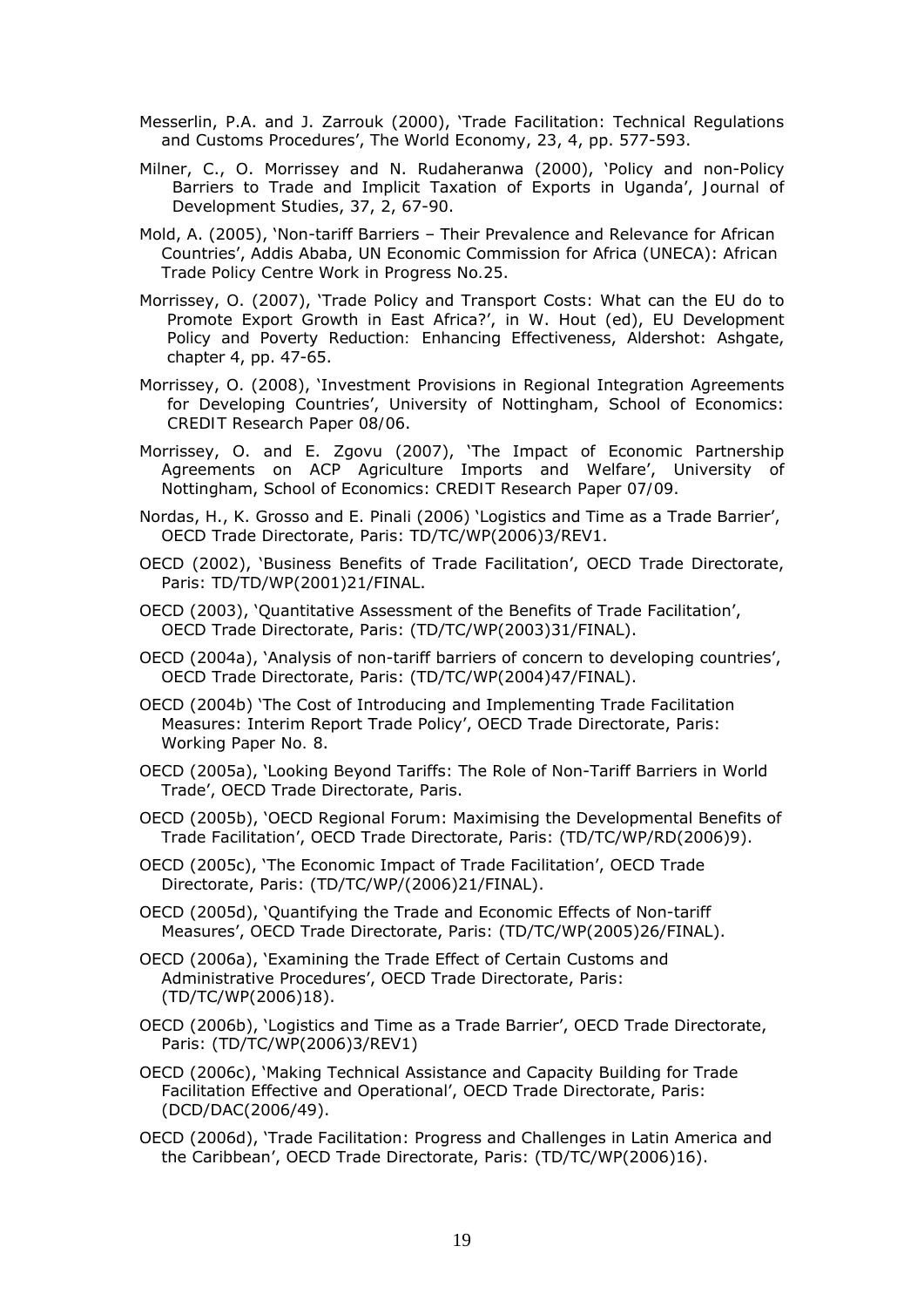- Oktem, M.B. (2004), 'Turkey' in De Wulf, L. and J. Sokol (eds), *Customs Modernisation Initiatives: Case Studies*, Washington, DC: World Bank.
- Persson, M. (2007), 'Trade Facilitation and the EU-ACP Economic Partnership Agreements: Who Has the Most to Gain?', Department of Economics, Lund University, Sweden.
- Rudaheranwa, N. (2006), 'Trade and Transport Costs in Uganda', School of Economics, University of Nottingham, *CREDIT Research Paper 06/09*.
- Soloaga, I., J.S. Wilson and A. Mejia (2006), 'Moving Forward Faster: Trade Facilitation Reform and Mexican Competitiveness', *World Bank Policy Research Working Paper No. 3953*.
- Staples, B.R. (2002). 'Trade Facilitation: Improving the Invisible Infrastructure', in B. Hoekman, A. Mattoo and P. English (eds.), *Development, Trade and the WTO*, The World Bank, Washington, DC.
- Subramanian, U. and J. Arnold (2001), *Forging Subregional Links in Transportation and Logistics in South Asia*, The World Bank, Washington, DC.

Subramanian, U. and M. Matthijs (2007), 'Can Sub-Saharan Africa Leap into Global Network Trade?', *World Bank Policy Research Working Paper No. 4112*. SWEPRO (2002), 'Trade Facilitation – Impact and Potential Gains'. Source:

- http://www.gfptt.org/uploadedFiles/252af441-06cf-4937-a9df-adfefc399dc1.pdf. Accessed 20 February 2006.
- ― (2003), 'Trade Facilitation from a Developing Country Perspective'. Source: http://www.gfptt.org/uploadedFiles/2d3715d3-c38f-43e5-b640 aae43ed6be4a.pdf. Accessed 24 February 2006.
- United Nations (2002). *Trade Facilitation Handbook: For the Greater Mekong Region*, United Nations, New York.
- UNECE (2003) 'Trade Facilitation: The Need for Capacity Development', in Cosgrove-Sacks and Apostolov (eds), *Trade Facilitation: The Challenge for Growth and Development*.
- Wilson, J.S., C.L. Mann and T. Otsuki (2003), 'Assessing the Potential Benefit of Trade Facilitation: A Global Perspective', *World Bank Policy Research Working Paper No.3224*.

World Bank & IFC (2006) *Doing Business in 2006*, Creating Jobs, pp. 104-106.

World Trade Organisation (1999), 'Trade Facilitation in Relation to Existing WTO Agreements', WTO, Geneva: G/C/W/136, G/L/299, S/C/W/101, IP/C/W/131 World Trade Organisation (2005), 'Communication from the European Communities to Negotiating Group on Trade Facilitation', WTO, Geneva: TN/TF/W/46.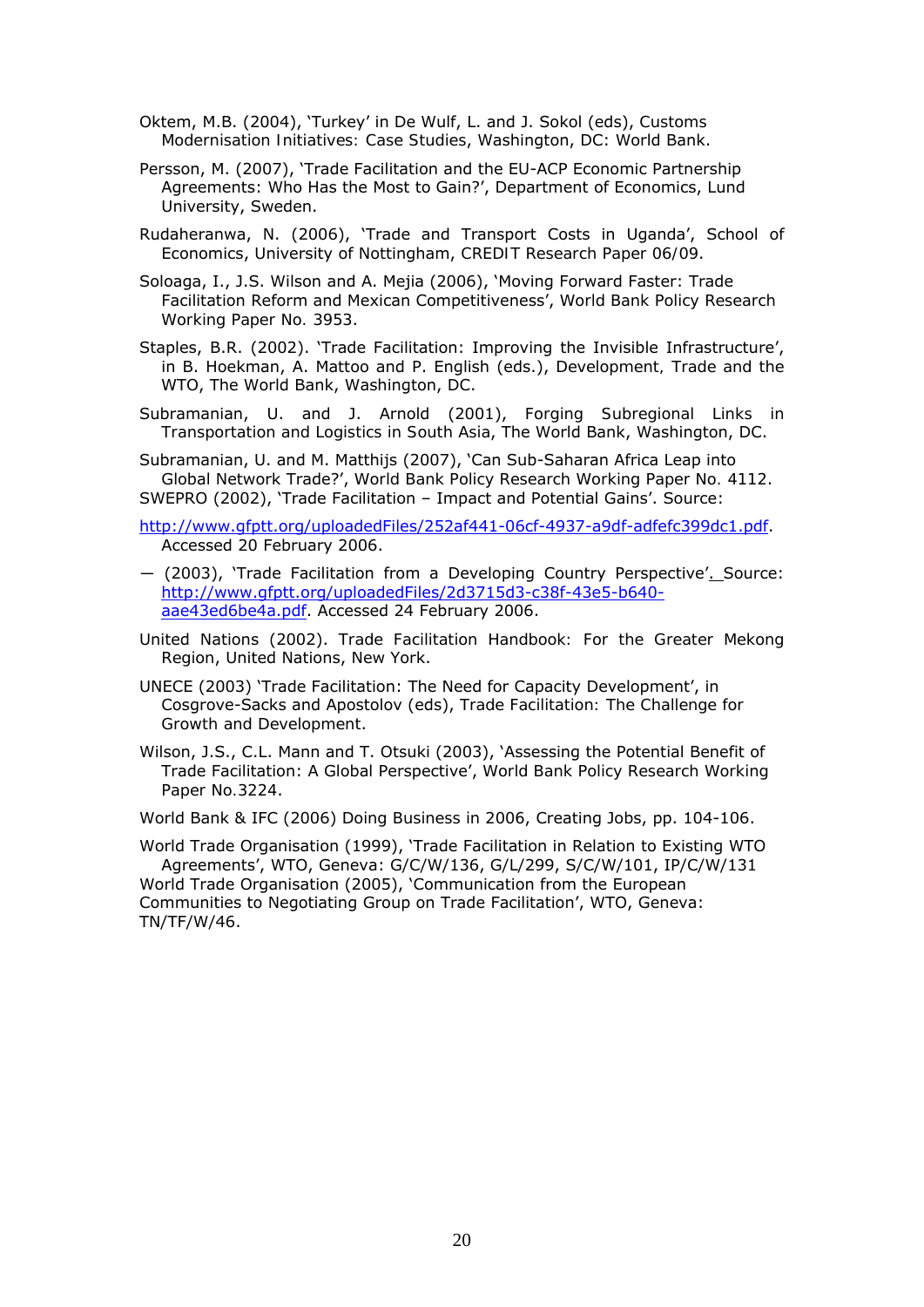# **APPENDIX TABLES**

| Author                                 | Key findings                                                                                                                                                                                                                                                                                                                                                                                                                                                                                                                |
|----------------------------------------|-----------------------------------------------------------------------------------------------------------------------------------------------------------------------------------------------------------------------------------------------------------------------------------------------------------------------------------------------------------------------------------------------------------------------------------------------------------------------------------------------------------------------------|
| Francois et al.<br>(2005)              | Based on a CGE model exercise, the authors estimate that world annual income will<br>increase by USD 72 billion (USD 151 billion) following a 1.5 percent (3.0 percent)<br>reduction in TTCs for goods trade. In proportion to national income, most of these<br>gains would benefit developing countries. All regions or major trading nations<br>would benefit except China in the 1.5-percent reduction scenario. All<br>countries/regions would benefit in the 3.0 percent, or "full liberalisation", scenario.         |
| OECD (2003a)                           | Based on a CGE (GTAP) model exercise, the authors estimate that a 1-percent<br>reduction of TTCs for goods trade will bring annual gains of about USD 40 billion<br>on a world basis. Most of these gains will benefit developing countries in relative<br>terms. There are no losers. Estimates as share of GDP reveals that Middle East $\&$<br>North Africa (0.27 percent), Non-OECD Asia Pacific (0.25 percent), OECD Europe<br>(0.19 percent) and Sub-Saharan Africa (0.18 percent) would be particularly well<br>off. |
| APEC (2002)                            | Based on a CGE model exercise for APEC economies, the authors estimate that a 5-<br>percent reduction in TTCs for goods trade will raise APEC's GDP by USD 154<br>billion, or 0.9 percent.                                                                                                                                                                                                                                                                                                                                  |
| Commonwealth<br>of Australia<br>(2002) | The authors estimate that in terms of annual increases of real incomes measured in<br>1997 prices, gains from reforms of customs procedures are estimated to be USD 0.4<br>billion in the Philippines, USD 2.3 billion in Singapore and USD 1.2 billion in<br>Thailand.                                                                                                                                                                                                                                                     |
| <b>UNCTAD</b><br>(2001)                | A 1-percent reduction in the cost of maritime and air transport services in<br>developing countries could increase global GDP by USD 7 billion (1997 value).                                                                                                                                                                                                                                                                                                                                                                |

## **Table A1 Welfare Effects of Trade Facilitation Measures**

*Source:* OECD (2005c)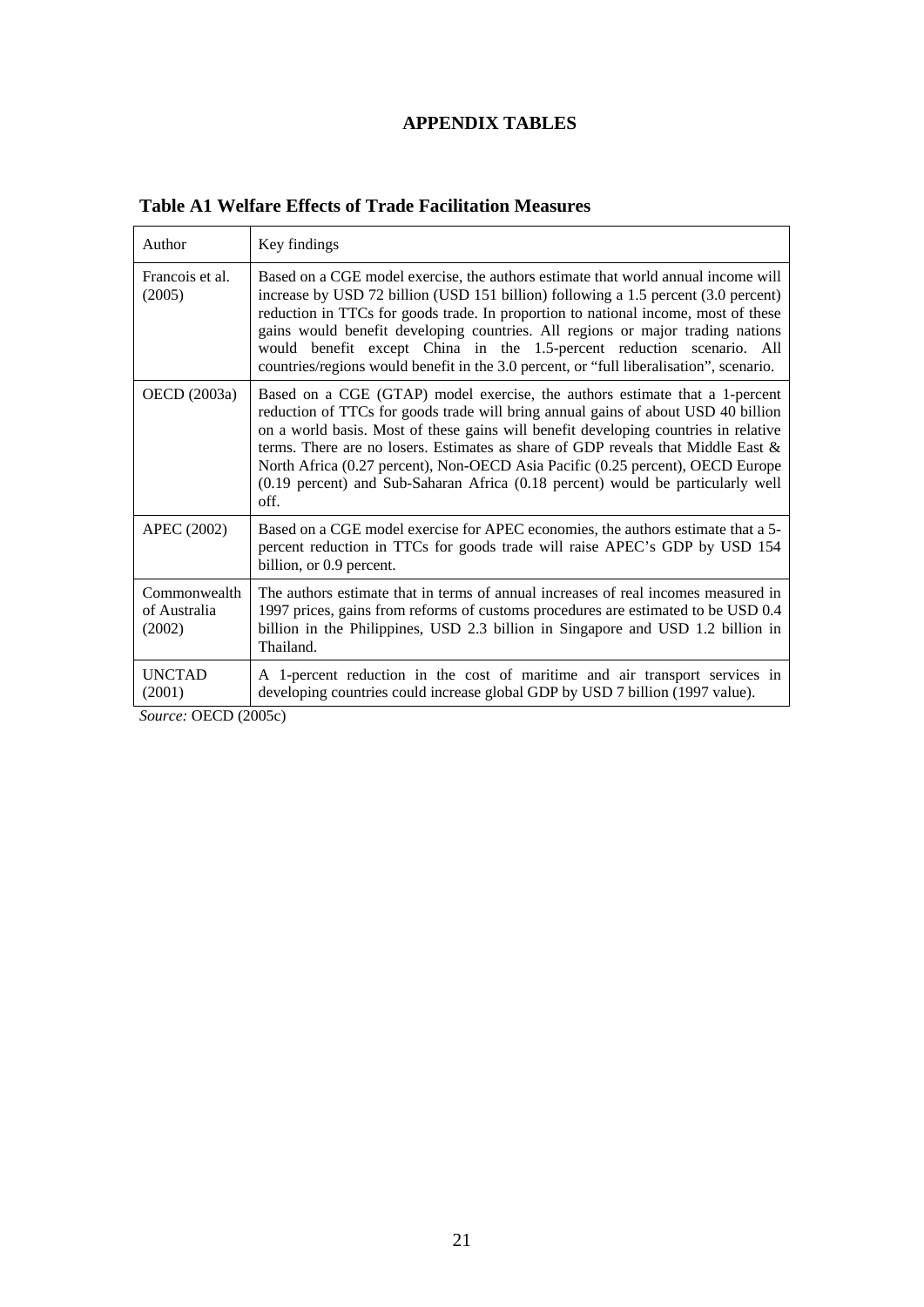| <b>Table A2. Trade Facilitation and Trade Flows</b> |  |  |  |  |  |  |
|-----------------------------------------------------|--|--|--|--|--|--|
|-----------------------------------------------------|--|--|--|--|--|--|

| Author (year)        | Key findings                                                                                                                                                           |
|----------------------|------------------------------------------------------------------------------------------------------------------------------------------------------------------------|
| <b>APEC</b>          | Based on a gravity model exercise for APEC economies, improved trade facilitation                                                                                      |
| (2004a)              | by 10 percent boosts intra-APEC imports by a minimum of 0.5 percent in the area of                                                                                     |
| Dollar et al.        | customs procedures.                                                                                                                                                    |
| (2004)               | Based on survey results from 7,302 companies in eight developing economies                                                                                             |
|                      | (including Brazil, China and India), customs clearance times for both imports and                                                                                      |
|                      | exports have a significant negative effect on exportation.                                                                                                             |
| Kim et al.<br>(2004) |                                                                                                                                                                        |
|                      | Based on a gravity model exercise for APEC economies, an improvement in customs                                                                                        |
|                      | procedures performance by 50 percent would increase imports by 1.7-3.4 percent in                                                                                      |
|                      | industrialised APEC economies, 2.0-4.5 percent in newly industrialised APEC                                                                                            |
|                      | economies, and 7.7-13.5 percent in industrialising APEC economies.                                                                                                     |
| Wilson et al.        |                                                                                                                                                                        |
| (2004)               | Based on a gravity model exercise for 75 countries, improvements in port efficiency                                                                                    |
|                      | and customs administration for below-average efficient countries half-way up to the<br>global average would increase trade flows by USD 107 billion and USD 33 billion |
|                      | respectively. Improvements in customs administration and port efficiency would                                                                                         |
|                      | benefit developing countries significantly.                                                                                                                            |
| Batra et al.         |                                                                                                                                                                        |
| (2003)               | Based on survey results from 8,560 companies in some 80 countries,                                                                                                     |
|                      | 'customs/foreign trade regulations' were identified as the second most serious "tax                                                                                    |
|                      | and regulatory constraint" on operations and business growth/trade in Latin America,                                                                                   |
| Fox et al.           | Africa, Developing East Asia and the Middle East.                                                                                                                      |
| (2003)               |                                                                                                                                                                        |
|                      | Based on GTAP-model estimates, the authors conclude that a removal of the frictions                                                                                    |
|                      | in border crossings (delays) between Mexico and the United States would lead to a                                                                                      |
|                      | USD 7 billion rise in trade, with southbound trade estimated to increase by USD 6                                                                                      |
|                      | billion and northbound trade by USD 1 billion. Welfare would increase by USD 1.8                                                                                       |
| Wilson et al.        | billion in Mexico and by USD 1.4 billion in the United States.                                                                                                         |
| (2003)               |                                                                                                                                                                        |
|                      | Based on a gravity model exercise for APEC economies, enhanced port efficiency                                                                                         |
|                      | has a large and positive effect on trade. Improvements in customs significantly                                                                                        |
|                      | expand trade but to a lesser degree. If port efficiency and customs environment in                                                                                     |
|                      | below-APEC-average members were brought half-way to the initial APEC-average,                                                                                          |
|                      | intra-APEC trade is estimated to increase by 11.5 percent. A 9.7 percent gain (USD                                                                                     |
|                      | 117 billion) is expected from increased port efficiency and 1.8 percent (USD 22<br>billion) from an improved customs environment.                                      |
| Hummels              | Each additional day spent in transport reduces the probability that the US will source                                                                                 |
| (2001)               | from the country by $1-1.5$ percent for manufactured goods (no effect for                                                                                              |
|                      | commodities). Each day saved in shipping time is worth 0.8 percent ad valorem for                                                                                      |
|                      | manufactures.                                                                                                                                                          |
| APEC (1999)          | Based on CGE analysis, a 1 percent reduction in import prices (from reduced TTCs)                                                                                      |
|                      | for Korea, Chinese Taipei and Singapore, and a 2 percent reduction for the other                                                                                       |
|                      | developing countries yield an increase in APEC merchandise trade of 3.3 percent.                                                                                       |

*Source:* OECD (2005c)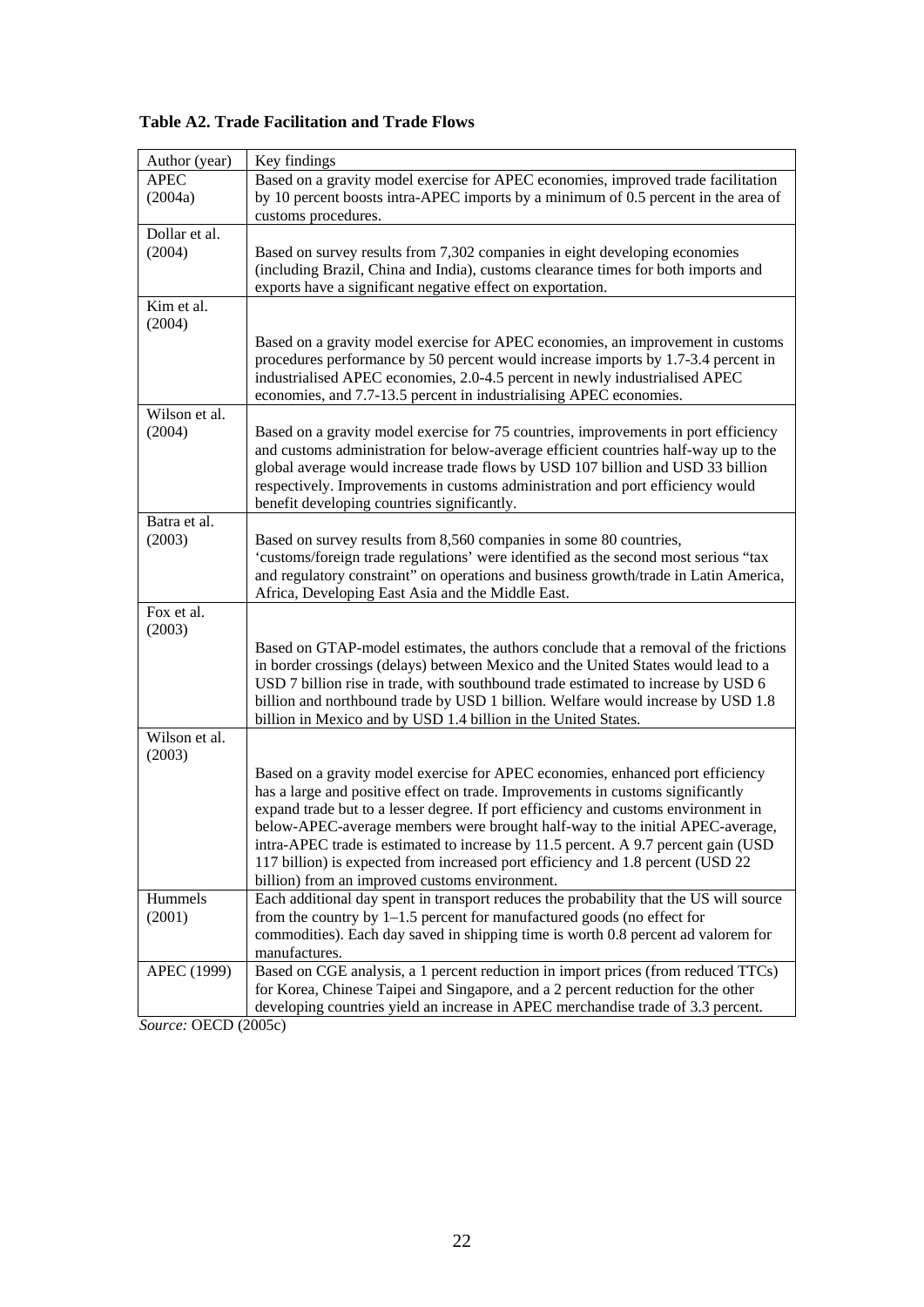# **Table A3. Country Studies on Trade Facilitation**

| Angola<br>OECD (2005b) | Following years of civil war and a poorly operating customs administration,<br>Angola adopted a customs expansion and modernisation programme in 2000.<br>Crown Agents were hired to help design and introduce a thorough reform<br>programme. The reforms focused on institutional weaknesses of the customs<br>authority and six priority areas were identified. These included a<br>reorganisation of the customs authority, the design and introduction of a new<br>customs legislation framework, investments in HR management and training,<br>the introduction of new customs procedures, financial management practices<br>and the implementation of new information technology equipment. Half-way<br>through the five-year programme, revenue receipts had increased by 150<br>percent and customs processing time had been reduced to 24 hours for<br>correctly submitted documentation.           |
|------------------------|---------------------------------------------------------------------------------------------------------------------------------------------------------------------------------------------------------------------------------------------------------------------------------------------------------------------------------------------------------------------------------------------------------------------------------------------------------------------------------------------------------------------------------------------------------------------------------------------------------------------------------------------------------------------------------------------------------------------------------------------------------------------------------------------------------------------------------------------------------------------------------------------------------------|
| <b>Bangladesh</b>      | In mid-1999, Bangladesh initiated a customs modernization programme after                                                                                                                                                                                                                                                                                                                                                                                                                                                                                                                                                                                                                                                                                                                                                                                                                                     |
| Abid Khan (2004),      | domestic and international pressure had heightened awareness of the poor                                                                                                                                                                                                                                                                                                                                                                                                                                                                                                                                                                                                                                                                                                                                                                                                                                      |
| Draper (2000)          | state of the customs administration. The first wave of reform saw the                                                                                                                                                                                                                                                                                                                                                                                                                                                                                                                                                                                                                                                                                                                                                                                                                                         |
|                        | implementation of $ASYCUDA + +$ ; a simplified tariff schedule; the                                                                                                                                                                                                                                                                                                                                                                                                                                                                                                                                                                                                                                                                                                                                                                                                                                           |
|                        | introduction of PSI; and strengthening of training and competence building.                                                                                                                                                                                                                                                                                                                                                                                                                                                                                                                                                                                                                                                                                                                                                                                                                                   |
|                        | Despite some significant operating problems, six months after the start of the                                                                                                                                                                                                                                                                                                                                                                                                                                                                                                                                                                                                                                                                                                                                                                                                                                |
|                        | programme customs revenue was up by 14 percent year-on-year and Draper                                                                                                                                                                                                                                                                                                                                                                                                                                                                                                                                                                                                                                                                                                                                                                                                                                        |
|                        | concludes that the scheme was at least in part responsible for this increase in                                                                                                                                                                                                                                                                                                                                                                                                                                                                                                                                                                                                                                                                                                                                                                                                                               |
|                        | import tax revenue. Customs clearance times were reduced to 1-3 days for                                                                                                                                                                                                                                                                                                                                                                                                                                                                                                                                                                                                                                                                                                                                                                                                                                      |
|                        | imports and 3-8 hours for exports.                                                                                                                                                                                                                                                                                                                                                                                                                                                                                                                                                                                                                                                                                                                                                                                                                                                                            |
| <b>Bolivia</b>         | In 1997, Bolivia introduced a customs reform project aimed at a total                                                                                                                                                                                                                                                                                                                                                                                                                                                                                                                                                                                                                                                                                                                                                                                                                                         |
| Escobar (2004)         | reengineering of the customs organisation, staffing, and its processes and                                                                                                                                                                                                                                                                                                                                                                                                                                                                                                                                                                                                                                                                                                                                                                                                                                    |
| Gutiérrez (2001)       | procedures to restore institutional credibility, improve tax collection, and                                                                                                                                                                                                                                                                                                                                                                                                                                                                                                                                                                                                                                                                                                                                                                                                                                  |
| <b>Bulgaria</b>        | reduce high levels of corruption. The reform processes included the<br>implementation of a new legislative and regulatory framework, a new<br>organisational structure with previously corrupt customs official made<br>redundant, and replacement of around 80 percent of staff. Wages were<br>significantly raised and $ASYCUDA + + was implemented$ . Despite certain<br>setbacks and shortcomings, two years after the reform process was initiated,<br>both corruption and customs clearance times had been substantially reduced.<br>However, following the economic slowdown, there was a reduction in<br>imports and private investment. The drop in imports exceeded the decline in<br>customs revenue. In 2000, customs collection was up by 11 percent or 25<br>percent if account is taken for tariff reductions.<br>Bulgaria has drastically reformed its customs administration since 1998 when |
| WTO TPR (2003)         | it harmonised its customs legislation with that of the European Union. Most                                                                                                                                                                                                                                                                                                                                                                                                                                                                                                                                                                                                                                                                                                                                                                                                                                   |
|                        | restrictions to the importation of goods were removed and in 2001, all specific                                                                                                                                                                                                                                                                                                                                                                                                                                                                                                                                                                                                                                                                                                                                                                                                                               |
|                        | registration requirements for customs purposes were eliminated. Bulgaria also                                                                                                                                                                                                                                                                                                                                                                                                                                                                                                                                                                                                                                                                                                                                                                                                                                 |
|                        | introduced a single administrative document for customs declaration and a                                                                                                                                                                                                                                                                                                                                                                                                                                                                                                                                                                                                                                                                                                                                                                                                                                     |
|                        | number of other measures to tackle the problems with administrative and                                                                                                                                                                                                                                                                                                                                                                                                                                                                                                                                                                                                                                                                                                                                                                                                                                       |
|                        | operational capacity. The senior management of the Customs Agency was                                                                                                                                                                                                                                                                                                                                                                                                                                                                                                                                                                                                                                                                                                                                                                                                                                         |
|                        | changed in 2002 and a three-year programme of customs reform was initiated                                                                                                                                                                                                                                                                                                                                                                                                                                                                                                                                                                                                                                                                                                                                                                                                                                    |
|                        | with the assistance of the U.K. Crown Agents. This programme aimed to<br>improve the customs legislation and management practices, train customs                                                                                                                                                                                                                                                                                                                                                                                                                                                                                                                                                                                                                                                                                                                                                              |
|                        | officials and improve customs controls and anti-smuggling activities through                                                                                                                                                                                                                                                                                                                                                                                                                                                                                                                                                                                                                                                                                                                                                                                                                                  |
|                        | the deployment of "mobile assurance teams". The World Bank assisted the                                                                                                                                                                                                                                                                                                                                                                                                                                                                                                                                                                                                                                                                                                                                                                                                                                       |
|                        | work with institutional reform and trade facilitation. It also helped to improve                                                                                                                                                                                                                                                                                                                                                                                                                                                                                                                                                                                                                                                                                                                                                                                                                              |
|                        | the Bulgarian Integrated Customs Information System. Since September                                                                                                                                                                                                                                                                                                                                                                                                                                                                                                                                                                                                                                                                                                                                                                                                                                          |
|                        | 2002, when mobile assurance teams were introduced, there has been a steady                                                                                                                                                                                                                                                                                                                                                                                                                                                                                                                                                                                                                                                                                                                                                                                                                                    |
|                        | increase in customs revenue. In January-May 2003, revenues increased by                                                                                                                                                                                                                                                                                                                                                                                                                                                                                                                                                                                                                                                                                                                                                                                                                                       |
|                        | 158% year-on-year.                                                                                                                                                                                                                                                                                                                                                                                                                                                                                                                                                                                                                                                                                                                                                                                                                                                                                            |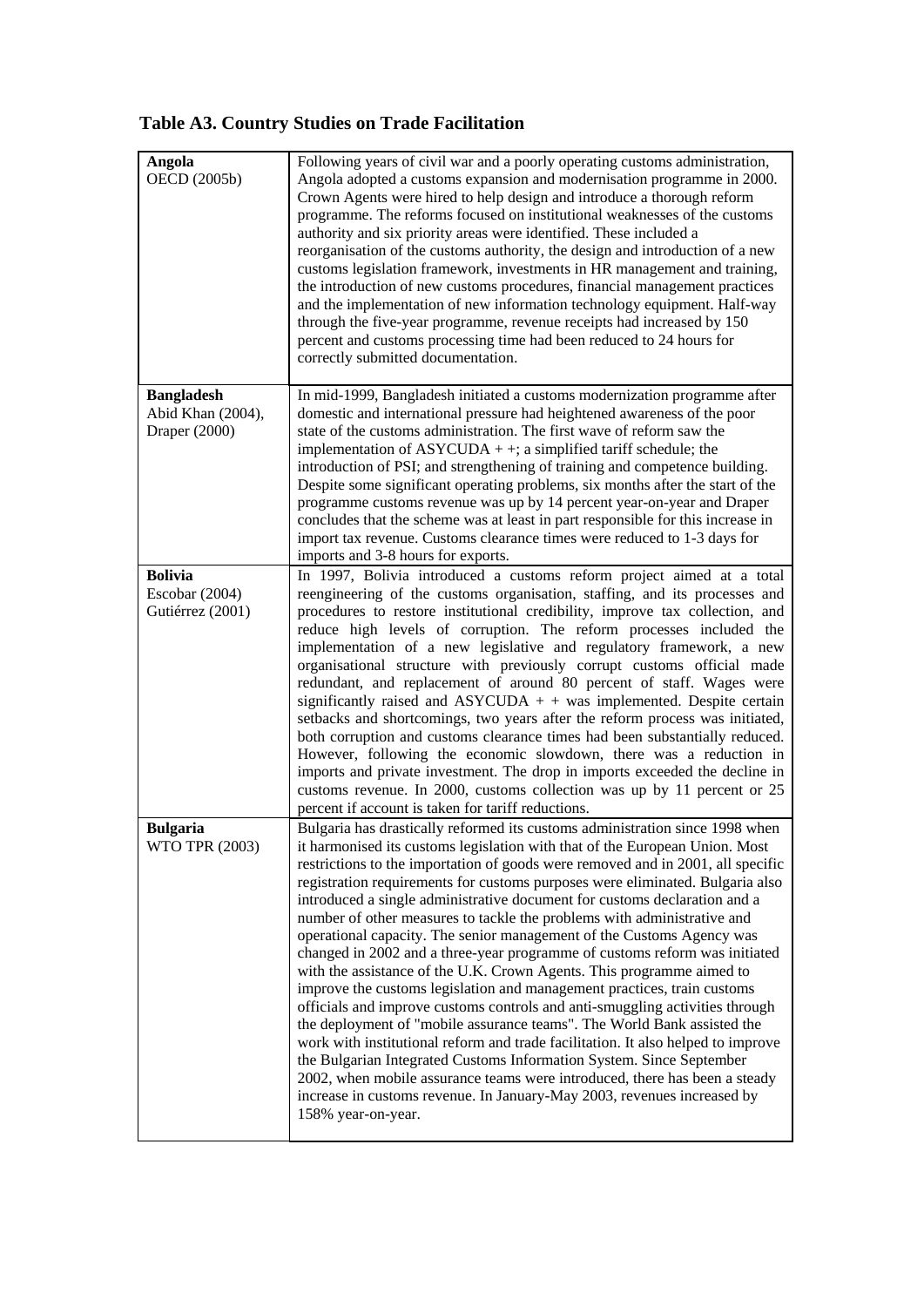| Table A3. continued |  |
|---------------------|--|
|---------------------|--|

| Ghana                                                    |                                                                                                                                                                                                                                                                                                                                                                                                                                                                                                                                                                                                                                                                                                                                                                                                                                                                                                                                                                             |
|----------------------------------------------------------|-----------------------------------------------------------------------------------------------------------------------------------------------------------------------------------------------------------------------------------------------------------------------------------------------------------------------------------------------------------------------------------------------------------------------------------------------------------------------------------------------------------------------------------------------------------------------------------------------------------------------------------------------------------------------------------------------------------------------------------------------------------------------------------------------------------------------------------------------------------------------------------------------------------------------------------------------------------------------------|
| De Wulf (2004)                                           | During the 1990s, Ghana introduced a number of reform initiatives to improve<br>capacity and efficiency at its customs authority and the country also started to<br>implement a more open trade policy agenda. In early 2001, Ghana introduced<br>a customs ICT network based on a model of Singapore's TradeNet. The<br>customs system was initiated as a public-private partnership with a number of<br>stakeholders offering experience and competence while sharing costs and<br>risks. In mid-2003, the network covered 90 percent of Ghana's total trade<br>flows and government revenue collected from airport traffic had increased by<br>approximately 30 percent on a yearly basis when checked for currency<br>changes and an increase in imports. In addition, customs clearing times were<br>also significantly reduced. For example, at the main international airport,<br>average customs clearance time was down from three days to four hours.             |
| <b>Jamaica</b><br>Staples (2002),<br><b>UNPAN (2002)</b> | In 1993, Jamaica's government initiated a reform programme following<br>complaints about widespread corruption and poor administrative practices.<br>The reform programme included the implementation of a single-point<br>clearance mechanism, the introduction of risk assessment procedures and the<br>publication of a customs manual of procedures setting out all customs rights<br>and responsibilities in export clearance. A customs automation service was<br>later introduced and Crown Agents was contracted to implement software<br>components for risk analysis, intelligence collection and data processing for<br>valuation purposes. As a result of these initiatives, there was a steady and<br>significant increase in revenue collection despite little or no economic growth<br>in the country. Between 1998 and 2001, customs revenue increased by 110<br>percent.                                                                                   |
| <b>Morocco</b><br>Steenlandt and<br>De Wulf (2004)       | In 1996, Morocco's customs administration was highly inefficient: in the main<br>port of Casablanca, releasing a container took on average 18-20 days. A<br>reform process was initiated and covered all aspects of customs operations,<br>including an overhaul of the customs code, the implementation of the Customs<br>Valuation Agreement of the WTO, new staff incentives and training, and focus<br>on information and communication technology. The results were impressive.<br>Imports (other than for home consumption) increased by 48 percent between<br>1996-02 while customs revenue increased by 8 percent between 1998-02<br>despite progressive tariff reductions. Customs clearance times were reduced to<br>an average of 1-2 hours in 2001-03.                                                                                                                                                                                                          |
| Mozambique<br>OECD (2005b),<br>Mwangi (2004)             | In 1997, Mozambique introduced a new customs programme - including a PSI<br>scheme - which thoroughly reformed the customs administration. The reforms<br>focused on improving the customs legislation, systems and procedures, HR<br>management, organisation, IT and financial management. Crown Agents had<br>also been hired in 1996 to help manage the customs authority. During the first<br>two years of the programme, imports increased by 4 percent while customs<br>revenue increased by 58 percent despite significant duty rate reductions. There<br>was also a marked reduction in the clearance time of goods at the country's<br>principal points of entry: in the capital Maputo, 80 percent of road imports and<br>62 percent of imports by sea are cleared by customs within 24 hours of<br>correctly submitted documentation. Initial investments in the customs<br>administration were recovered within 14 months from additional revenue<br>receipts. |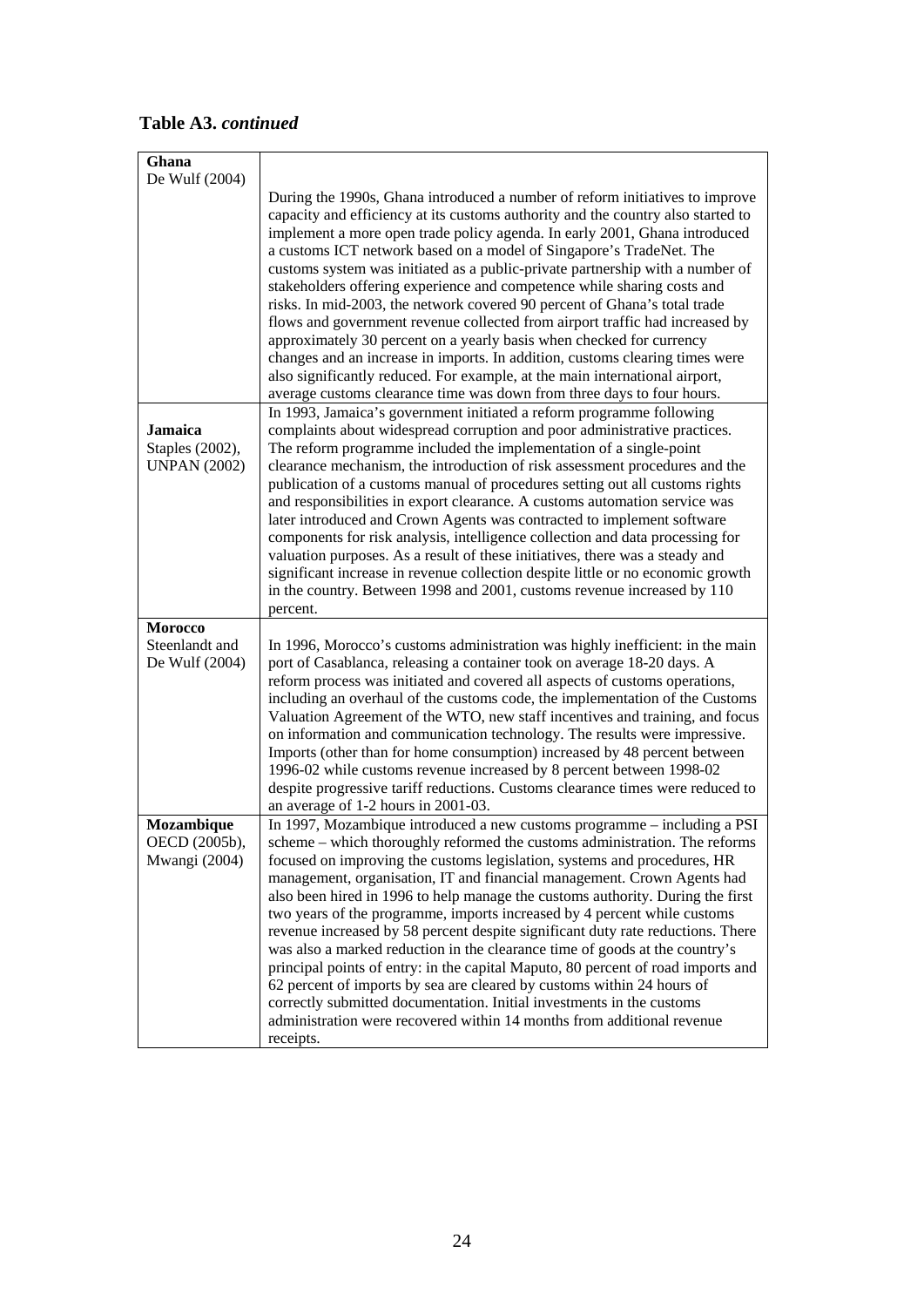# **Table A3.** *continued*

| Peru                                |                                                                                                                                                                                                                                                                                                                                                                                                                                                                                                                                                                                                                                                                                                                                                                                                                                                                                                                                                                                                                                                                                                 |
|-------------------------------------|-------------------------------------------------------------------------------------------------------------------------------------------------------------------------------------------------------------------------------------------------------------------------------------------------------------------------------------------------------------------------------------------------------------------------------------------------------------------------------------------------------------------------------------------------------------------------------------------------------------------------------------------------------------------------------------------------------------------------------------------------------------------------------------------------------------------------------------------------------------------------------------------------------------------------------------------------------------------------------------------------------------------------------------------------------------------------------------------------|
| Goorman<br>(2004)                   | Following an economic crisis in 1990 and a number of failed attempts at<br>reforming its customs administration, Peru finally managed to implement a<br>customs reform programme in the beginning of the 1990s. It reduced the number<br>of tariff levels from 39 to 2, initiated competence enhancing programmes and<br>brought in automation systems and best practices in line with international<br>standards. Despite a reduction in the average tariff level and the number of staff<br>(from 3,800 to 2,600), customs revenue increased by 105 percent between 1990<br>and 1992 (327 percent in 1990-1995) whereas the value of imports increased by<br>37 percent over the same period (175 percent in 1990-1995). Customs release time<br>dropped from a range of 15-30 days to 2 hours - 2 days.                                                                                                                                                                                                                                                                                      |
| <b>Philippines</b>                  |                                                                                                                                                                                                                                                                                                                                                                                                                                                                                                                                                                                                                                                                                                                                                                                                                                                                                                                                                                                                                                                                                                 |
| Keen (2003),<br>Bhatnagar<br>(2001) | In 1995, the Philippine customs authority decided to implement $\text{ASYCUDA} + +$<br>for payment, risk assessment, clearance processing and shipment release from<br>customs control. The initiation was a response to fraud in the customs<br>administration and unduly long clearance times due to highly bureaucratic control<br>procedures. One of the goals was also to raise government revenue and the cost of<br>the project was approximately USD 27 million. The results were positive: customs<br>clearance time was reduced from an average of 8 days before the automation to 4<br>hours $-2$ days following the introduction. The Philippine customs authority<br>experienced significant problems during the implementation phase and the Asian<br>financial crisis also affected trade in the country. Nevertheless, the net present<br>value of increased revenue was considerably higher than the expenditure and<br>customs was able to meet revenue targets in three of six years. Between 1990 and<br>1996 imports grew by 160 percent while revenue grew by 60 percent. |
| <b>Singapore</b>                    |                                                                                                                                                                                                                                                                                                                                                                                                                                                                                                                                                                                                                                                                                                                                                                                                                                                                                                                                                                                                                                                                                                 |
| United<br><b>Nations</b><br>(2002)  | In 1989, Singapore introduced TradeNet, a highly efficient electronic trade<br>document system which cost the country S\$ 20 million to develop. The system<br>linked trade parties $-$ including 34 government units $-$ to a single point of<br>transaction for most trade-related activities. These activities cover customs<br>clearance, payments of duties and taxes, processing of import and export permits<br>and certificates of origin, and the collection of trade statistics. Studies suggest that<br>the new system reduced trade documentation processing costs by 20-35 percent<br>for traders. Singapore is the largest trader in the world when trade flows are<br>measured in relation to GDP and government revenue is not linked to trade taxes.<br>Nevertheless, Singapore claims that properly applied trade facilitation is saving it<br>in excess of 1 percent of GDP each year.                                                                                                                                                                                       |
| <b>Uganda</b>                       |                                                                                                                                                                                                                                                                                                                                                                                                                                                                                                                                                                                                                                                                                                                                                                                                                                                                                                                                                                                                                                                                                                 |
| De Wulf<br>(2004)                   | Uganda undertook a comprehensive reform programme in the 1990s which aimed<br>at trade liberalisation and customs modernisation. The initiatives included the<br>establishment of an independent revenue agency to improve revenue collection.<br>Again, as in the case of Angola and Mozambique, the reforms included an<br>overhaul of the entire customs authority including significant changes to the tariff<br>schedule, improvements of the customs legislation, emphasis on HR management,<br>implementation of ICT through $ASYCUDA + +$ , and simplification of customs<br>procedures. The reform programme brought considerable results. Revenue of the<br>Uganda Revenue Authority increased from 7.7 percent to 13.0 percent of GDP in<br>the ten-year period to 2002.                                                                                                                                                                                                                                                                                                             |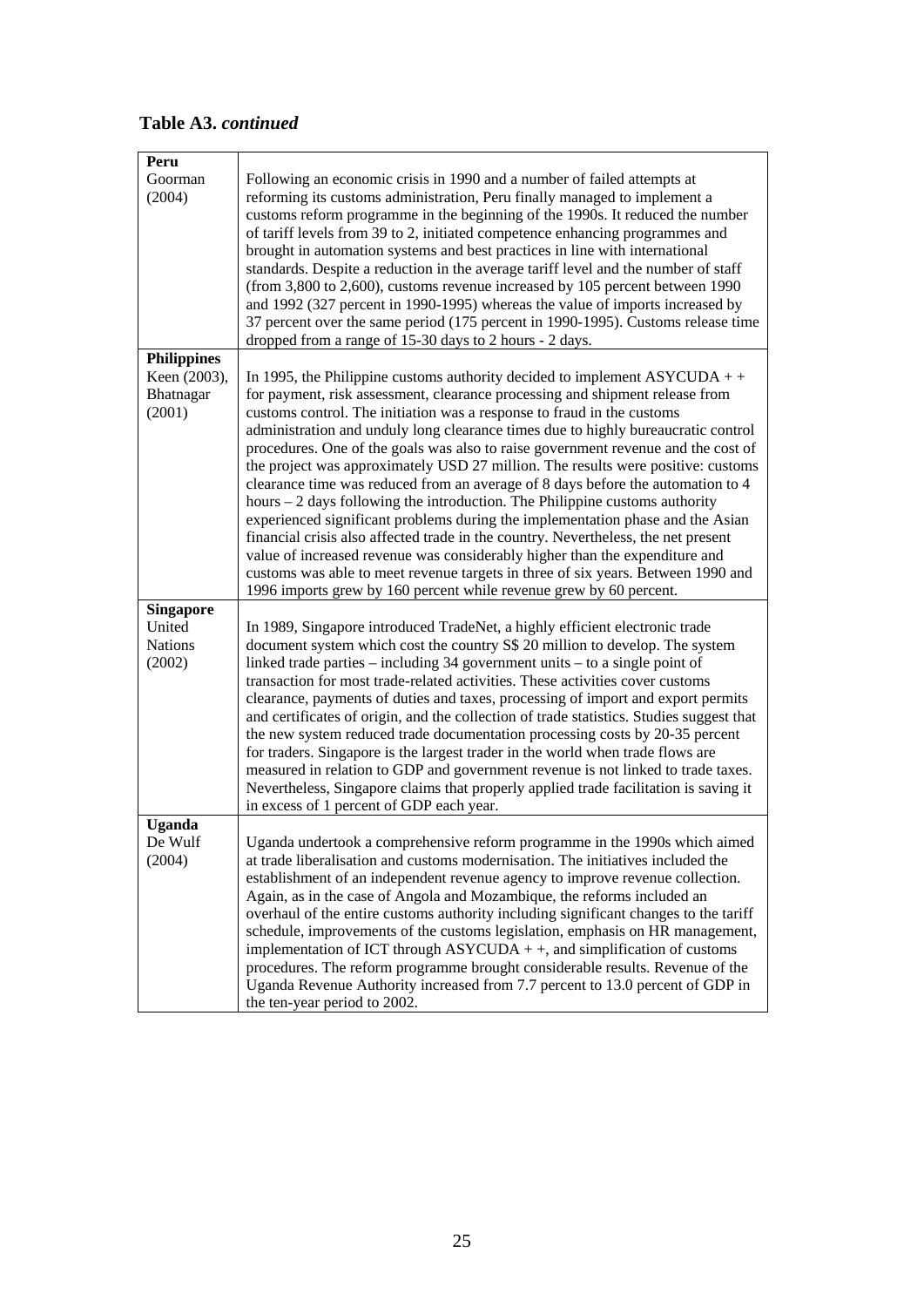| <b>Study</b>                             | Country/<br>Import/                  |                                   | <b>DIRECT COSTS</b>                                                              |                                       |
|------------------------------------------|--------------------------------------|-----------------------------------|----------------------------------------------------------------------------------|---------------------------------------|
|                                          | <b>Region</b>                        | <b>Export</b>                     | <b>Scope</b>                                                                     | Costs $(\%)[1]$                       |
| <b>US-NCTID</b><br>(1971)                | <b>USA</b>                           | Avge. of import<br>& export costs | Documentation; finance<br>and insurance; carrier;<br>and forward broker          | 7.5%                                  |
| <b>SWEPRO</b><br>(1985)                  | Sweden                               | Avge .of import<br>& export costs | Documentation costs                                                              | 4%                                    |
| Ernst & Whinney<br>(1987)                | Intra-EC                             | Import & export<br>costs combined | Customs compliance<br>costs                                                      | 1.5%                                  |
| EC (1989)                                | Intra-EC                             | Import & export<br>costs combined | Documentation costs                                                              | 3.5 to 15%                            |
| <b>UNCTAD</b><br>(1994)                  | World                                |                                   | Costs for finance,<br>customs; business<br>information; transport $\&$           | 7 to 10%                              |
| <b>METI</b> (1998)                       | Japan                                | Import costs<br>only              | telecom<br>Costs for border<br>procedures                                        | 0.5 to 2.4%                           |
| Haralambides &<br>Londoño-Kent<br>(2002) | <b>Between</b><br>USA $\&$<br>Mexico | Import & export<br>costs combined | Costs for handling,<br>inspection, etc for a)<br>southbound, b)<br>northbound    | a) 0.8 to 2.1%<br>b) $0.6$ to $1.1\%$ |
| <b>JETRO</b> (2002)                      | Japan                                | Import costs<br>only              | Costs for import and<br>port-related procedures:<br>a) EDI-use b) Non-EDI<br>use | a) 0.5 to 0.8%<br>b) $1.2%$           |

## **Table A4: Estimates of Trade Transaction Costs (TTCs) from selected studies**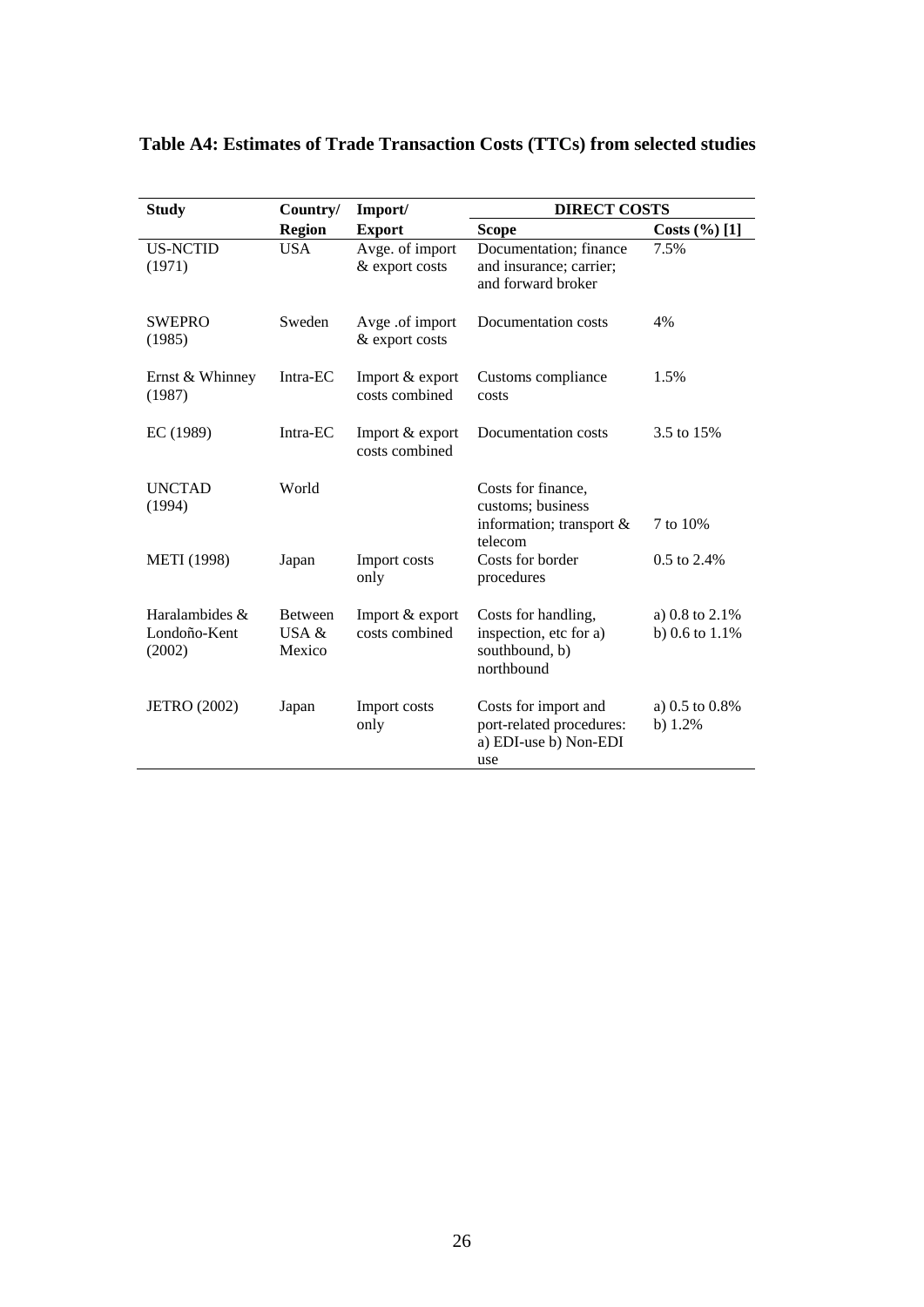| Study                                     | Country/                          | Import/                              |                                                     | <b>INDIRECT COSTS</b>              |                                                                                                                                           |
|-------------------------------------------|-----------------------------------|--------------------------------------|-----------------------------------------------------|------------------------------------|-------------------------------------------------------------------------------------------------------------------------------------------|
|                                           | Region                            | Export                               | Scope                                               | (%) [2]                            | Remarks                                                                                                                                   |
| <b>US-NCTID</b><br>(1971)                 | <b>USA</b>                        | Avge. of<br>import &<br>export costs |                                                     |                                    | Based on business survey                                                                                                                  |
| <b>SWEPRO</b><br>(1985)                   | Sweden                            | Avge .of<br>import &<br>export costs |                                                     |                                    | Based on data from<br>customs and business                                                                                                |
| Ernst &<br>Whinney<br>(1987)              | Intra-EC                          | Import &<br>export costs<br>combined | Delays for<br>road<br>haulers &<br>lost<br>business | $1 - 3\%$                          | Reservations expressed<br>on the survey on lost<br>business & road haulers.<br>Indirect costs calculated<br>by WTO Secretariat            |
| EC (1989)                                 | Intra-EC                          | Import &<br>export costs<br>combined |                                                     |                                    | Methodology unclear                                                                                                                       |
| <b>UNCTAD</b><br>(1994)                   | World                             |                                      |                                                     |                                    | Uses US-NCITD (1971),<br>$EC(1989)$ and other<br>information sources.<br>Coverage of direct and<br>indirect costs<br>Based on a survey of |
| <b>METI</b> (1998)                        | Japan                             | Import costs<br>only                 |                                                     |                                    | Japanese manufacturing<br>and trade firms                                                                                                 |
| Haralambides<br>& Londoño-<br>Kent (2002) | <b>Between</b><br>USA &<br>Mexico | Import &<br>export costs<br>combined | Time delay                                          | a) $1.6 - 4\%$<br>b) $0.1 - 0.5\%$ | Costs of delays<br>calculated based on<br>Hummels (2001)                                                                                  |
| <b>JETRO</b><br>(2002)                    | Japan                             | Import costs<br>only                 |                                                     |                                    | Figures calculated by<br><b>WTO</b> Secretariat                                                                                           |

#### **Table A4** *Continued….*

*Notes*: [1] Due to differences in methodology and differing time periods during which particular studies were carried out, the estimates are not directly comparable. In particular, TTCs have been reduced over time in many countries as a result of trade facilitation efforts and technological progress, so that comparisons of TTC across time will tend to be misleading. Hence, the table serves to report on the different approaches to measuring TTCs and not to evaluate particular studies and their findings against each other.

[2] Percentages in terms of traded goods' value.

*Source:* OECD Secretariat. (2002)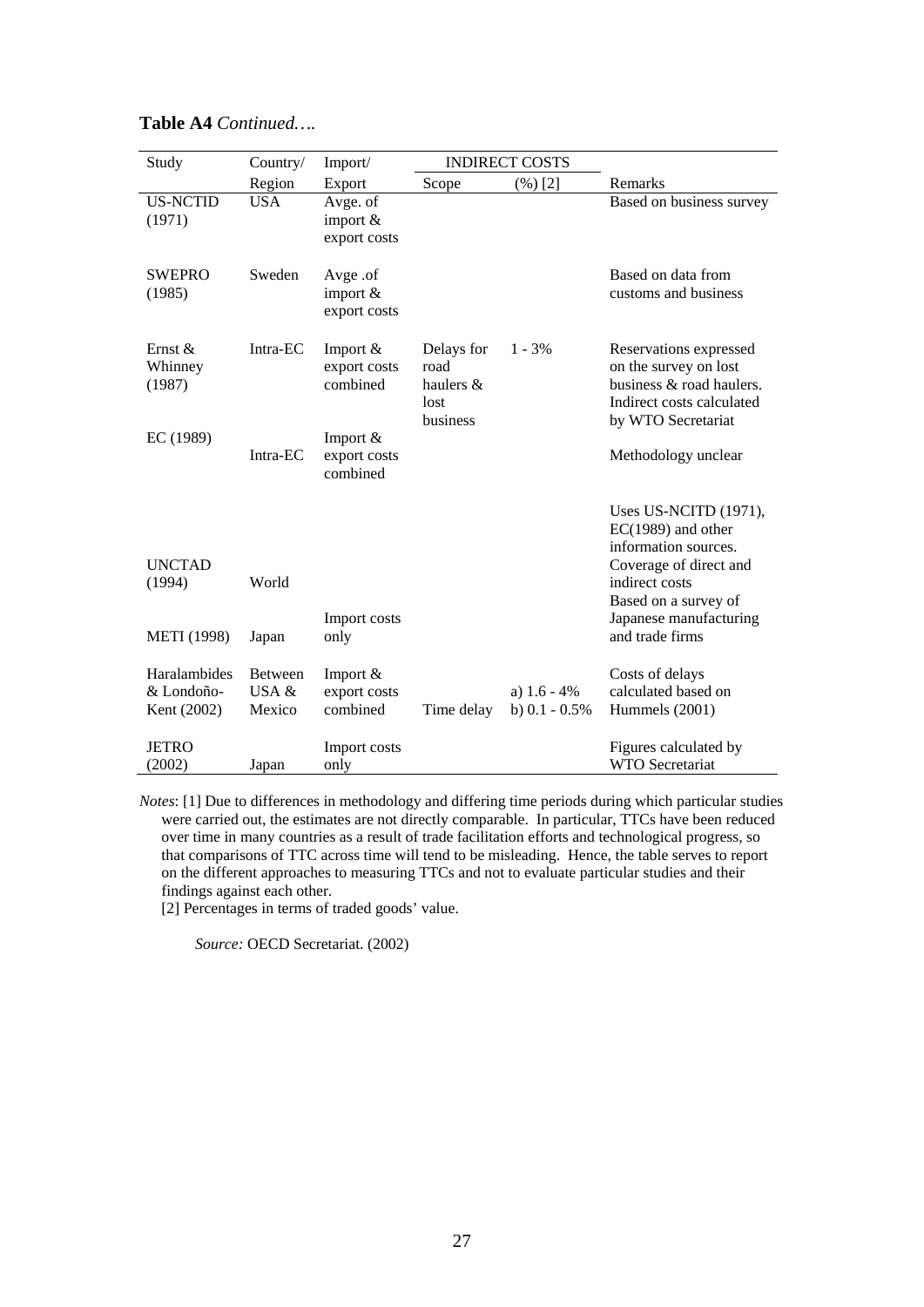| Countries and project                                                     | Programme Name and                                                                                                                                                                              |                                                                                                                                                                                                                                                                                                                                                                                                                                                                                                                                                                       |
|---------------------------------------------------------------------------|-------------------------------------------------------------------------------------------------------------------------------------------------------------------------------------------------|-----------------------------------------------------------------------------------------------------------------------------------------------------------------------------------------------------------------------------------------------------------------------------------------------------------------------------------------------------------------------------------------------------------------------------------------------------------------------------------------------------------------------------------------------------------------------|
| Costs                                                                     | Objectives                                                                                                                                                                                      | <b>Component Details</b>                                                                                                                                                                                                                                                                                                                                                                                                                                                                                                                                              |
| Benin (US\$22.0)                                                          | Abidjan-Lagos Transport                                                                                                                                                                         | - Trade Facilitation Component (US\$19.0 million),                                                                                                                                                                                                                                                                                                                                                                                                                                                                                                                    |
| Ghana (US\$46.0)                                                          | and Transit corridor                                                                                                                                                                            | with sub-components:                                                                                                                                                                                                                                                                                                                                                                                                                                                                                                                                                  |
| Ivory Coast (US\$3.0)                                                     | Project $(2008)$                                                                                                                                                                                | (a) Support to customs modernisation;                                                                                                                                                                                                                                                                                                                                                                                                                                                                                                                                 |
| Nigeria (US\$63.0)                                                        |                                                                                                                                                                                                 | (b) Support to connectivity between customs                                                                                                                                                                                                                                                                                                                                                                                                                                                                                                                           |
| Togo (US\$2.0)                                                            | <b>Objectives</b><br>To enhance economic                                                                                                                                                        | administration along the corridor;                                                                                                                                                                                                                                                                                                                                                                                                                                                                                                                                    |
| Total $cost = US$136.0$<br>million                                        | by facilitating movement Facilitation (TFF);<br>of goods and people<br>along the coastal corridor                                                                                               | (c) Support to improve legal awareness and free access<br>growth in Western Africa to legislation information on Trade and Transport<br>(d) Support to reduce number of road blocks;<br>(e) Support to harmonisation of legislation for truck                                                                                                                                                                                                                                                                                                                         |
|                                                                           | and increasing regional<br>integration.                                                                                                                                                         | operating rules and travel documentation;<br>(f) Improvement of access, TF procedures, and security<br>at the ports of Lagos (Nigeria), Cotonou (Benin) and                                                                                                                                                                                                                                                                                                                                                                                                           |
|                                                                           |                                                                                                                                                                                                 | Takoradi (Ghana);                                                                                                                                                                                                                                                                                                                                                                                                                                                                                                                                                     |
|                                                                           |                                                                                                                                                                                                 | Allocations: Benin (US\$6.0 million); Ghana (US\$3.0<br>million); Ivory Coast (US\$3.0 million); Togo (US\$2.0<br>million); and Nigeria (US\$5.0 million)<br>- Road Corridor Component (US\$117 million), with<br>sub-components:<br>(a) Technical and design studies;<br>(b) Execution and supervision of civil works for road<br>rehabilitation;<br>(c) Improvement of access roads between Lagos and<br>the federal highway;<br>(d) Provision of technical assistance, material and<br>equipment for road safety<br>Allocations: - Benin (US\$16.0 million); Ghana |
|                                                                           |                                                                                                                                                                                                 | (US\$43.0 million); Nigeria (US\$58.0 million)                                                                                                                                                                                                                                                                                                                                                                                                                                                                                                                        |
| Burundi<br>African Trade<br><b>Insurance Agency</b><br>(US\$12.5 million) | Regional Trade<br>Facilitation Project (ATI) - Technical Assistance<br>Supplemental Credit                                                                                                      | - Political Risk Insurance Facilities (PRIF)<br>- Start-up operational costs of ATI                                                                                                                                                                                                                                                                                                                                                                                                                                                                                   |
|                                                                           | <b>Objectives</b><br>To improve access to<br>financing for productive<br>transactions and cross-<br>border trade, mainly<br>through the provision of<br>political and credit risk<br>insurance. |                                                                                                                                                                                                                                                                                                                                                                                                                                                                                                                                                                       |

# **Table A.5: Nature of Trade Facilitation Programs**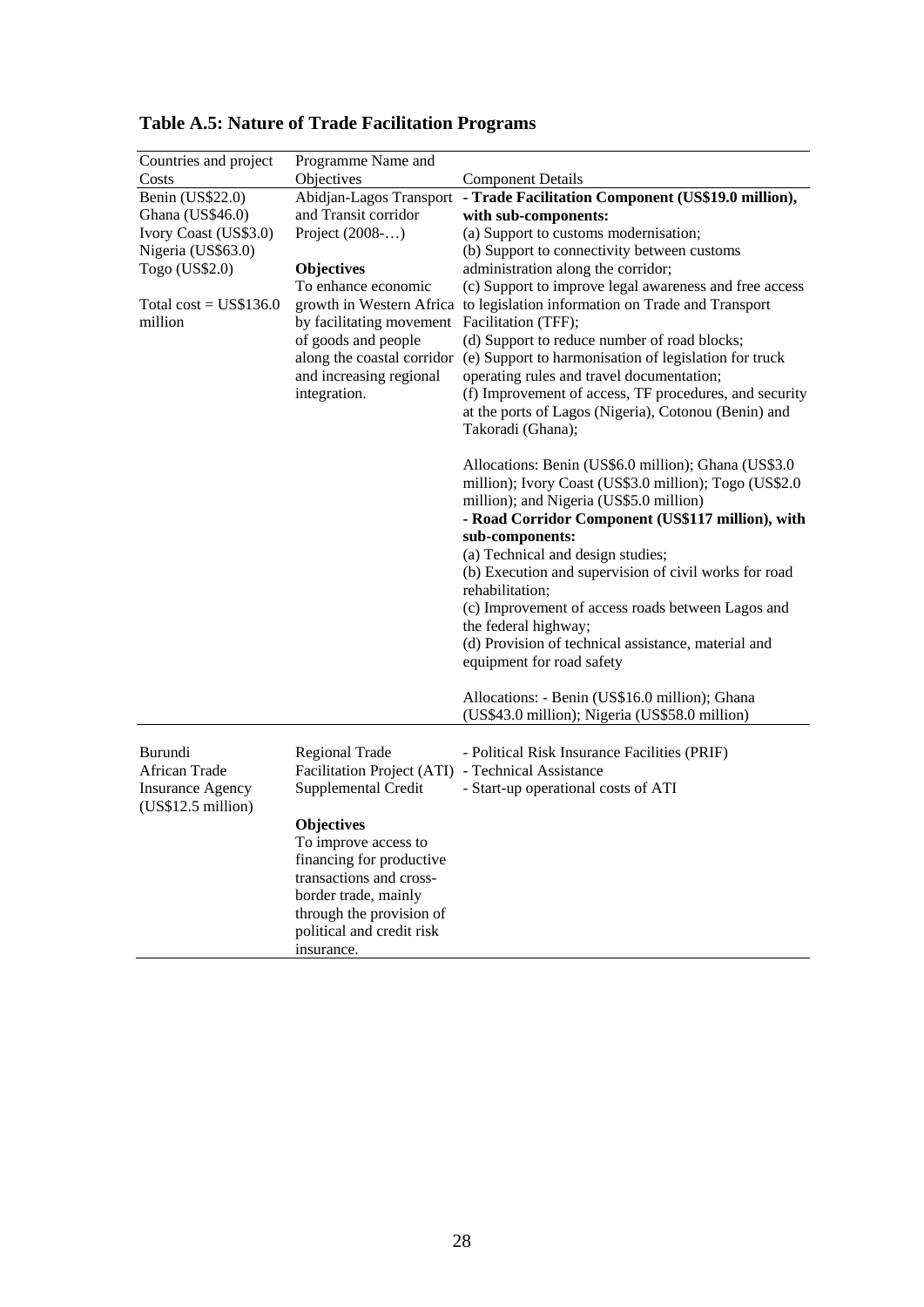| Countries and project<br>Costs                                                | Programme Name and<br>Objectives                                                                                                                                                                                                                                                                                | <b>Component Details</b>                                                                                                                                                                                                                                                                                                                                                                                                                                                                                                                                                                                                                               |
|-------------------------------------------------------------------------------|-----------------------------------------------------------------------------------------------------------------------------------------------------------------------------------------------------------------------------------------------------------------------------------------------------------------|--------------------------------------------------------------------------------------------------------------------------------------------------------------------------------------------------------------------------------------------------------------------------------------------------------------------------------------------------------------------------------------------------------------------------------------------------------------------------------------------------------------------------------------------------------------------------------------------------------------------------------------------------------|
| Azerbaijan<br>(US\$102.0 million)                                             | Rail Trade and Transport<br>Facilitation<br><b>Objectives</b><br>To improve sustainably<br>the competitiveness,<br>commercial orientation<br>and efficiency of<br>Azerbaijan Railway<br>(ADDY)                                                                                                                  | - Modernisation of Infrastructure (US\$40 million)<br>- Replacement/Rehabilitation of locomotives and<br>upgrading rolling stock (US\$59 mln)<br>- Advisory services (US\$2 million)<br>- Project implementation (US\$1 million)<br>Total cost: US\$102.0 million                                                                                                                                                                                                                                                                                                                                                                                      |
| Bulgaria<br>EUR40.9 million<br>(World Bank);<br>EUR13.7 million<br>(Bulgaria) | <b>Trade and Transport</b><br><b>Facilitation Project</b><br>(2006)<br><b>Objectives</b><br>To facilitate trade by<br>improving the capacity,<br>efficiency and quality of<br>services at (future) EU<br>external border crossings<br>with particular focus on<br>the Trans-European<br>Transport Network.      | - Improvement of physical capacity and working<br>condition at future EU external border crossings<br>(EUR36.0 million). This involves upgrading physical<br>infrastructure (EUR24.0 million) and improving<br>customs infrastructure and equipment (EUR12.0)<br>million)<br>- Access road to Kapitan Andreevo border crossing<br>point (EUR10.0 million)<br>- Sharing of relevant border crossing data and<br>streamlining operational procedures of border crossing<br>agencies (EUR8.0 million)<br>- Project implementation (EUR0.6 million)<br>-Capacity building for the trade community (EUR1.0)<br>million, not included in total project cost) |
| CEMAC region, Africa CEMAC - Transport-<br>(US\$166.0 million)                | <b>Transit Facilitation</b><br>(2007)<br><b>Objectives</b><br>and integration and sub-<br>regional cooperation<br>between CEMAC and<br>ECCAS member states,<br>and specifically provide<br>landlocked countries of<br>Central African Republic<br>(CAR) and Chad with<br>better access to the Port<br>of Douala | - Transport Facilitation Investments. Sub-components<br>include: (a) Communication between stakeholders,<br>especially within the Port Community (IT interfacing);<br>(b) Border Crossing Improvements (Joint<br>Interconnections and Cargo Tracking, Border Posts);<br>To enhance regional trade (c) Port Safety and Security; (d) Improvement of<br>intermodal interfaces                                                                                                                                                                                                                                                                            |
|                                                                               |                                                                                                                                                                                                                                                                                                                 | - Customs and Transport Sector Institutional<br>Strengthening and Capacity Building. Sub-<br>components include: (a) CEMAC Customs Union and<br>National Customs Strengthening; (b) Institutional<br>Support for transport facilitation institutions; (c)<br>Management of the program components<br>- Roads and Railway Infrastructure Improvement                                                                                                                                                                                                                                                                                                    |

# **Table A5: continued**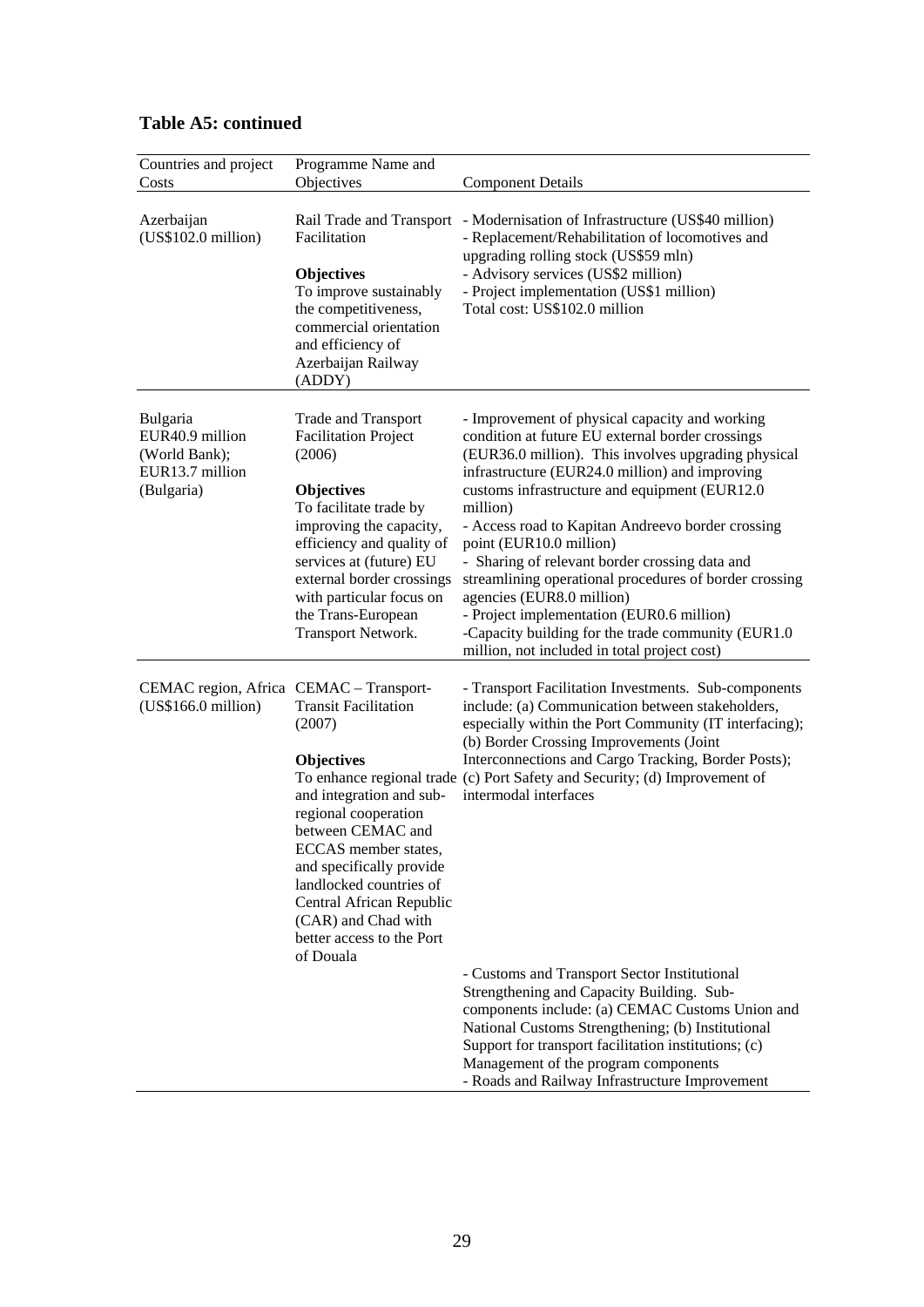| Countries and project           | Programme Name and                                                                                                                                                                                                                                     |                                                                                                                                                                                                                                                                                                                                                                                                                                                                                                                                                                                                                                                                                                                                                                                                                                                                                                                                                                                                                                                                                                                                                                                                                                                     |
|---------------------------------|--------------------------------------------------------------------------------------------------------------------------------------------------------------------------------------------------------------------------------------------------------|-----------------------------------------------------------------------------------------------------------------------------------------------------------------------------------------------------------------------------------------------------------------------------------------------------------------------------------------------------------------------------------------------------------------------------------------------------------------------------------------------------------------------------------------------------------------------------------------------------------------------------------------------------------------------------------------------------------------------------------------------------------------------------------------------------------------------------------------------------------------------------------------------------------------------------------------------------------------------------------------------------------------------------------------------------------------------------------------------------------------------------------------------------------------------------------------------------------------------------------------------------|
| Costs                           | Objectives                                                                                                                                                                                                                                             | <b>Component Details</b>                                                                                                                                                                                                                                                                                                                                                                                                                                                                                                                                                                                                                                                                                                                                                                                                                                                                                                                                                                                                                                                                                                                                                                                                                            |
| Pakistan<br>(US\$25 million)    | <b>Trade and Transport</b><br>Facilitation (2007)                                                                                                                                                                                                      | - Capacity development in the entities directly<br>concerned with the implementation of NTCIP<br>(National Trade Corridor Improvement Program)                                                                                                                                                                                                                                                                                                                                                                                                                                                                                                                                                                                                                                                                                                                                                                                                                                                                                                                                                                                                                                                                                                      |
|                                 | <b>Objectives</b><br>To improve the<br>performance of the trade<br>and transport logistics<br>system and bring it up to<br>international standards<br>cost of doing business in<br>Pakistan and ultimately<br>enhance trade<br>competitiveness and the | - Support for implementation of NTCIP through<br>analytical work on trade procedures and trade<br>supporting infrastructure and services needs (including<br>roads, railways, ports and shipping, aviation and<br>energy sub-sectors)<br>- Further strengthening of the private sector<br>with the aim to reduce the participation through TTFU (Trade and Transport<br>Facilitation Unit) and NTTFC (National Trade and<br><b>Transport Facilitation Committee)</b><br>- Establishing sustainable monitoring and evaluation<br>system to evaluate impacts of NTCIP – including<br>country's industrialisation coordination, monitoring and evaluation of the social<br>and environmental safeguard issues<br>- Manage the external communications strategy for the<br><b>NTCIP</b>                                                                                                                                                                                                                                                                                                                                                                                                                                                                 |
| Cambodia<br>(US\$10.33 million) | <b>Trade Facilitation and</b><br>Competitiveness<br><b>Objectives</b><br>To reduce transaction<br>costs associated with<br>trade and investment,<br>introduce transparency in<br>facilitate access of<br>enterprises to export<br>markets              | - Installation of appropriate IT to border management<br>activities to streamline operations, improve the level of<br>transparency and accountability and facilitate the<br>achievement of all border related government<br>objectives.<br>- Technical support to the Ministry of Commerce's<br>Department of Export Promotion to establish the<br>exporter technical assistance window, and Technical<br>investment processes, and assistance matching grant facility that would cover 50<br>percent of the cost of achieving market standards, or<br>evidence of compliance with those standards<br>- Private Participation in Infrastructure and Investment<br>(financing capacity building to implement the Law on<br>Concessions and the Amended Law on Investment)<br>- Establishment and maintenance of a website in the<br>Khmer language to make readily available to the public<br>the final judgments of all cases in the Supreme Court<br>and in the Court of Appeal; the establishment and<br>maintenance of a website to ensure the electronic<br>publication of all Cambodian laws, related regulations<br>and draft legislation in the commercial law field,<br>broadly defined; and training to utilize the established<br>systems |

# **Table A5: continued**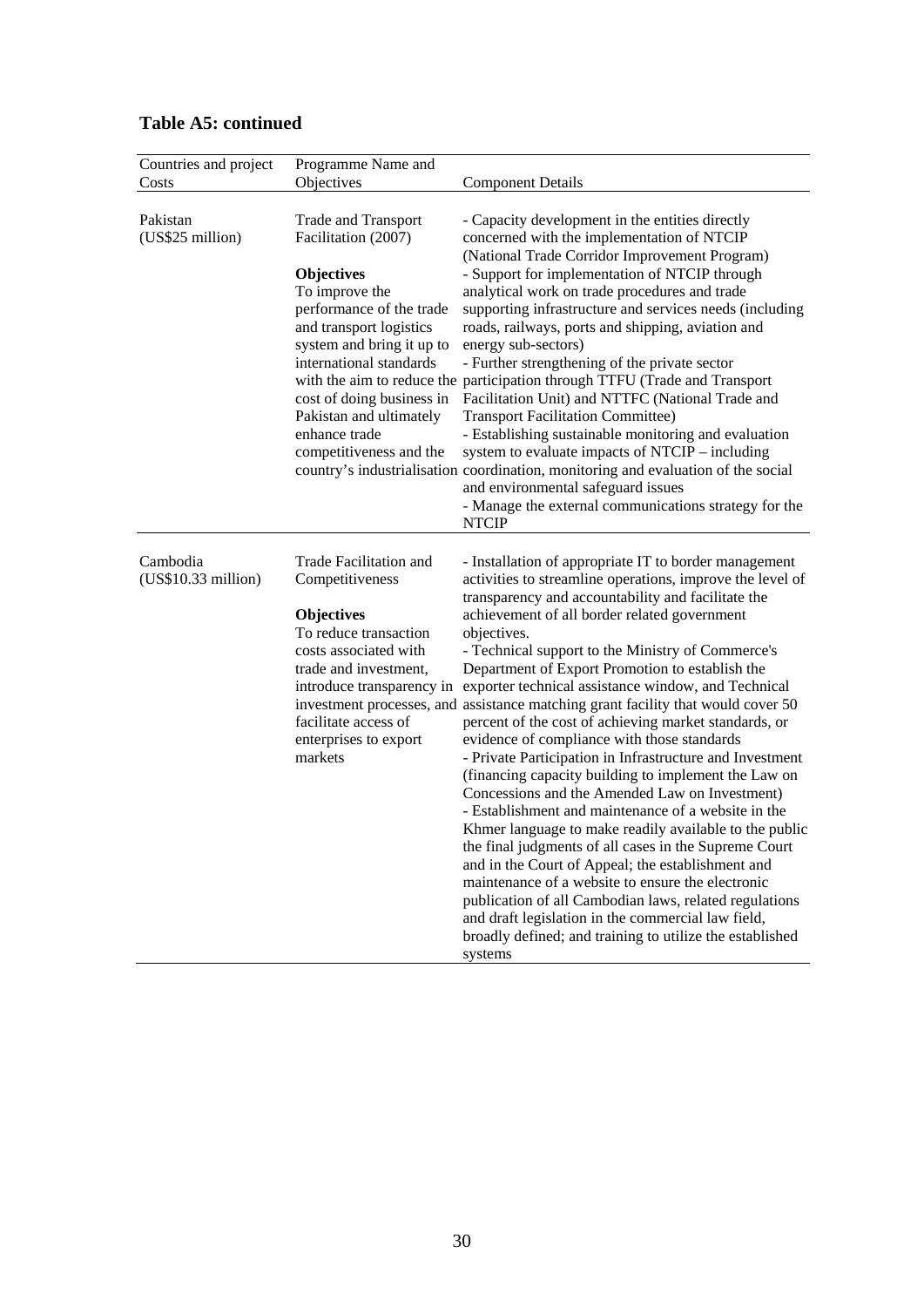| Countries and project<br>Costs | Programme Name and<br>Objectives                                                                                                                                                                                                                                                     | <b>Component Details</b>                                                                                                                                                                                                                                                                                                                                                                                                                                                                                                                                                                                                                                                                                                                                                                                                                                                                                                                                                                                                                                                         |
|--------------------------------|--------------------------------------------------------------------------------------------------------------------------------------------------------------------------------------------------------------------------------------------------------------------------------------|----------------------------------------------------------------------------------------------------------------------------------------------------------------------------------------------------------------------------------------------------------------------------------------------------------------------------------------------------------------------------------------------------------------------------------------------------------------------------------------------------------------------------------------------------------------------------------------------------------------------------------------------------------------------------------------------------------------------------------------------------------------------------------------------------------------------------------------------------------------------------------------------------------------------------------------------------------------------------------------------------------------------------------------------------------------------------------|
| Moldova<br>(US\$9.68 million)  | Trade & Transport<br><b>Facilitation in Southeast</b><br>Europe Project (2003)<br><b>Objectives</b><br>(i) to reduce non-tariff<br>costs to trade and<br>transport;<br>(ii) to increase revenue<br>and compliance, and<br>reduce smuggling and<br>corruption at border<br>crossings. | Component 1<br>- Automating procedures to collect management data<br>in order to monitor performance indicators<br>- Establishing programs to implement new border<br>processing procedures and practices<br>- Providing technical assistance and training; re-<br>engineers procedures by providing technical<br>assistance to MDC to improve control over goods in<br>transit (reinforcing the border, automating data<br>exchange between customs locations, integrating<br>trade and transit data, and interagency coordination);<br>- Streamlining declaration and transit procedures, and<br>strengthening valuation and post-release activities.<br>Component 2:<br>- Installation and Implementation of ASYCUDA<br>(Automated System for Customs Data) clearance<br>system<br>- Technical assistance<br>- Training and Purchase of Equipment for the<br>Moldovan Department of Customs<br>Component 3:<br>- Implementation of a transit and inland control<br>system mobile intervention squads<br>Component 4:<br>- Improvement of border crossing facilities including |
|                                |                                                                                                                                                                                                                                                                                      | procurement of small equipment, supporting minor<br>repairs, and setting up secondary inspection areas.                                                                                                                                                                                                                                                                                                                                                                                                                                                                                                                                                                                                                                                                                                                                                                                                                                                                                                                                                                          |
|                                |                                                                                                                                                                                                                                                                                      | Component 5:<br>- Strengthening the private-public partnership and<br>improving performance of trade facilitation agents.                                                                                                                                                                                                                                                                                                                                                                                                                                                                                                                                                                                                                                                                                                                                                                                                                                                                                                                                                        |

## **Table A5: continued**

*Source:* World Bank's Projects and Operations database*.*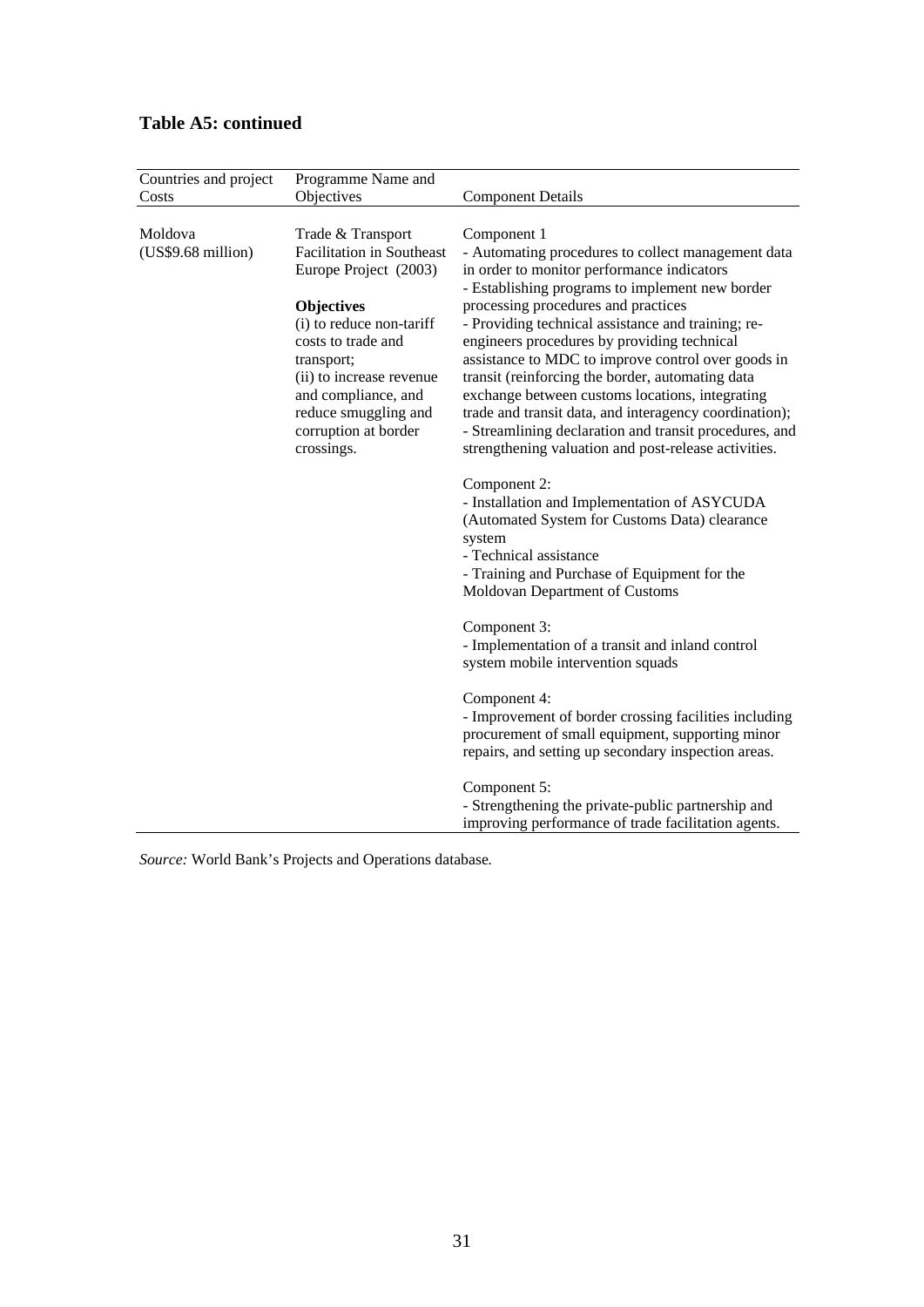#### **Appendix Table A6: Peru - A Comparison of the Customs Administration, before and after the Reform, 1990 and 2002**

| 1990                                                                                                                                                  | 2002                                                                                                                                                                                                                                                                |
|-------------------------------------------------------------------------------------------------------------------------------------------------------|---------------------------------------------------------------------------------------------------------------------------------------------------------------------------------------------------------------------------------------------------------------------|
|                                                                                                                                                       |                                                                                                                                                                                                                                                                     |
| <b>Objective of customs</b><br>Revenue collection; no explicit or implicit Revenue collection and trade facilitation<br>objective to facilitate trade |                                                                                                                                                                                                                                                                     |
| <b>Legislation</b><br>Tariff and trade regime<br>• 39 tariff rates, 14 surtaxes, combining to 4 rates (7 rates including surtax)                      |                                                                                                                                                                                                                                                                     |
| 56 different rates<br>• Range of rates: 10-110<br>• Prohibitions: 539 items                                                                           | Range of rates: 4-25<br>Prohibitions: 1997: 25 items                                                                                                                                                                                                                |
| Administration (laws and regulations)                                                                                                                 |                                                                                                                                                                                                                                                                     |
| • Contradictory and dispersed                                                                                                                         | Clear and coherent                                                                                                                                                                                                                                                  |
| <b>Organization and management</b><br>No autonomy; public sector regime<br>No institutional development plan                                          | Administrative and technical autonomy<br>Institutional development plan in place<br>Structure adapted to the needs of a modern customs administration<br>and the dynamics of foreign trade, with clearly established                                                |
|                                                                                                                                                       | functions for each organizational subdivision and unit                                                                                                                                                                                                              |
| Inadequate and bureaucratic structure<br>Budget depends on the MEF and<br>determined through a national budgetary<br>process; no investment budget    | Delegation of functions and responsibilities<br>Budgetary, financial, and economic autonomy; 3 percent of<br>customs revenue to finance customs operations and investment                                                                                           |
| Precarious or nonexistent infrastructure                                                                                                              | Modern physical infrastructure                                                                                                                                                                                                                                      |
| No annual investment plan                                                                                                                             | Annual investment plan                                                                                                                                                                                                                                              |
| No acquisition program                                                                                                                                | Existence of an acquisition program                                                                                                                                                                                                                                 |
| <b>Personnel and training</b><br>Total staff: 4,700                                                                                                   | Total staff: 2,540                                                                                                                                                                                                                                                  |
| Professionals: 2.5 percent of staff<br>Recruitment: no strict requirement<br>Low salaries                                                             | Professionals: 60 percent of staff<br>Recruitment: rigorous evaluation process<br>Salaries equivalent to those in the private sector                                                                                                                                |
| No career plan<br>No training program                                                                                                                 | Career plan<br>One-year full-time course at the National Customs School as a<br>condition of entry; special and refresher courses during career;<br>1,573 staff trained at the National Customs School by 1999 and<br>2,240 by 2002; training under the PSI program |
| No training provided to customs agents                                                                                                                | One-year full-time course at the National Customs School for<br>customs agents required for certification                                                                                                                                                           |
|                                                                                                                                                       |                                                                                                                                                                                                                                                                     |
| Computerization<br>No computerization                                                                                                                 | All customs functions and operations computerized; 1,600<br>computers and 50 servers; interconnection of all customs offices<br>through an e-mail system; interconnection with foreign trade<br>operators online through electronic data interchange and e-mail     |
| Huge delays in trade statistics and<br>obsolete when ready                                                                                            | Statistics in excellent shape and produced rapidly                                                                                                                                                                                                                  |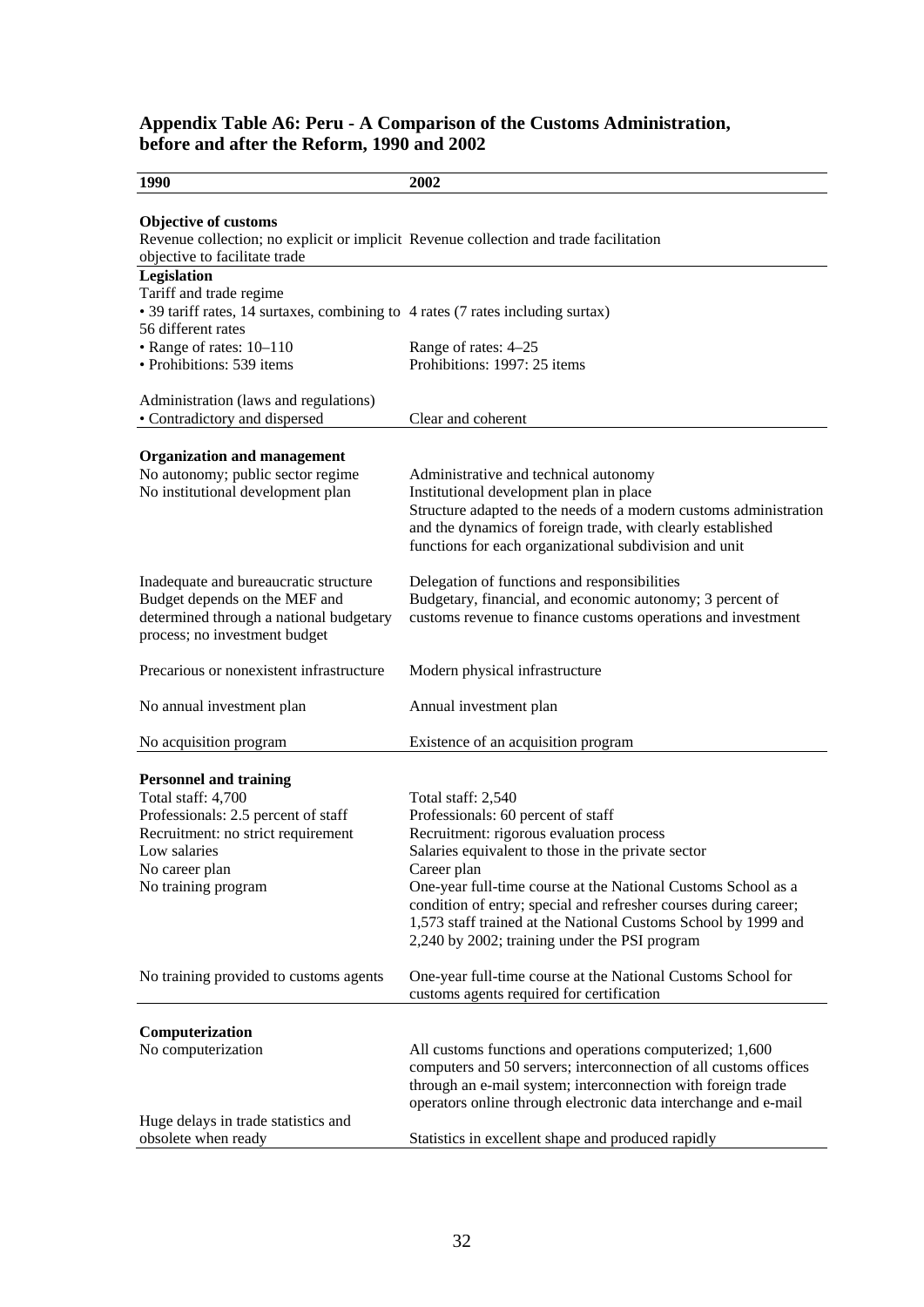#### **Table A6: continued**

| 1990                                         | 2002                                                                                                                              |
|----------------------------------------------|-----------------------------------------------------------------------------------------------------------------------------------|
|                                              |                                                                                                                                   |
| <b>Customs control and clearance process</b> |                                                                                                                                   |
| Incoherent procedures                        | Uniform, computerized procedures                                                                                                  |
| Paper declaration, clearance process, and    | Electronic declaration lodging and processing                                                                                     |
| transactions                                 |                                                                                                                                   |
| Control system based on suspicion            | Good faith principle                                                                                                              |
| 100 percent of shipments checked             | Selective checking based on risk analysis; by law maximum of 15<br>percent of shipments physically checked; in 2001, 18.9 percent |
|                                              | were physically checked, documents were checked for 44.4                                                                          |
|                                              | percent, and 36.7 percent were not checked                                                                                        |
| Multiple procedural steps                    | Automated procedure                                                                                                               |
| Payment at customs                           | Payment at bank, electronic or otherwise                                                                                          |
| Process discretionary and unpredictable      | Predictable, set rules and procedures virtually without discretion                                                                |
| Multiple contact with foreign trade          | Little or no contact of customs officer with importers or exporters                                                               |
| operators No facilities for reliable foreign | Facilities for reliable importers and exporters: advance declaration                                                              |
| trade operators                              | system, temporary admission regime for export processing                                                                          |
| Clearance times: over 20 days                | Clearance times: red channel 24 hours, orange channel 12 hours,                                                                   |
|                                              | green channel 1-2 hours                                                                                                           |
| Revenue collection not effectively           | Revenue collection tightly controlled                                                                                             |
| controlled                                   |                                                                                                                                   |
| Poor quality of service                      | Quality certified (ISO 9000)                                                                                                      |
| <b>Post-release audits</b>                   |                                                                                                                                   |
| No post-release audit; customs control       | Customs control system relies heavily on post-release audit; audit                                                                |
| system relies on 100 percent checking at     | function established and fully operating with a staff of 50 based on                                                              |
| time of clearance                            | the audit selection system and audit program                                                                                      |
|                                              |                                                                                                                                   |
| <b>Valuation</b>                             |                                                                                                                                   |
| Brussels definition of value system          | WTO Agreement on Customs Valuation introduced in 2000                                                                             |
| Valuation discretionary and subjective       | Strict valuation methods and rules                                                                                                |
| No valuation data bank                       | Valuation data bank operated by customs on the basis of PSI and<br>other data                                                     |
| <b>Revenue collection</b>                    |                                                                                                                                   |
| US\$626 million                              | US\$2,403 million                                                                                                                 |
| 23 percent of budgetary revenue              | 36 percent of budgetary revenue                                                                                                   |
|                                              |                                                                                                                                   |

*Notes:* a. Although the law stipulates that no more than 15 percent of shipments should be checked physically, achieving exactly 15 percent in practice is difficult. The 18.9 percent rate resulted from adjustments of the declaration or the duty liability in 6 percent of cases.

*Source*: Table based on International Standards Organization (ISO) assessment reported by Goorman, A. (2004).